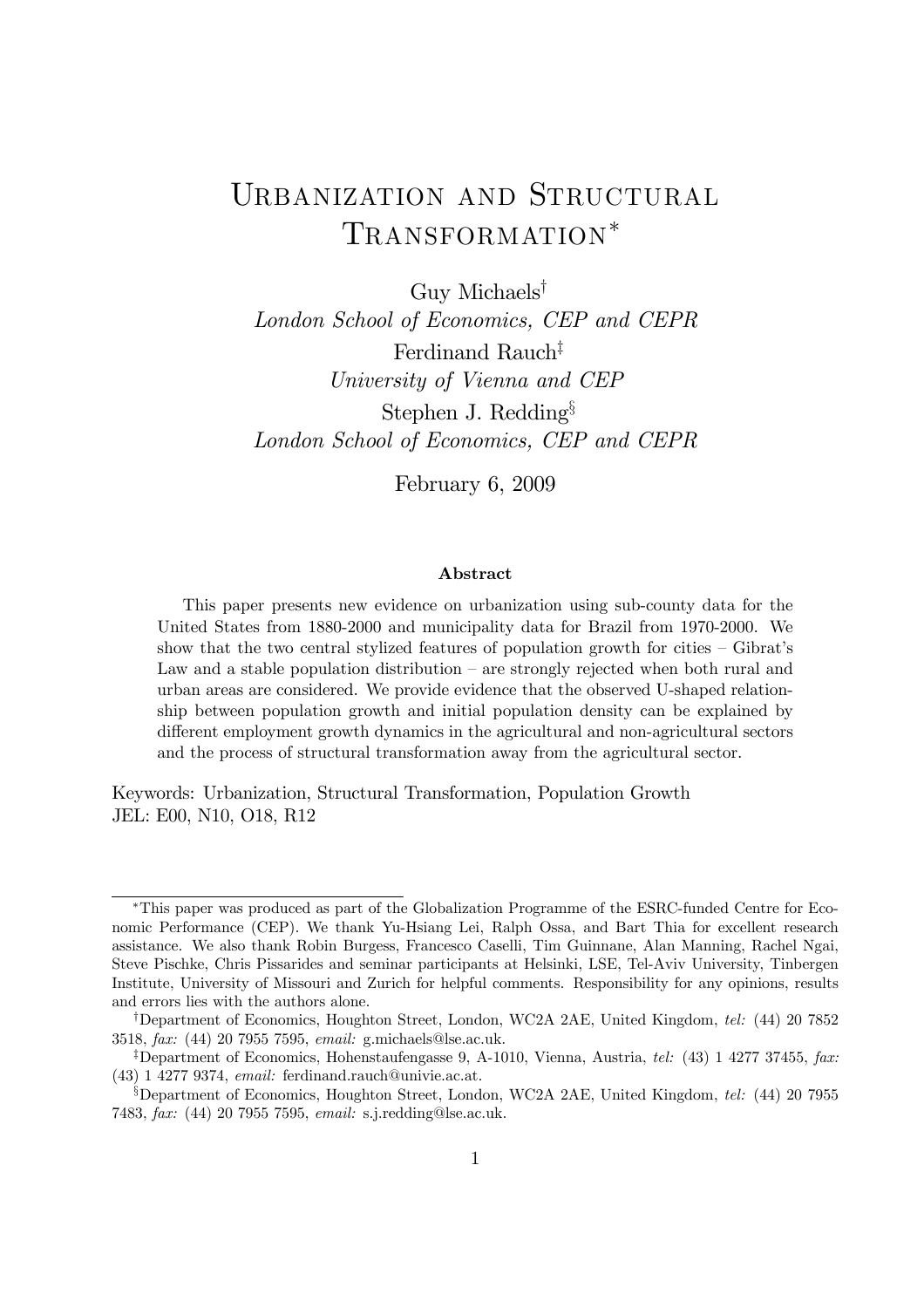# 1 Introduction

Urbanization – the concentration of population in cities and towns – is one of the most striking features of economic development.<sup>1</sup> The share of the world's population living in cities grew from less than one tenth in 1300, to around one sixth in 1900 and to almost one half today.2 While this transition from rural to urban is largely complete in developed countries such as the United States, the urbanization process continues apace in developing countries such as Brazil, China and India. In China alone, 240 million people are expected to migrate from rural to urban areas by 2025, helping to raise the share of the world's population living in cities to 60 percent by 2030.3

This urbanization process involves radical changes in the organization of economic activity and presents major challenges for public policy. On the one hand, dense population concentrations create new demands for resources: agricultural surpluses to feed the urban population, mass transit systems to deal with congestion, supplies of clean water and power, sanitation and waste management systems, and public health facilities. On the other hand, as millions of people choose to move from rural to urban areas, there must be some compensating advantages, including higher productivity and wages as well as a wider range of employment opportunities and goods and services.<sup>4</sup>

While a large literature in development economics and macroeconomics has considered the aggregate implications of structural transformation from agriculture to non-agriculture, its implications for the distribution of economic activity across space have received relatively little attention. This is perhaps surprising as there are good reasons for believing that structural transformation is central to the process of urbanization. More rapid productivity growth in agriculture than in non-agriculture can create the food surpluses to feed the urban population. Additionally, agriculture and non-agriculture differ substantially in terms of their intensity of land use and the extent to which their productivity is tied to persistent

<sup>&</sup>lt;sup>1</sup>The US Census Bureau defines an urban area as territory consisting of core census blocks with a population density of at least 1,000 people per square mile and surrounding census blocks with a population density of at least 500 people per square mile (Census 2000d).

<sup>2</sup>The historical figures are from Bairoch (1988) and the present-day figures from United Nations (2005).

<sup>&</sup>lt;sup>3</sup>The estimates for China are from Mckinsey (2008) and those for the world are from United Nations (2005).

<sup>&</sup>lt;sup>4</sup>There is a large empirical literature documenting higher productivity in urban than rural areas (see for example the survey by Rosenthal and Strange 2004). Similarly, an extensive body of research examines the relationship between urbanization and income inequality (see for example Kuznets 1955 and Black and Henderson 1999).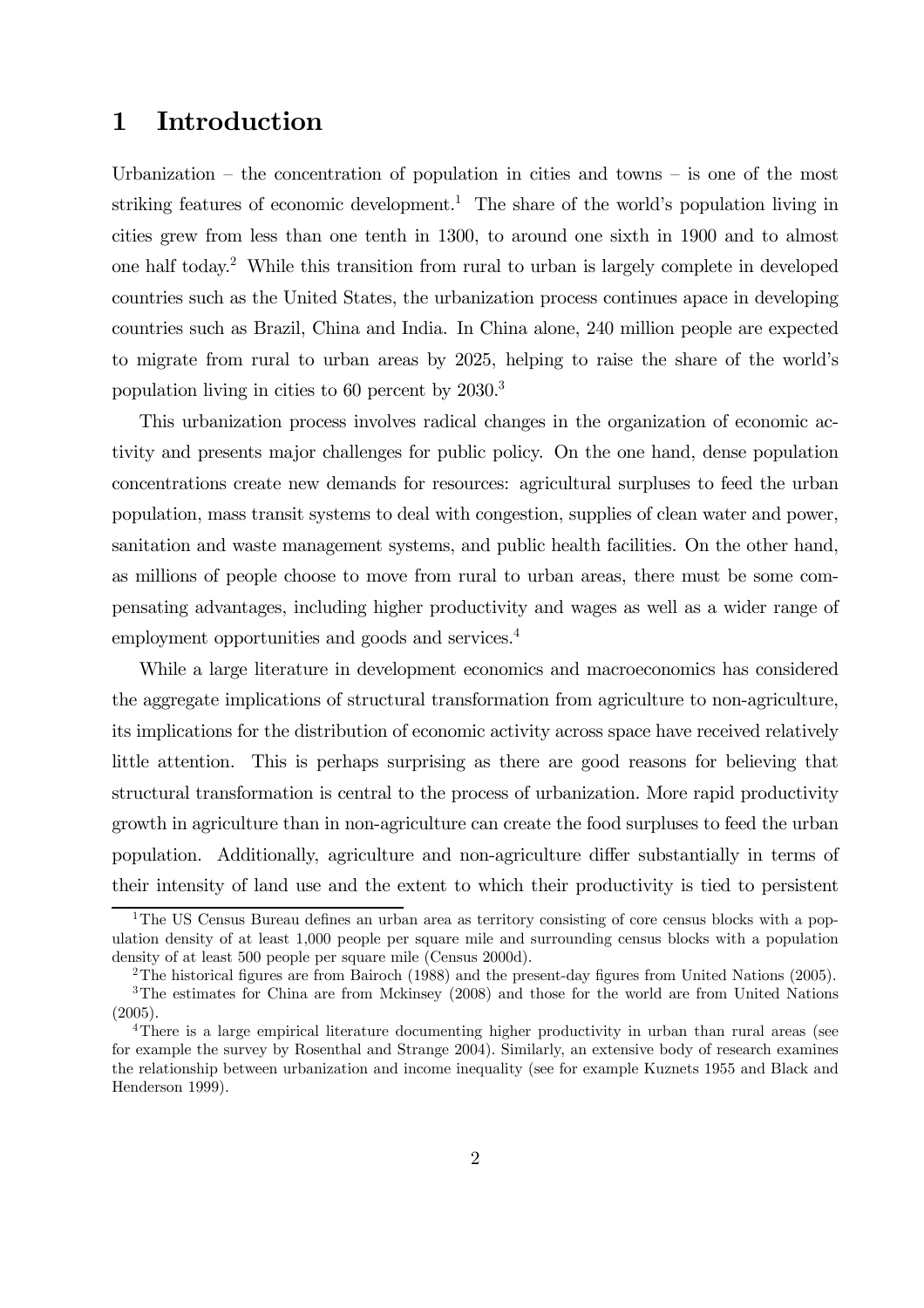idiosyncratic features of locations such as soil and climate.

In this paper, we provide theory and empirical evidence that structural transformation is indeed central to understanding urbanization and the broader evolution of the distribution of population across space and over time. While most previous research in this area has concentrated on cities, rural areas accounted for a large share of the population in developed countries historically, and they continue to account for large shares of the population in developing countries today. Therefore, our analysis makes use of a new source of data for the United States that encompasses both urban and rural areas. This dataset exploits information on sub-county units, which are commonly referred to as Minor Civil Divisions (MCDs), and extends for more than a century from  $1880$  to  $2000$ <sup>5</sup>. Our data include information on both population and employment by industry and are characterized by the following six stylized facts. First, despite substantial US population growth, as reflected in an increased mass of densely-populated areas over time, the mass of sparsely-populated areas also increases over time. As a result there is an unstable population distribution, which exhibits polarization: the difference in density between densely and sparsely-populated areas increases over time (Stylized Fact 1).

Second, while our data confirm previous findings that Gibrat's Law is a reasonable approximation for densely-populated urban areas, we show that this feature of population growth is strongly rejected when we include both rural and urban areas (Stylized Fact 2). For this more comprehensive range of locations, population growth is decreasing in initial population density at low densities, and then increasing in initial population density at intermediate densities, before becoming uncorrelated with initial population density at high densities in urban areas.<sup>6</sup> Although a natural explanation for the decreasing relationship between population growth and initial population density at low densities is mean reversion, the explanation for the increasing relationship at intermediate densities is less immediately

<sup>5</sup>We exclude Alaska, Hawaii, Oklahoma, North Dakota, and South Dakota, which had not attained statehood in 1880, and therefore are either not included in the 1880 census or did not have stable county boundaries at that time. Additionally, we use county data for some states where sub-county units are not comparable over time. We discuss in further detail below the construction of our data and the robustness of our results to the sample and specification.

<sup>&</sup>lt;sup>6</sup>While the existing literature on cities concentrates on the relationship between population growth and population size, we focus on the relationship between population growth and population density to control for differences in land area across sub-county units. Although our results are qualitatively the same if we instead use population size, the population density specification is more appropriate if land area varies across sub-county units and is derived directly from our theoretical model. In our data, there is a strong and approximately log linear relationship between population density and population size, which is consistent with the theoretical model developed below.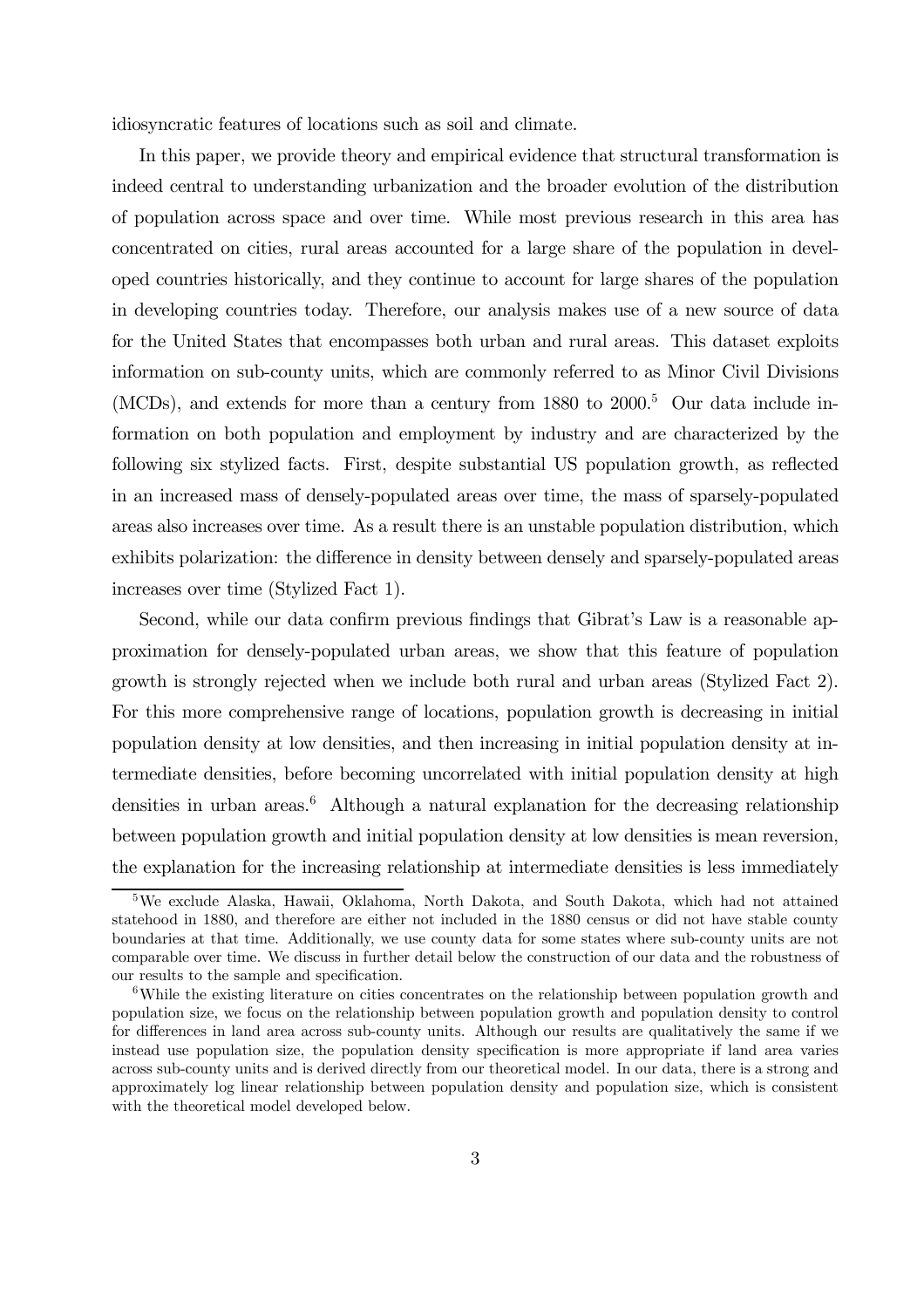clear.

Our third stylized fact is that the correlation between population growth and initial population density is systematically related to differences in employment structure between agriculture and non-agriculture (industry and services). In particular, the share of agriculture in employment declines sharply over the range of values for initial population density for which population growth increases. Our fourth stylized fact is that there is a higher variance in the distribution of employment per square kilometer in non-agriculture than in agriculture (so non-agricultural employment is more concentrated across space). Finally, our last two stylized facts are concerned with differences in employment dynamics in the two sectors. In agriculture, employment growth is decreasing in initial population density (Stylized Fact 5). In contrast, in non-agriculture, employment growth is largely uncorrelated with initial population density (Stylized Fact 6).

As our data span a long historical time period during which the economic environment in the United States changed considerably, we undertake a wide range of robustness checks to sample and econometric specification. We estimate our baseline specification nonparametrically to allow for a flexible relationship between population growth and initial population density. We show that our results are robust to the inclusion of state fixed effects, which in this cross-section specification control for changes in institutions and other characteristics of states that can affect population growth. Among several robustness checks, we find a similar pattern of results when we restrict the sample to a subset of the former thirteen colonies that have similar organizations of administrative functions at the county and sub-county level and the most stable administrative boundaries over time. Additionally, we find a similar pattern of results if we aggregate sub-county units within the immediate vicinity of a city to construct larger economic units, suggesting that our results are not driven by suburbanization around the boundaries of existing cities. Finally, while counties are relatively coarse spatial units for examining the transition from rural to urban, we also find the same pattern of results at the county level.

Most importantly, we also replicate our entire analysis for Brazil for the period 1970-2000. Like the United States during the nineteenth and twentieth centuries, Brazil experienced rapid structural transformation away from agriculture during 1970-2000, and therefore we would expect the mechanisms emphasized in our model to apply. Even though these data are for a different country with distinct institutions and physical geography, and are collected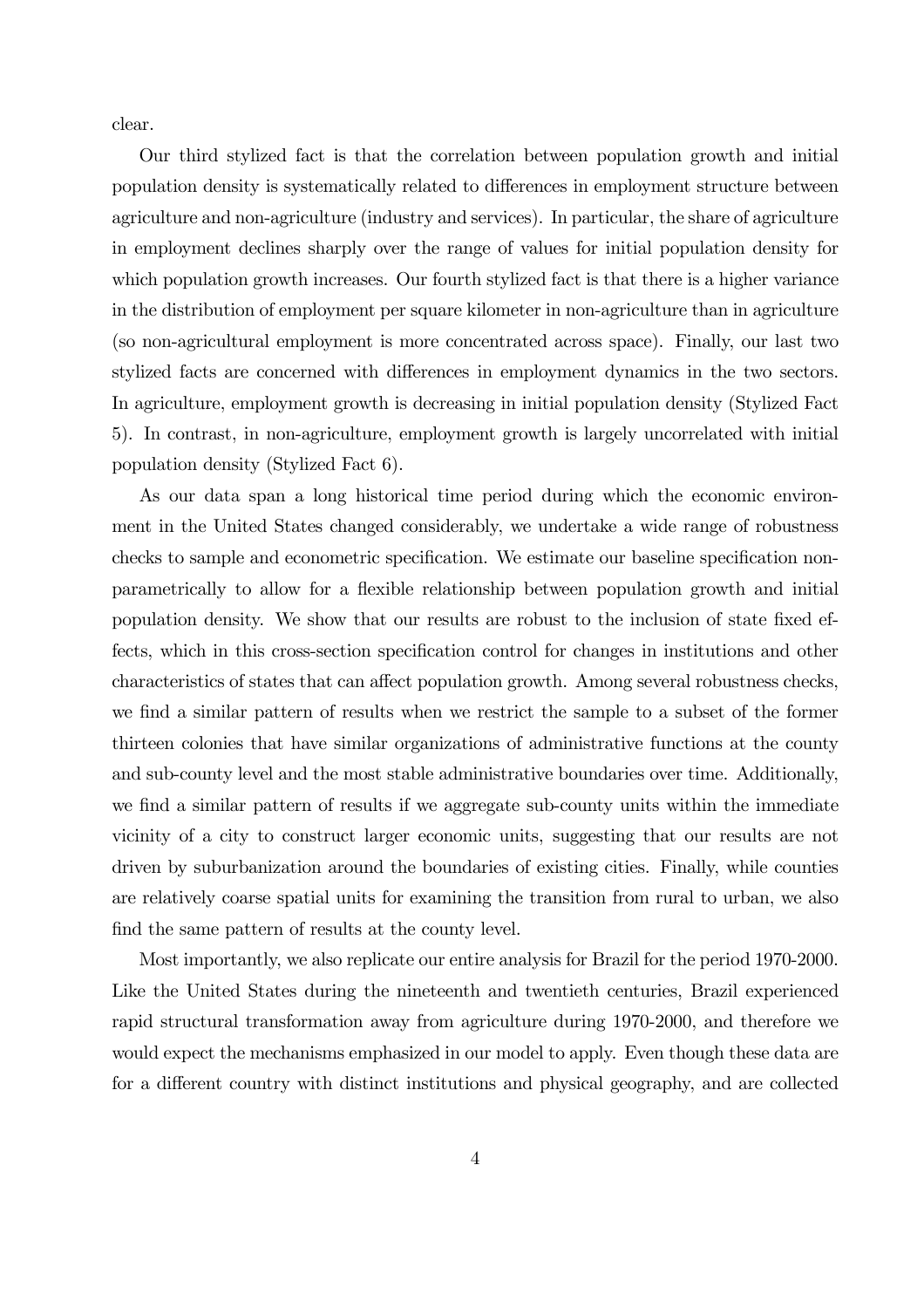at a different level of spatial aggregation and for a different time period, we find strikingly similar results to those we document for the United States. This similarity of the results in a quite different context reassures us that our findings are not driven by idiosyncratic features of the data or the institutional environment in the United States.

To make sense of our empirical findings, we develop a simple general equilibrium model of the distribution of population across locations that distinguishes between agriculture and non-agriculture. Workers are geographically mobile and the distribution of population across space is determined by the requirement that workers are indifferent between locations. Within each location, land is allocated endogenously to residential and commercial use depending on its relative return in the two types of activities. Land used commercially can be employed in either the agricultural or non-agricultural sector, and in equilibrium it is allocated to the sector in which it has the higher value marginal product. As idiosyncratic shocks to productivity in each sector and location occur, workers move across locations to arbitrage away real wage differences, and land endogenously switches between agricultural and non-agricultural use within locations.

As in the large macroeconomics literature concerned with unbalanced growth, structural transformation away from agriculture occurs because productivity growth is more rapid in agriculture than in non-agriculture and there is inelastic demand between the two goods.<sup>7</sup> In the presence of inelastic demand, more rapid agricultural productivity growth leads to a more than proportionate decline in the relative price of the agricultural good, which in turn leads to a reallocation of employment from agriculture to non-agriculture.<sup>8</sup> Stronger mean reversion in productivity in agriculture than in non-agriculture implies other things equal greater productivity dispersion in non-agriculture than in agriculture and hence a non-agricultural employment share that is increasing in population density at high densities. The combination of stronger mean reversion in agricultural productivity, a non-agricultural employment share that is increasing in population density at high densities, and structural transformation away from the agricultural sector accounts for the six stylized facts.

Our paper is related to a large body of work in urban economics and economic geography.

<sup>7</sup>See in particular Baumol (1967), Galor (2005), Galor and Weil (2000), Goodfriend and McDermott (1995), Ngai and Pissarides (2007) and Rogerson (2008).

<sup>&</sup>lt;sup>8</sup>As discussed further below, the model can be extended to incorporate the other leading explanation for structural transformation in the macroeconomics literature, namely non-homothetic preferences and technological progress that raises real incomes. See among others Echevarria (1997), Gollin et al. (2002) and Matsuyama (2002).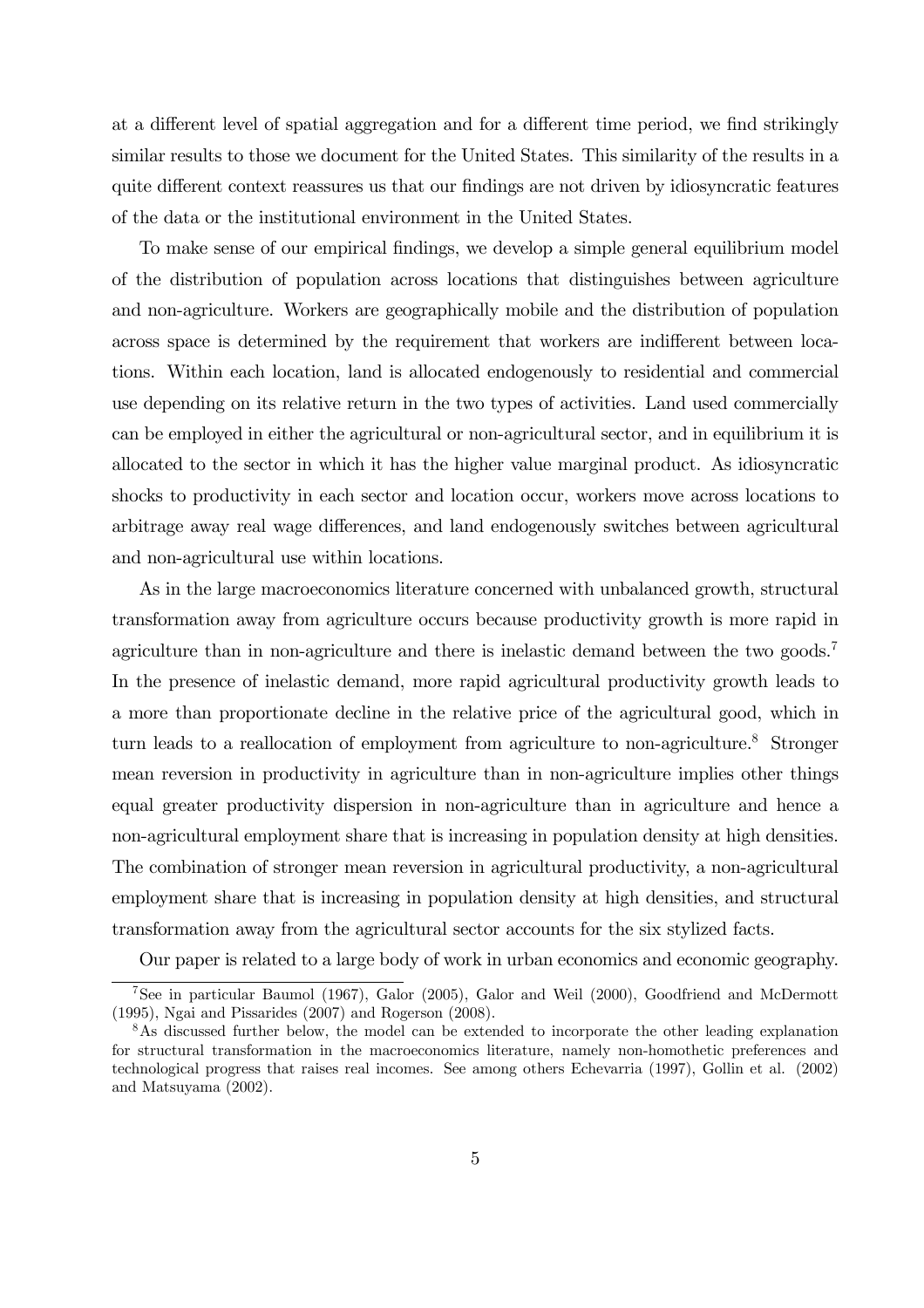Recent research on the relationship between population growth and size in the literature on cities includes Duranton (2007), Eeckhout (2004), Gabaix (1999) and Rossi-Hansberg and Wright (2007). While this literature typically finds that the Pareto distribution provides a reasonable approximation to the observed distribution of city sizes, Rossi-Hansberg and Wright (2007) find systematic departures from the Pareto distribution in the upper and lower tails. Evidence of departures from a Pareto distribution is also found by Eeckhout (2004), who uses data on Census Designated Places (CDPs) in the United States to provide evidence that the population distribution is log normal, as implied by Gibrat's Law of constant proportional growth.<sup>9</sup> While Gibrat's Law is typically found to provide a reasonable approximation to observed population growth rates in the cities literature, there is also some evidence of departures from Gibrat's Law. Using data for different countries, Black and Henderson (2003), González-Val et al. (2008) and Soo (2007) find evidence of correlations between population growth and initial population size.<sup>10</sup> Dividing the surface of the continental United States into a uniform grid of six-by-six mile squares, Holmes and Lee (2008) find that population growth from 1990-2000 is highest at intermediate values of initial population density. Two issues in the existing cities literature are the treatment of new cities and the minimum population size to be considered as a city. Our approach addresses both of these issues by considering the entire distribution of population across both rural and urban areas.11

Our focus on the reallocation of economic activity from agriculture to non-agriculture also connects with theories of new economic geography, including Fujita et al. (1999) and Krugman (1991). Although reductions in trade costs in these models can result in a polarization of population across space, they do not provide natural explanations for why Gibrat's Law is a reasonable approximation for observed city population growth (see for example the discussion in Davis and Weinstein 2002) or for why Gibrat's Law is violated when both rural and urban areas are considered. While a large literature has examined the empirical determinants of the distribution of economic activity across states and counties in the United States, much of this literature abstracts from the reallocation of economic activity from

<sup>&</sup>lt;sup>9</sup>See also Eeckhout (2008) and Levy (2008).

 $10$ Research on the empirical determinants of city growth includes among others Glaeser et al. (1992), da Mata et al. (2007) Ioannides and Overman (2004), and is surveyed in Gabaix and Ioannides (2004). The role of industrial specialization is emphasized in Henderson (1974).

<sup>&</sup>lt;sup>11</sup>Within the cities literature, Henderson and Wang (2007) and Henderson and Venables (2008) examine the emergence of new cities as a source of growth in the urban population, while Henderson (2005) and Williamson (1965) examine the relationship between the share of the urban population and economic development.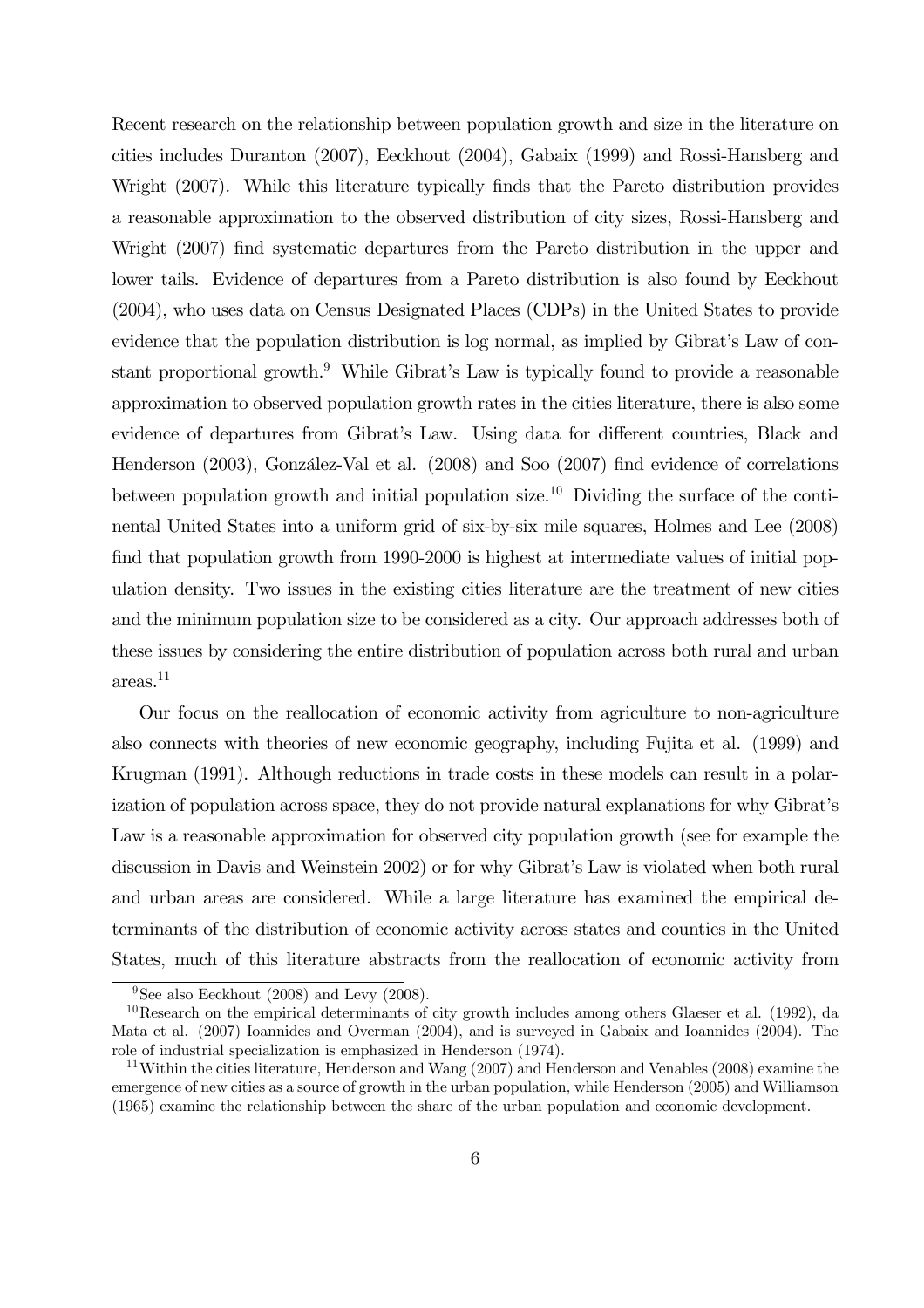agriculture to non-agriculture.<sup>12</sup> Closer in spirit to our work is Caselli and Coleman  $(2001)$ , who examine structural transformation and the convergence of incomes between Southern and Northern US states. Also related is Desmet and Rossi-Hansberg (2007), who examine differences in patterns of employment growth between the manufacturing and service sectors using US county data, and relate these differences to technological diffusion and the age of sectors. Neither paper examines the relationship between structural transformation and urbanization — an analysis for which our newly-constructed sub-county data are especially well suited.

In addition to the macroeconomic literature discussed above, our research is related to the development and economic history literatures. Early work documenting the importance of structural change to economic development is surveyed in Syrquin (1988), while more recent research on the interlinkages between industrial and agricultural development is reviewed in Foster and Rosenzweig (2008). Influential work on the history of urban development in the United States includes Kim (2000) and Kim and Margo (2004), although for reasons of data availability this research has again largely concentrated on cities.

The remainder of the paper is organized as follows. Section 2 discusses our main dataset for the United States, outlines our empirical strategy, presents our main empirical findings, and reports the results of a number of robustness checks. Section 3 presents the results of an additional robustness check using Brazilian data. Section 4 outlines our theoretical model and Section 5 shows that it can quantitatively account for the patterns observed in our data. Section 6 concludes.

# 2 US Data and Stylized Facts

### 2.1 Data and Samples

This section begins by introducing the US data that we use in this paper and the samples that we construct. We then document a set of stylized facts that shed light on the dynamics of urban and rural population growth from 1880-2000.<sup>13</sup>

In order to analyze these dynamics, we require data on land area, population, and sectoral employment for geographic units that are consistent over time. Since we are interested in

<sup>12</sup>See Beeson et al. (2001), Ellison and Glaeser (1999), Glaeser (2008), Kim (1995) and Rappaport and Sachs (2003) among others.

<sup>&</sup>lt;sup>13</sup>For further discussion of the US data and the samples discussed below, see the web-based technical appendix.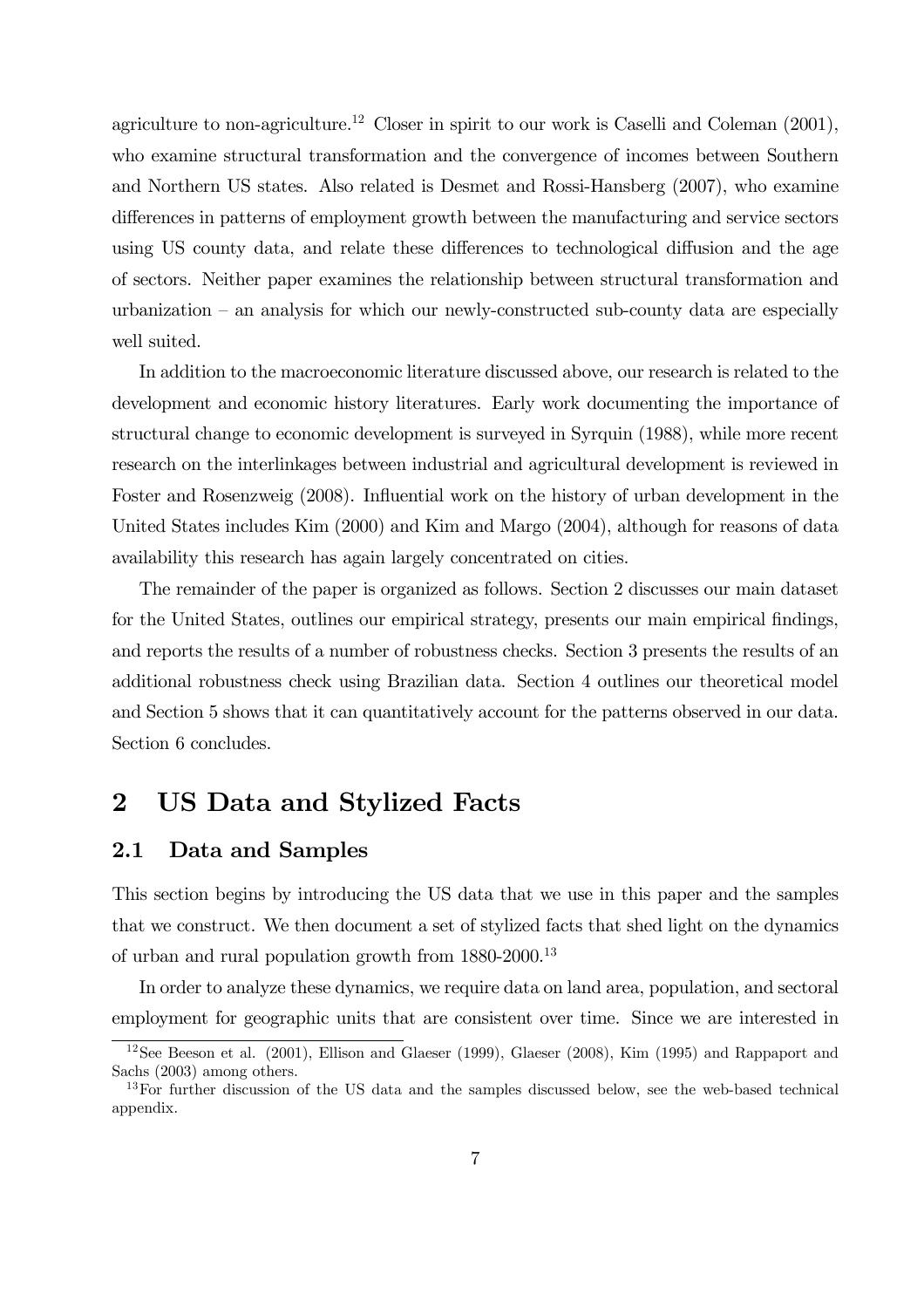both rural and urban areas, we also require that these geographic units partition the land area that we analyze. In other words, we want a dataset that covers the entire population and all the land - from the largest cities to the smallest farms. And since we are interested in examining rural and urban population dynamics, we prefer that our geographic units be fine enough to separate urban areas from rural ones.

While these criteria may seem natural, it is not easy to find an existing dataset that satisfies them all. The literature on urban growth in the US has often analyzed counties or Metropolitan Statistical Areas (MSAs), which are groups of counties. And although counties satisfy most of our requirements, they often pool together urban centers with their surrounding countryside. So while we include counties in our analysis, we are also interested in data that provide finer spatial aggregation. One dataset that is less aggregated than the county dataset includes incorporated places - this is the dataset used by Eeckhout (2004). But while this data is useful for studying urban growth dynamics, it does not contain information on many rural areas, where the majority of US population lived before the 20th century.

Since existing datasets are not fully satisfactory for our purposes, we construct a new dataset using minor civil divisions (MCDs). MCDs have been used to report population in parts of the US, especially in the Northeast, since the first census in 1790 (see Census 2000c). But as we discuss below, we are interested not only in population but also in sectoral employment. And since the earliest available digitized employment data for MCDs comes from the 1880 Census, we chose 1880 as the starting year for our analysis. Over time, MCDs became a standard tool for partitioning counties throughout (almost) the entire US.14 It is this feature of MCDs that makes them so suitable for our analysis: they provide the finest level of geographical disaggregation for which we can analyze urbanization and structural transformation over more than a century.

The most common types of MCDs are towns and townships, but in some areas election precincts, magisterial districts, parishes, election districts, plantations, reservations, boroughs or other categories were used as MCDs. As some of these names suggest, in many states MCD boundaries coincide with those of local government bodies. In New England in particular, MCDs are actively functioning units of local government, in many cases since the  $17<sup>th</sup>$  Century. But in other states MCDs are often statistical entities with few (or no)

<sup>14</sup> In many Western states sub-county units were initially called MCDs but were reclassified as census county divisions (CCDs) in 1950, when the map of sub-county units in many of these states was redrawn. For simplicity, we refer to both MCDs and CCDs as MCDs (see chapter 8, Census 2000c) and discuss in further detail in the web-based technical appendix how we link MCDs over time.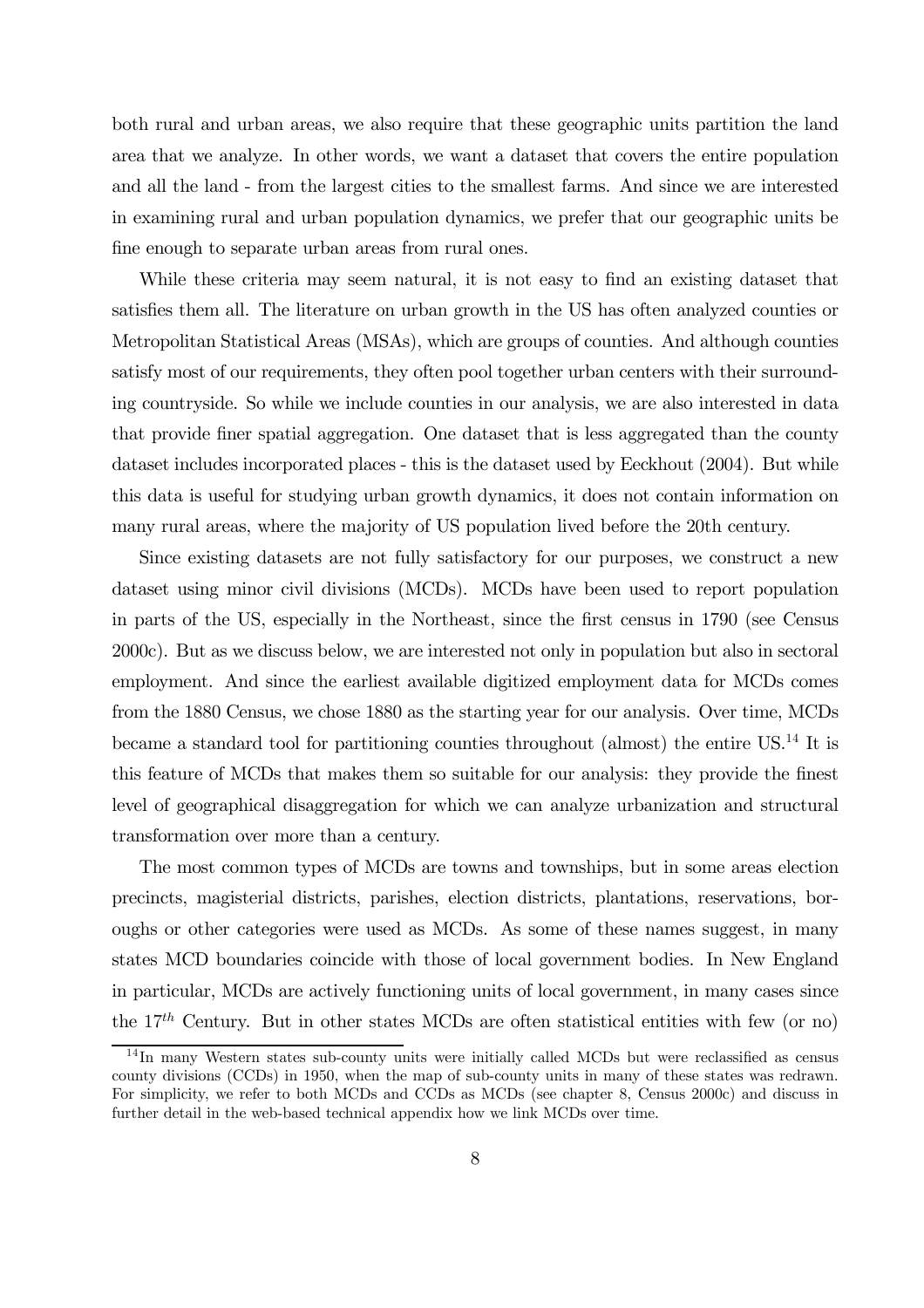other functions (see Chapter 8 Census 2000c). Given the variation in their functions, it is not surprising that the size and shape of MCDs also vary from state to state. For example, in the Midwest MCDs are often follow a chessboard patterns with squares of 6 miles per side; this design dates back to the Land Ordinance of 1785 and the Northwest Ordinance of 1787 (see Prescott 2003). As one travels West or South, the size of MCDs tends to grow, and they tend to become less regular and less stable over time. To address concerns that differences in the geographical and institutional organization of MCDs could affect population growth and employment structure, we report robustness checks where we consider states with similar geographical and institutional organizations of MCDs, and where we consider more aggregated spatial units such as counties.

To overcome changes in MCD boundaries over time, we aggregate some MCDs to create geographic units that are stable over time. This aggregation process involved considerable work using historical maps and gazetteers, and it is described in further detail in the webbased technical appendix. To give the reader a brief idea of the aggregation process, we matched the approximate centroid of each 1880 and 1940 MCD to the 2000 MCD in which it fell. We then aggregated any 2000 MCD that did not contain at least one 1880 MCD and one 1940 MCD to the nearest 2000 MCD that did. This aggregation process enables us to track the evolution of population at a fine level of spatial detail over 60-year intervals.<sup>15</sup> One reason for restricting ourselves to these years is that adding more years would have forced us to aggregate further. But perhaps more importantly, we only know the employment structure of MCDs for 1880 (using the individual-level census records from the North Atlantic Population Project) and for the very recent censuses, such as 2000 (using data from the US census American Factfinder tool, see Census 2000b). Since our analysis uses both population and employment data, adding more years for which we don't have employment data would have not contributed much. Finally, we used the 2000 census to calculate the land area in each geographic unit.

The extent of aggregation required to construct time-consistent units varies across states. In some states, especially in the Northeast and the Midwest, MCDs corresponded to local administrative units that were very stable over time, so little aggregation was required. We therefore divided states into samples: little aggregation was required in A states, more was

<sup>&</sup>lt;sup>15</sup>While all MCDs in our baseline sample of "A and B" states have non-zero population in all three years of our sample, there are 7 MCDs in the C states that have zero population in 1880. These are dropped when we construct population growth rates.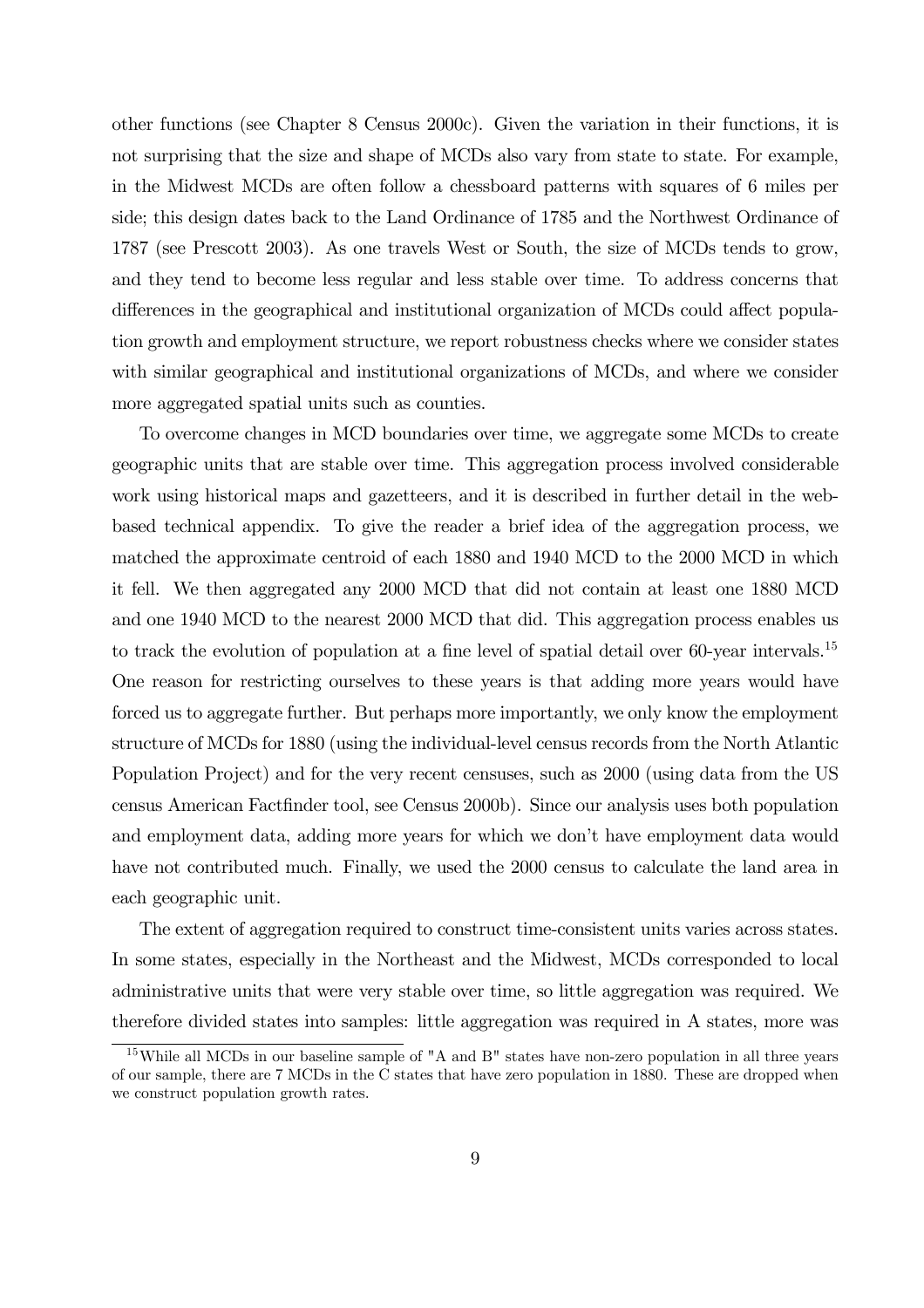needed in B states, and more still in C states. The geographic distribution of states across these three groups is shown in Map 1. In choosing our baseline sample, we sought to include as many states as possible while limiting the extent of aggregation, since the aggregation process might entail some imprecision. We therefore choose as our baseline sample the A and B states, for which  $1 - 1$  matches between the 1880 and 2000 censuses involving no aggregation exceeded 70 percent.<sup>16</sup> But as we discuss below, we also construct alternative samples that either include more states (in some cases using county-level data) or restrict our sample to A states, where very little aggregation was required. In our baseline sample there are, on average, 13 units ("MCDs") per county. The average unit spans  $115 \text{km}^2$ , with a population of 2,400 in 1880 and 8,800 in 2000.

### 2.2 Empirical Strategy

We are interested in characterizing the population density distribution and the relationship between population growth and the initial population density distribution. In both cases, we adopt a nonparametric approach that imposes minimal structure on the data.

To characterize the population density distribution, we divide the range of values for log population density, x, into discrete bins of equal size . We index MCDs by m and bins by  $b \in \{1, ..., B\}$ . Denoting the set of MCDs with log population density in bin b by  $\Phi_b$ and denoting the number of MCDs with log population densities within this set by  $n_b$ , we estimate the population density distribution,  $\hat{g}(x_m)$ , as follows:

$$
\hat{\mathbf{g}}(\mathbf{x}_m) = \frac{\mathbf{n}_b}{\mathbf{n}}, \qquad \mathbf{n} = \sum_{b=1}^B \mathbf{n}_b, \qquad \text{for } \mathbf{x}_m \in \Phi_b.
$$
 (1)

Thus the estimated probability of observing a population density within the range of values included in bin b equals the fraction of MCDs with population densities in this range. This corresponds to a simple histogram, which yields a consistent estimate of the true underlying probability density function (Scott 1979). We choose bin sizes of  $= 0.1$  log points, which provide a fine discretization of the space of values for log population density, while preserving a relatively large number of MCDs within bins. Although this approach provides a simple and flexible characterization of the population density distribution, which connects closely with the other components of our analysis below, we also find similar results using related non-parametric approaches such as kernel density estimation (Silverman 1986).

 $16\,\text{As}$  in most cases our geographic units consist of a single MCD, we refer for simplicity to these units as "MCDs", even though they are sometimes aggregations of MCDs.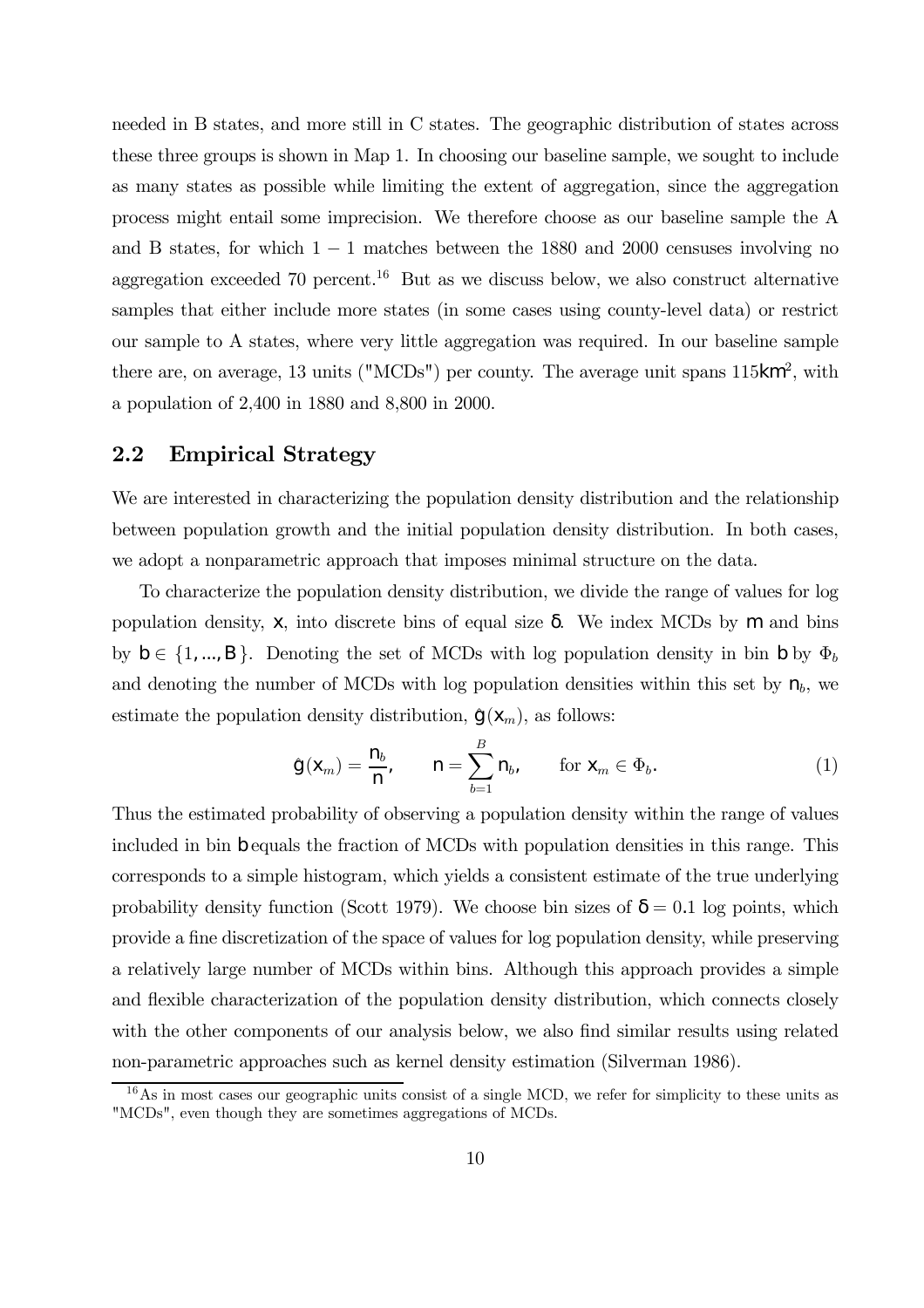To characterize the relationship between population growth and the initial population density distribution, we follow a similar approach. We approximate the continuous function relating population growth to initial population density using a discrete-step function consisting of mean population growth within each initial population density bin:

$$
y_{mt} = f(x_{mt-T}) = \sum_{b=1}^{B} b b_b, \qquad b = \frac{1}{n_b} \sum_{m \in \Phi_b} y_{mt}, \qquad \text{for } x_m \in \Phi_b.
$$
 (2)

where m again indexes MCDs, b again indexes bins and t indexes time. In this specification, bins are defined over initial population density,  $x_{mt-T}$ ;  $y_{mt}$  is average population growth from time t−T to t; and  $I_b$  is an indicator variable equal to one if  $X_{mt-T} \in \Phi_b$  and zero otherwise.

This specification corresponds to a regression of population growth on a full set of fixed effects for initial population density bins. We report both mean population growth and the 95 percent confidence intervals around mean population growth for each initial population density bin. The confidence intervals are based on heteroscedasticity robust standard errors adjusted for clustering by county, and hence allow for correlated errors across MCDs within counties.17 While this non-parametric specification allows for a flexible relationship between population growth and initial population density, we again find similar results using other related non-parametric approaches, such as locally weighted linear least squares regression (Cleveland 1979) and kernel regression (Härdle 1990). A key advantage of the specifications in (1) and (2) is that we can preserve the same discrete bins when analyzing the population density distribution, the relationship between population growth and the initial population density distribution, and the variables for the agricultural and non-agricultural sector discussed below.

As our model yields predictions for the functional form of the relationship between population growth and initial population density, we also estimate parametric versions of specification (2) of the form:

$$
y_{mt} = x_{mt-T} + u_{mt} \tag{3}
$$

where is a parameter to be estimated,  $U_{mt}$  is a stochastic error, and we again report standard errors clustered by county.

<sup>&</sup>lt;sup>17</sup>When displaying the results of the specification  $(2)$  graphically, we remove the top and bottom one percent of the observations from the graphical representation, but not from the regressions. The bins at these extremes of the distribution contain few observations and have correspondingly large standard errors. Hence they tend to cloud rather than to illuminate the true picture.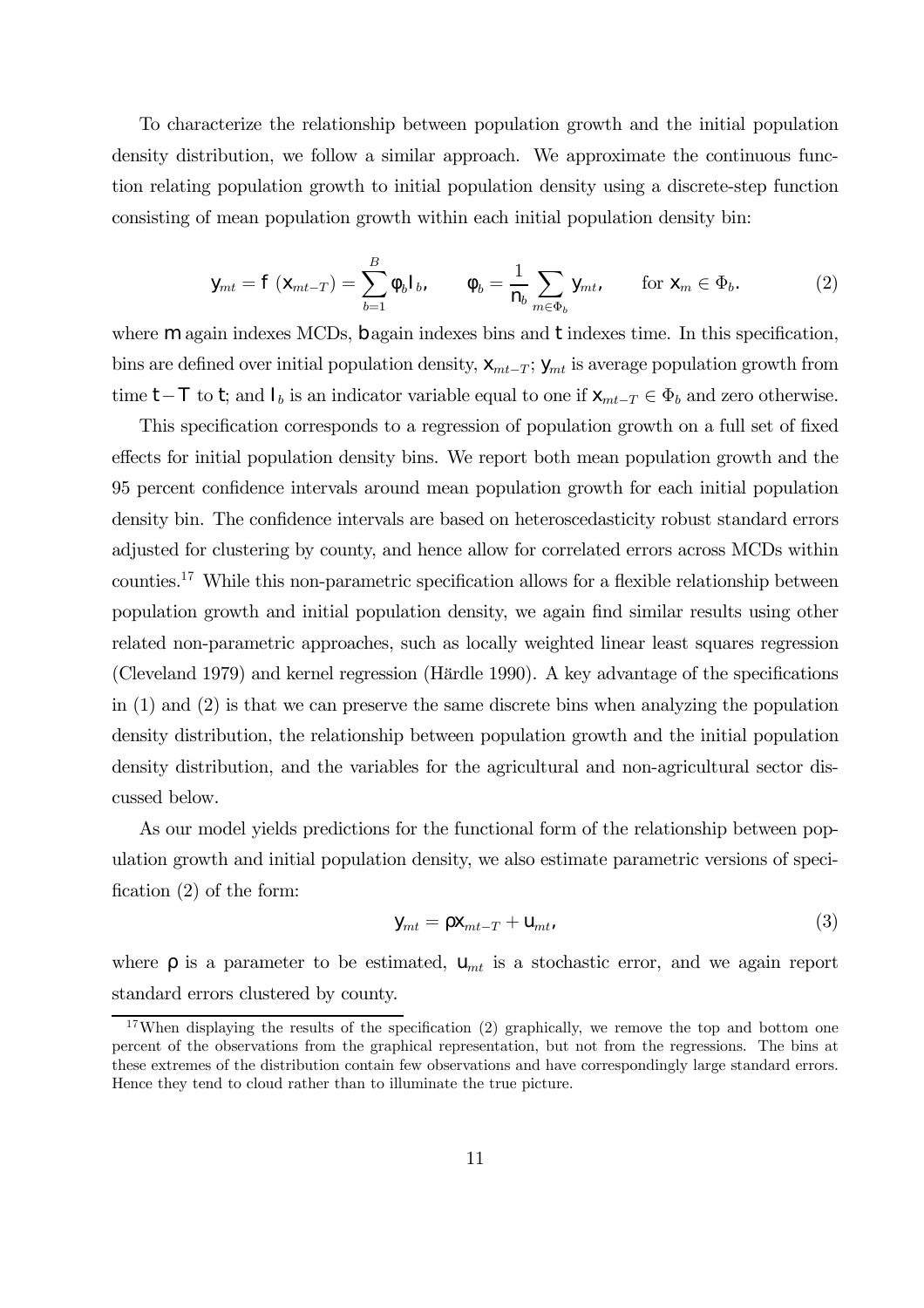Finally, our model highlights a relationship between population dynamics and employment dynamics in the agricultural and non-agricultural sectors. Therefore, in addition to the specifications for population in  $(1)-(3)$ , we also estimate related specifications for employment in the agricultural and non-agricultural sectors.

### 2.3 Stylized Facts

To better understand the process of urbanization and structural transformation in the US from 1880-2000, we present a set of 6 stylized facts. These facts highlight the instability of the spatial distribution of economic activity over this time period − a pattern of results which lies in stark contrast to the stability documented within the sample of cities in the literature on urban growth. These facts also suggest that this instability is closely related to the different growth dynamics of the agricultural and non-agricultural sectors, and to structural transformation away from agriculture.

We begin by reporting a number of descriptive statistics for our baseline sample of "A and B" states in Column (1) of Table 1. Figures 1-6 then display the results of the nonparametric specifications (1) and (2) for population and for employment in the agricultural and non-agricultural sectors. Our first stylized fact is that the distribution of log population density across MCDs has become more dispersed from 1880-2000. As shown in Panel A of Column (1) in Table 1, the standard deviation of the distribution of log population density increased over this period from 0.97 to 1.56, which is both statistically significant and larger than the increase in mean log population density. Figure 1 confirms this increase in dispersion by displaying the results from specification (1). Although the US population increased substantially between 1880 and 2000, as reflected in Figure 1 in an increased mass of densely-populated areas, the figure also shows an increased mass of sparsely-populated areas. The population density distribution therefore exhibits polarization, with some low-density areas depopulating as other higher-density areas experience rapid population growth. This instability of the overall distribution of population stands in sharp contrast to the stability of the distribution of city sizes (e.g. Duranton 2007). Existing research for cities finds that the population size distribution is approximated by a Pareto distribution in the upper tail (e.g. Gabaix 1999) or a lognormal distribution for a wider range of city sizes (Eeckhout 2004).<sup>18</sup>

Second, Gibrat's law that population growth and population size are uncorrelated is

<sup>&</sup>lt;sup>18</sup>The null hypothesis that the 1880 and 2000 distributions are drawn from the same Pareto or lognormal distribution is strongly rejected.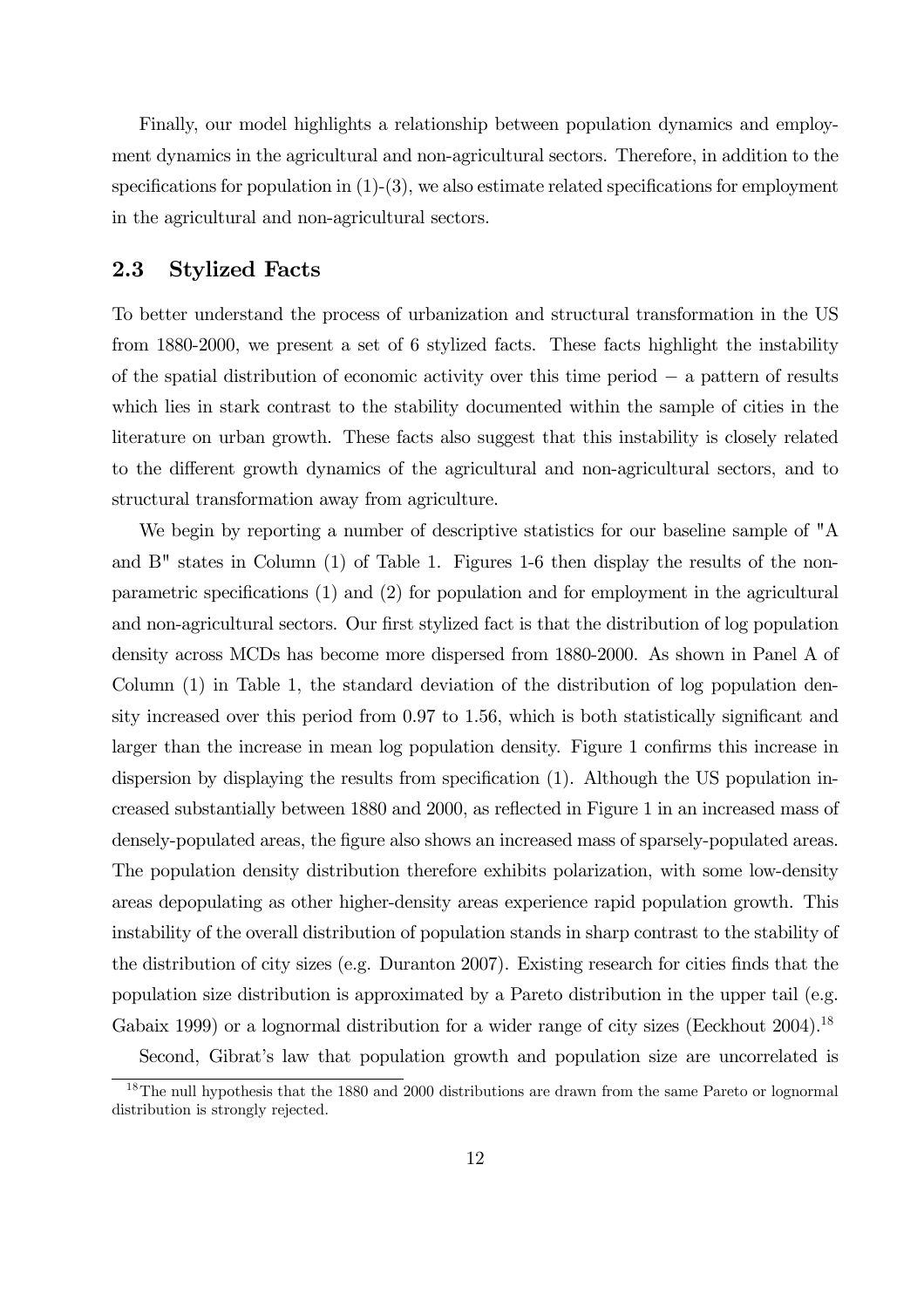clearly violated. In Figure 2, we display the results from our population growth specification (2), where the dark solid line denotes mean population growth within each initial population density bin and the lighter dashed lines denote the 95 percent confidence intervals. As shown in the figure, log population density in 1880 is strongly predictive of population growth from 1880-2000. A similar relationship is found if we replace initial population density with initial population, as discussed further below. As Figure 2 shows, for low population densities, there is a negative correlation between population density in 1880 and subsequent population growth. But above the threshold of a log population density of about  $2<sup>19</sup>$  population density in 1880 is positively correlated with subsequent population growth.<sup>20</sup> The magnitudes of these differences are large: MCDs with log density of about 0 or 4 in 1880 experienced population growth at a rate of about 1 percent from 1880-2000. By contrast, MCDs with a log population density around 2 barely grew on average. As shown in Panel B of Column (1) in Table 1, these differences are statistically significant. We also note that at levels of log population density above 4 population density seems to be largely uncorrelated with population growth; this is the range that typically includes urbanized areas. Hence this finding is broadly consistent with the literature that finds Gibrat's law is a reasonable approximation for city population growth.<sup>21</sup> And yet for most of the population density distribution, and in the range that includes most of the 1880 population, we see a strong positive correlation between initial population density and subsequent growth.

Third, the share of agriculture in employment drops steeply in the range where population density in 1880 and subsequent growth are positively correlated. Figure 3 presents the results from specification (2) using the share of agriculture in employment in 1880 as the lefthand side variable rather than population growth. As shown in the figure, the agricultural employment share in 1880 drops from about 0.8 for MCDs with log density of 2 to about 0.2 for MCDs with log density of 4. Panel C of Column (1) in Table 1 shows that this difference is statistically significant. For denser MCDs the share continues to decline, but at a much

<sup>&</sup>lt;sup>19</sup>Population densities in logs (levels) compare as follows: 2 (7), 4 (55) and 6 (403), where these figures are expressed as the log number (number) of people per square kilometer.

 $20$ While classical measurement error in 1880 population could induce a negative correlation between population growth and 1880 population density, this does not account for the positive correlation between these variables observed above a log population density of around 2, and our use of individual-level records from Census data mitigates measurement error concerns.

<sup>21</sup>While Gibrat's law has been confirmed in a number of studies for several countries (e.g. Gabaix 1999, Eeckout 2004, Eaton and Eckstein 1997, Ioannides and Overman 2004), other studies find some evidence of violations of Gibrat's Law even for urban population samples (e.g. Black and Henderson 2003, González-Val et al. 2008, Soo 2007).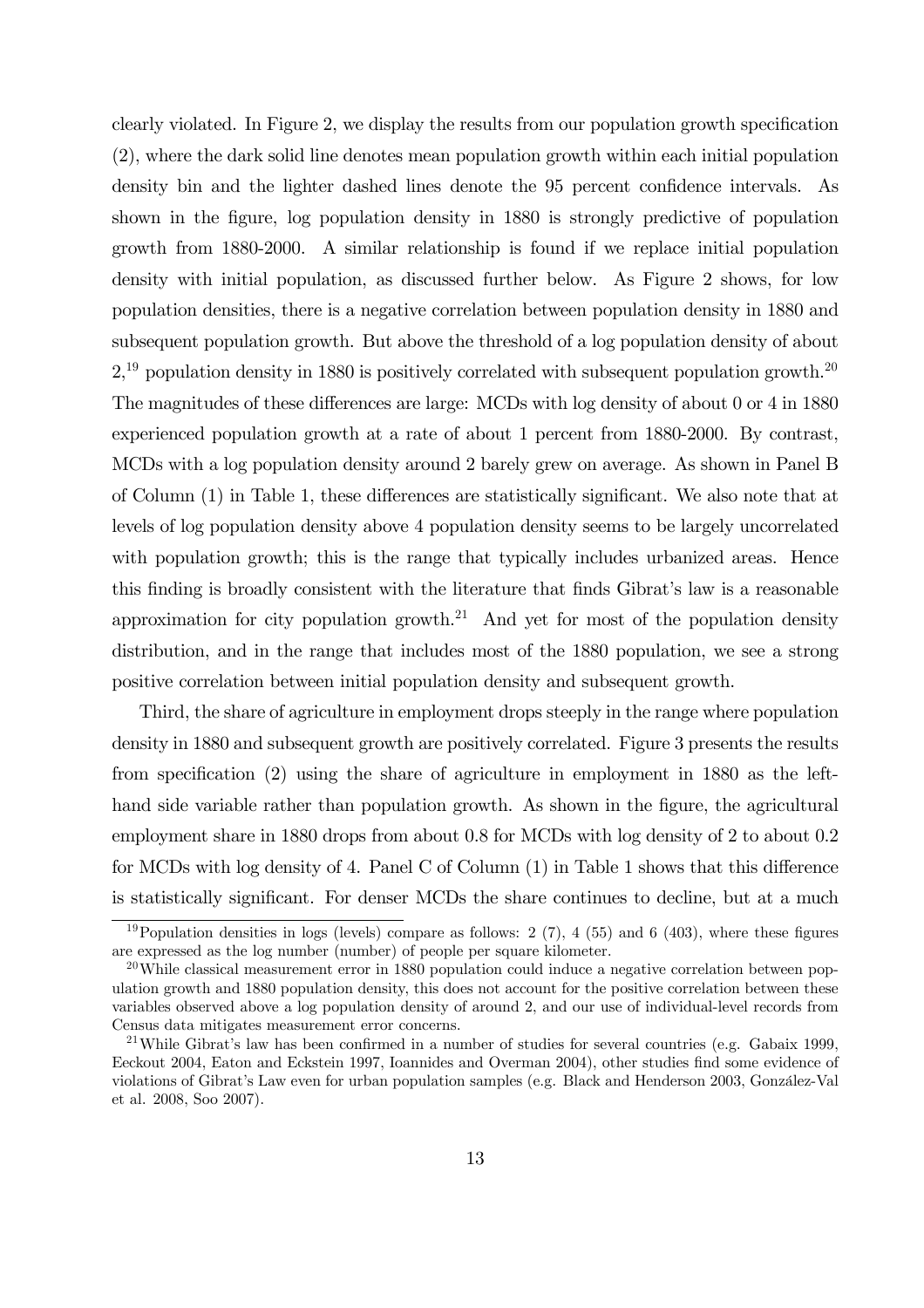slower rate.<sup>22</sup>

Fourth, the distribution of employment per square kilometer across MCDs has a lower standard deviation in agriculture than in non-agriculture in both 1880 and 2000. As shown in Panel D of Column (1) in Table 1, this difference is statistically significant at conventional critical values. Figure 4 presents the results from specification (1) for employment in agriculture and non-agriculture in 1880 and 2000. As shown in the figure, the employment density distribution in agriculture has thinner tails than its non-agricultural counterpart.<sup>23</sup> Therefore there are more observations with extreme low and high values of employment density for non-agriculture than for agriculture, reflecting the greater spatial concentration of non-agricultural employment. Furthermore, a comparison of Figures 1 and 4 suggests that 1880 population was distributed in a similar way to 1880 agricultural employment, while 2000 population is more spatially concentrated and distributed in a similar way to 2000 non-agricultural employment. This reflects the decline in agriculture's share of employment, which fell from 12 percent to 0.5 percent for the US as a whole and from 63 percent to 6 percent for the average MCD, with the difference between these two sets of figures reflecting the much greater spatial concentration of employment in non-agriculture than in agriculture discussed above.

Fifth, agricultural employment growth appears to follow a mean-reverting process. To document this stylized fact, we consider the subsample of MCDs for which agriculture accounted for more than 80 percent of 1880 employment. Although the share of agricultural employment in this subsample was over 88 percent in 1880, it fell to below 10 percent in 2000, and hence this subsample does not entirely capture agricultural dynamics alone. Nevertheless, since this subsample was at least initially mostly agricultural, it is likely to capture the main features of agricultural growth.<sup>24</sup> Figure 5 displays the results from non-parametric specification (2) for this subsample using agricultural employment growth as the left-hand

<sup>&</sup>lt;sup>22</sup>The share of employment in total population was about 0.33 in 1880 and 0.48 in 2000. In both years, it was relatively stable across the population density distribution, suggesting that labor force participation is not strongly related to population density and hence that employment dynamics are a reasonable predictor of population dynamics.

<sup>&</sup>lt;sup>23</sup>We also find that non-agricultural employment per square kilometer is more unequally distributed than agricultural employment in both 1880 and 2000 using standard measures of inequality such as the Gini Coefficient, the Theil Index, the difference between the 90th and 10th percentiles, and the difference between the 99th and 1st percentiles.

<sup>&</sup>lt;sup>24</sup>We also find mean reverting processes when we consider population growth (rather than employment growth) for both 1880-2000 and 1880-1940 for the same agricultural subsample. During the 1880-1940 period, agriculture remained an important employer in much of the US at both the beginning and end of the period.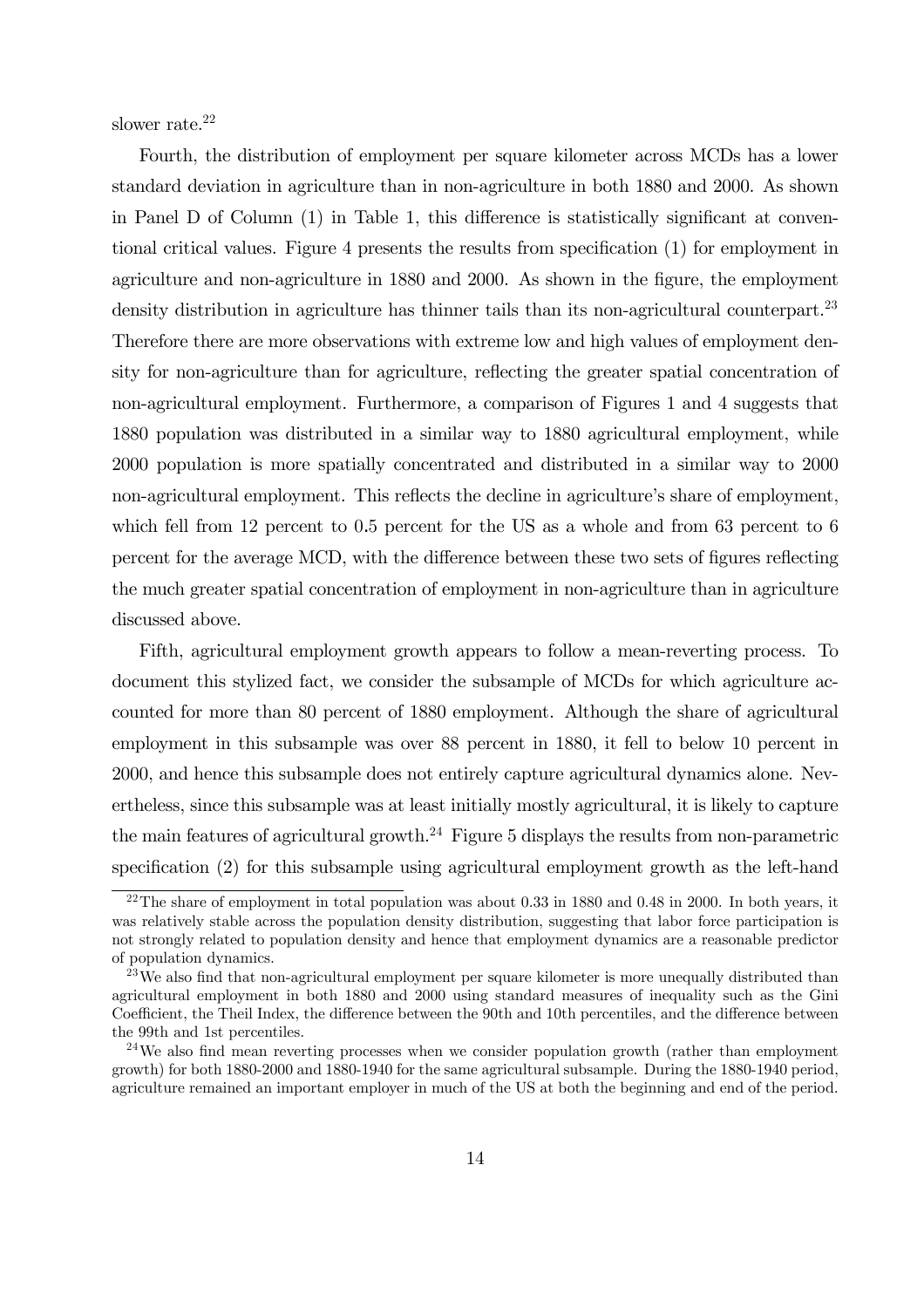side variable. As apparent from the figure, densely-populated MCDs in this subsample exhibited much slower growth of agricultural employment from 1880-2000 than sparsely populated MCDs. Panel E of Column (1) in Table 1 reports the results from parametric specification (3) for this subsample, again using agricultural employment growth as the left-hand side variable. This confirms our finding of mean reversion: the coefficient on log population density in 1880 in the parametric specification is −0.006 and significant (p-value < 0.001). From the size of this coefficient, each additional log point of population density in 1880 is associated on average with just over half a percentage point lower rate of agricultural employment growth. We find very similar results if we instead relate agricultural employment growth to log agricultural employment density in 1880: the coefficient on initial log agricultural employment density is −0.006 and statistically significant.

Sixth, in contrast to the results for the agricultural sector, non-agricultural employment growth is uncorrelated with 1880 population density. To demonstrate this, we consider the subsample of MCDs for which agriculture accounted for less than 20 percent of 1880 employment. In this subsample the share of non-agricultural employment was higher than 90 percent in 1880 and higher than 98 percent in 2000. Figure 6 displays the results from non-parametric specification (2) using non-agricultural employment growth as the left-hand side variable, while Panel F of Column (1) in Table 1 reports the results from the analogous parametric specification (3). As apparent from the figure, non-agricultural employment grew at about 1.2 percent per year. This positive growth rate is very different from the (mostly) negative growth rates of agricultural employment shown in Figure 5. Moreover, in sharp contrast to the results for the agricultural sector, non-agricultural employment growth is uncorrelated with 1880 population density. As reported in Panel F of Column (1) in Table 1, the coefficient on log population density in 1880 in the parametric specification is  $-0.0002$  and statistically insignificant (p-value = 0.515). We also find very similar results if we instead relate non-agricultural employment growth to log non-agricultural employment density in 1880. The coefficient on log non-agricultural employment density is −0.00021, which is more than an order of magnitude smaller than the corresponding coefficient for the agricultural sector, and statistically insignificant.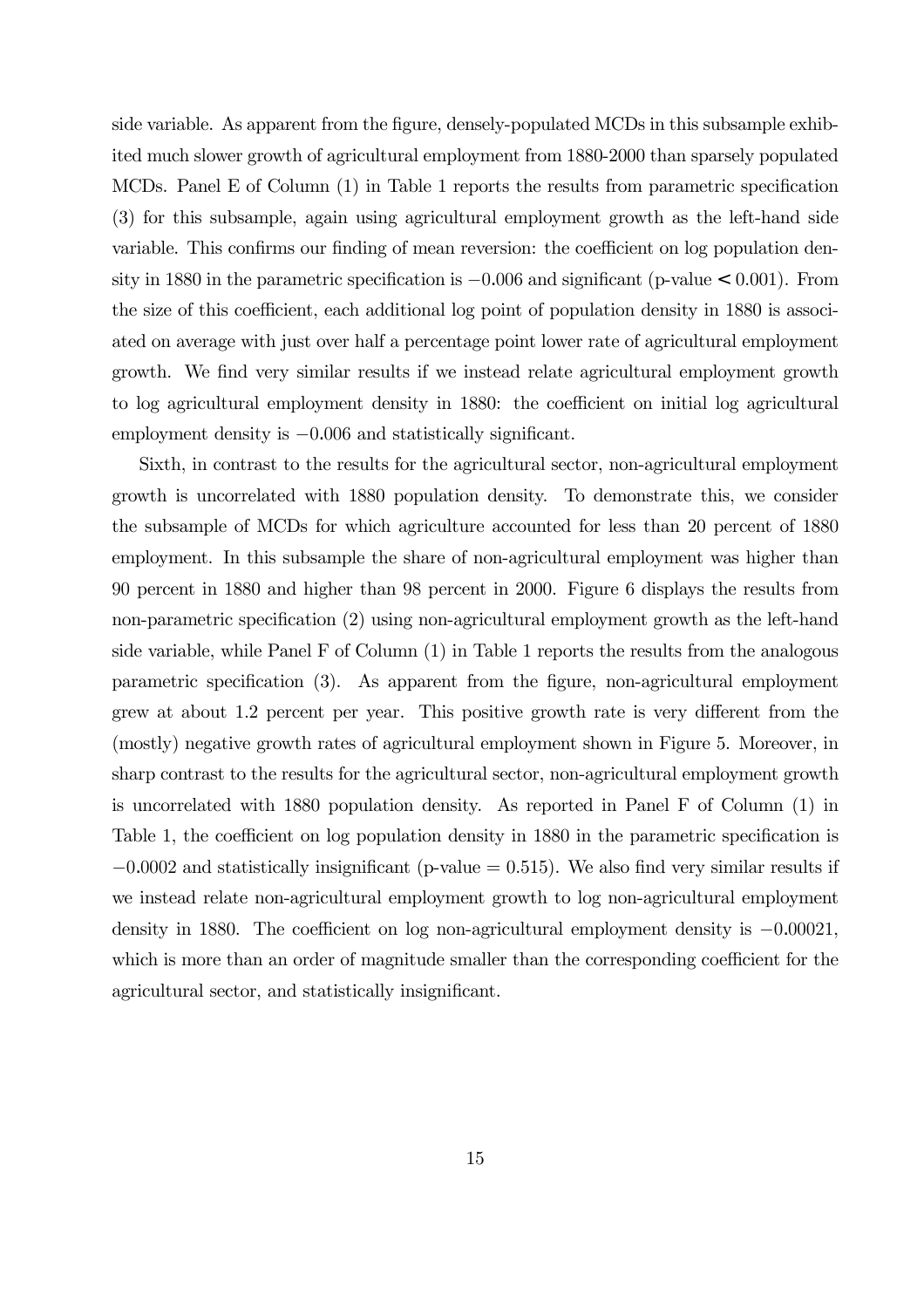### 2.4 Robustness of the Stylized Facts

Having documented the 6 stylized facts for our preferred sample of MCDs, we now examine their robustness to different samples and specifications. The results of these robustness checks are summarized in Columns (2) to (8) of Table 1, while Figure 7 replicates the non-parametric population growth specification (2) displayed in Figure 2 for each of the robustness checks.

One potential concern about our preferred sample is that imperfect matching of MCDs across censuses could have affected our estimates. For example, some of the population and employment of MCDs with intermediate densities could have been assigned to MCDs with either higher or lower densities. To address this concern, the second column of Table 1 shows that all of our stylized facts remain intact when we restrict the sample to MCDs in the "A states" (to which we also refer as the restricted sample). In this restricted sample match rates are well over 90 percent, so imperfect matching is unlikely to be the cause of our finding. Figure 7 also shows non-parametrically that the U-shape we document in the second stylized fact is still strongly apparent in this sample.

Another possible concern is that we use a level of aggregation that is too fine. For example, people could live in one MCD and commute to work in another MCD, which could in turn influence the correlation between population growth and population density. As a first step to address this concern, we replicate our analysis using county-level data, since fewer people commute across county boundaries than across MCD boundaries. In the third column of Table 1, we report results using county-level data for 45 states and Washington DC.25 As this robustness check includes a more comprehensive set of states than our baseline "A and B" sample, it ensures that our findings are not being driven by the particular geographic distribution of states in the baseline "A and B" sample. To provide a comparison, the fourth column restricts the county sample to the baseline "A and B" states. And the fifth column reports results using a hybrid sample of MCDs for states where matching was possible and counties for other states.

Our results are robust across all three specifications with two exceptions. The first stylized fact does not hold in Column (3), where the standard deviation of log population in 1880 is higher than in 2000, though the difference is not statistically significant at conventional critical values. The sixth stylized fact does not hold in Columns (3) and (5), where

<sup>25</sup>As noted in footnote 5, we exclude Alaska, Hawaii, Oklahoma, North Dakota and South Dakota, which had not attained statehood in 1880, and therefore are either not included in the 1880 census or did not have stable county boundaries at that time.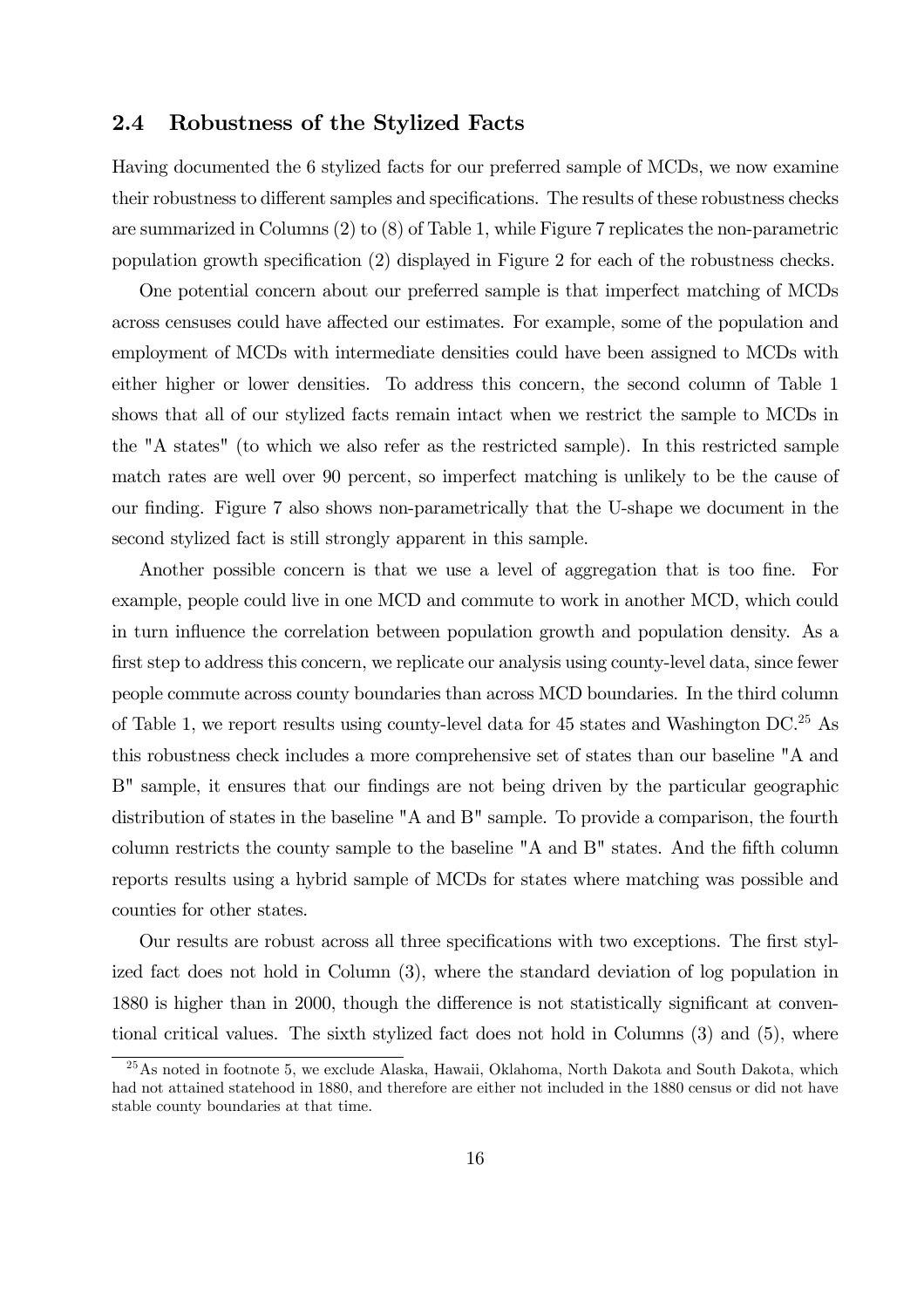we find some evidence of mean reversion in both agriculture and non-agriculture, though the estimated rate of mean reversion in non-agriculture is substantially lower than that in agriculture. These exceptions are perhaps not surprising because the samples in Columns (3) and (5) include Western states that were not yet fully settled in 1880. Early settlement dynamics in these states, around the time of the "Closing of the frontier" (identified in the 1890 Census), are likely to be quite different from those elsewhere. As the Western states include areas that were largely uninhabited in 1880, they have correspondingly high standard deviations of log population in 1880, accounting for the exception to stylized fact 3.<sup>26</sup> Relatedly, the future settlement of areas that were largely uninhabited in 1880 provides a natural explanation for mean reversion that is unrelated to employment structure, consistent with the exception to stylized fact 6. Despite these caveats, the remainder of the stylized facts hold in these specifications, and in areas that were well-settled by 1880 all of our results are robust to aggregating MCDs up to the county level.<sup>27</sup>

While county-level data are consistent with our results, a further concern is that the aggregation they provide is insufficient around large cities. Some large cities (Metropolitan Statistical Areas (MSAs)) span multiple counties and may be characterized by commuting across county boundaries. Additionally, the suburbanization that occurred in the second half of the twentieth century can extend beyond county boundaries and could have influenced population dynamics in the neighborhood of large cities. To address these concerns, we undertake further aggregation. One possibility would be to aggregate counties based on 20th-century definitions of MSAs, but these definitions are themselves endogenous to population growth during our sample period. Therefore we instead aggregate MCDs based on 1880 characteristics using a flexible approach that allows us to consider various levels of aggregation. Starting with our baseline sample, we identify as "cities" MCDs that had a

<sup>&</sup>lt;sup>26</sup> Consistent with this, we find that the higher standard deviation of log population in 1880 than in 2000 is driven by a tail of very sparsely populated counties in 1880. Indeed, the interquartile range of the population distribution is greater in 2000 than in 1880, so that stylized fact 3 is confirmed using measures of dispersion that are less sensitive to the tails of the distribution.

<sup>&</sup>lt;sup>27</sup>To further test whether our results are affected by the US's Westward expansion, we restricted our baseline "A and B" sample to states that were part of the original 13 colonies. All the stylized facts are robust to this restriction, except part of stylized fact 3 (the downward slope of the u-shape). We do not find that population growth for log density 0 is significantly larger than for log density 2. But this finding is not surprising, since only two MCDs fall in the category of log population density 0 in this restricted sample. When we further restrict our sample to A states within the 13 colonies (New York and New England, except Maine), the remaining stylized facts all hold, except that we find no significant mean reversion in the agricultural subsample (stylized fact 5). But this is probably again due to small sample size. There are only 78 observations (in 48 counties) in the agricultural subsample for A states that were part of the original colonies (out of 4439 observations for this sample), reflecting the relatively urban character of these states.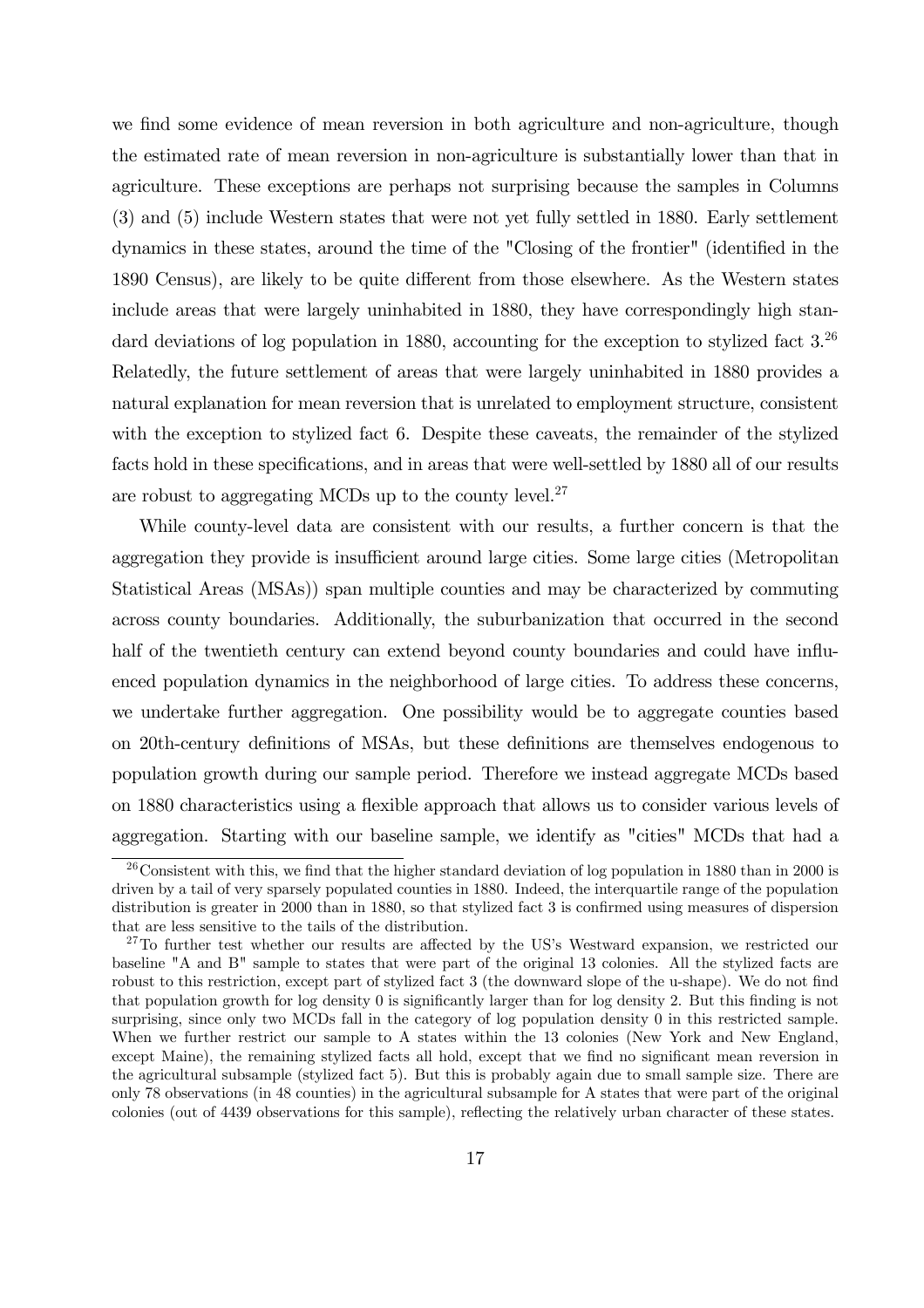log population per square kilometer larger than 6. To each of these cities we add the land area, population, and employment of any MCD whose geographic centroid lies within 25 kilometers of each city.28 We label the resulting sample a suburban sample, since it pools together large urban centers with their surrounding areas. As shown in Column (6) of Table 1 and Panel D of Figure 7, all of our stylized facts hold in this suburban sample. We also experimented with other levels of aggregation, including defining "cities" as MCDs with 50,000 or 100,000 or more inhabitants in 1880 and using a distance threshold of 50 kilometers, and again found a similar pattern of results.

As a further robustness check, we examined whether the upward-sloping relationship between population growth and initial population density observed in Figure 2 for log densities in between 2 and 4 is robust to restricting the sample to MCDs with an above median distance to one of our "cities." Re-estimating our non-parametric specification (2) for this subsample, in which the distance to a "city" is greater than 170 kilometers, we continue to find a strong upward-sloping and highly statistically significant relationship between population growth and initial population density for log densities in between 2 and 4. Taking these results together, commuting and suburbanization in the neighborhood of large cities do not appear to be driving the pattern of violations of Gibrat's Law observed in our data.<sup>29</sup>

Although we examine the relationship between population growth and initial population density to control for variation in land area across MCDs, existing research concentrates on the relationship between population growth and initial population size. Therefore, while initial population density and size are strongly and approximately log linearly related in our data, another concern is that the violation of Gibrat's Law is driven by the use of initial population density rather than initial population size. To address this concern, Column (7) of Table 1 and Panel E of Figure 7 display results using log initial population size. Given that log population is measured in different units from log population density, we do not expect the inflection point at which the population growth relationship switches from being downward-sloping to upward-sloping relationship to occur at the same numerical values, and therefore the statistical tests based on values of 0, 2 and 4 in Table 1 do not apply to this specification and are not reported. Nonetheless, we observe the same qualitative pattern, and each of our stylized facts holds if we use initial log population size instead of initial log

<sup>28</sup>When two or more cities and their surrounding areas overlapped, we merged them together.

 $29$ While suburbanization is primarily associated with the use of the automobile as a form of mass transit, we also note that we find a very similar pattern of empirical results for the period 1880-1940, prior to the large-scale dissemination of the automobile after the end of the Second World War.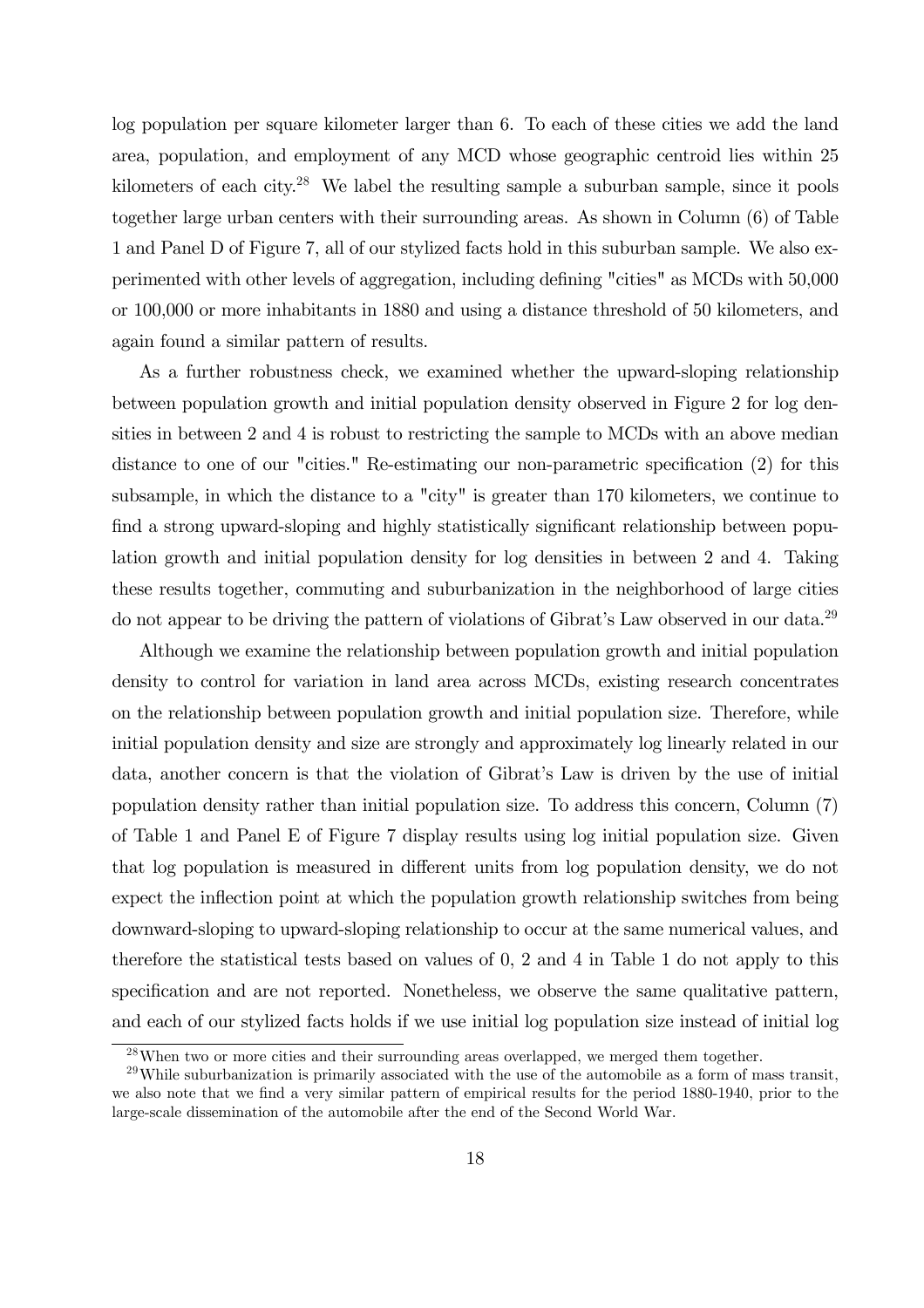population density.

Another alternative hypothesis is that the observed relationship between population growth and initial population density could be influenced by omitted locational fundamentals, such as institutions and natural endowments. While institutions and endowments are captured in the model developed below in so far as they influence location-specific productivities in the agricultural and non-agricultural sector, the empirical concern is that locational fundamentals have a direct effect on population growth and are correlated with initial population density. To explain our results, these locational fundamentals would need to have a non-linear relationship with population growth and initial population density, to have the same non-linear relationship with the share of agricultural employment and initial population density, and to have differential effects on the correlation between employment growth and initial employment in the agricultural and non-agricultural sectors.<sup>30</sup>

To provide evidence that such a direct effect of locational fundamentals is not driving our results, we first regress each of our left-hand side variables (population growth, the share of agriculture in employment, and employment growth in agriculture and non-agriculture) on state fixed effects (to control for state policies and institutions) and on measures of proximity to natural endowments (rivers, lakes and coastlines, and mineral endowments). We next take the residuals from these regressions and implement our tests for Gibrat's Law (stylized fact 2), the share of agriculture in employment (stylized fact 3) and the relationship between employment growth and initial employment in agriculture and non-agriculture (stylized facts 5 and 6). As shown in Column (8) of Table 1 and Panel F of Figure 7, these four stylized facts are robust to controlling for locational fundamentals.<sup>31</sup>

Finally, the population of urban locations can grow through a number of channels, including migration from rural areas, international migration or differences in fertility. While the model developed below abstracts from international migration and fertility, it could be extended to include them, and the assumption of population mobility implies that agents are indifferent across locations. As a result of this indifference condition, the populations

 $30\,\text{As}$  a first robustness check to address the concern about institutional differences, we also re-estimated our baseline specification for the subset of the A states that were part of the original 13 colonies. Within this subset of the A states, MCDs are towns and townships with similar administrative functions. Once again, we find a similar pattern of results, as discussed in footnote 27 above.

 $31\text{As}$  the relationship between population and locational fundamentals can change over time, and as the relationship between employment and location fundamentals can differ between the agricultural and nonagricultural sectors, we do report standard deviations for log population and employment after controlling for locational fundamentals (stylized facts 1 and 4).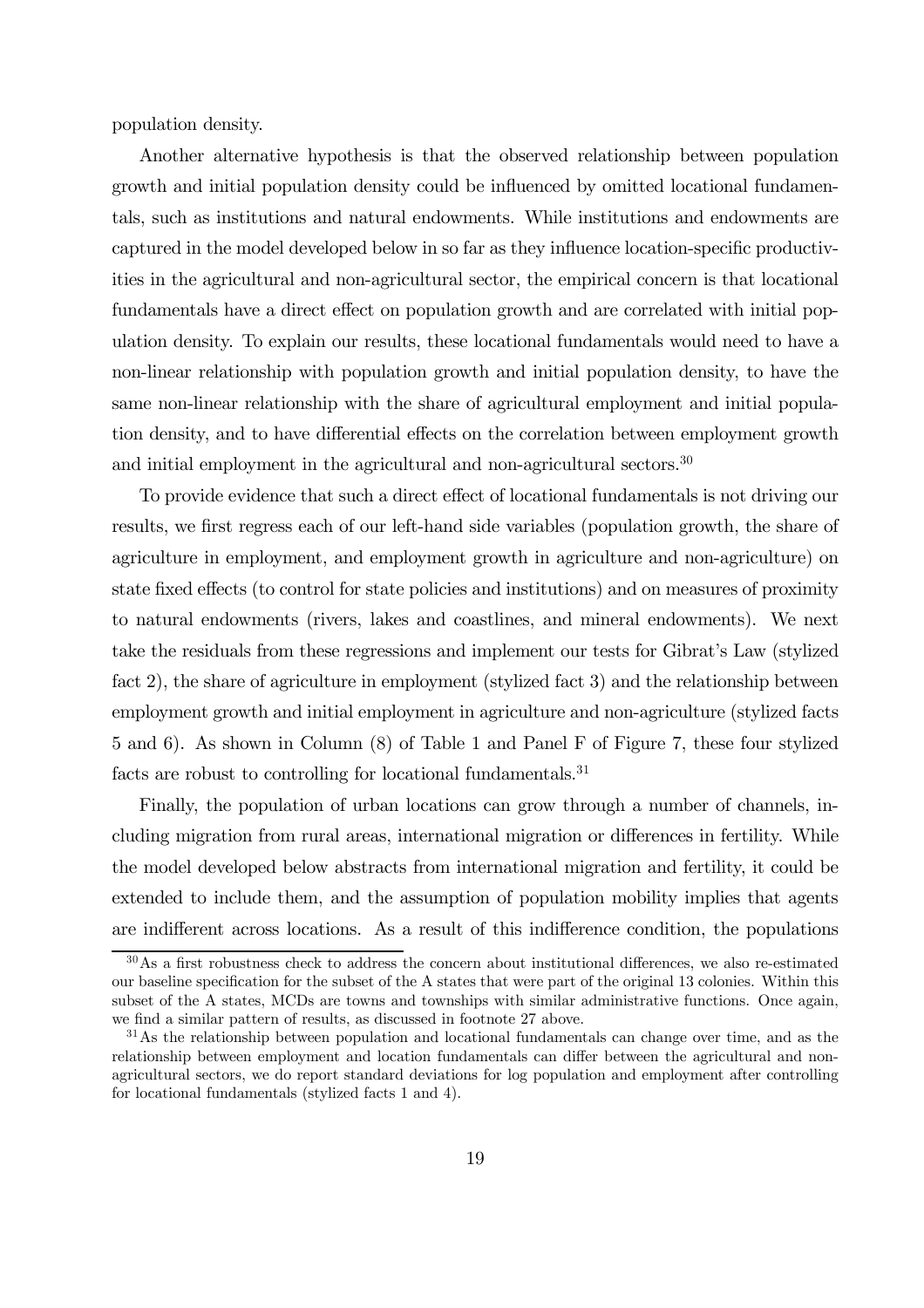of all locations are linked together in the model. Although the United States has relatively high levels of population mobility, the presence of barriers to mobility could in principle break this link between locations' populations, with the result that local variation in international migration, fertility and mortality could directly affect local population. As a final robustness check, we therefore include a number of controls for initial demography, including international migration, fertility, education and race, using the same methodology as for Column (8) above. While these controls are likely to be themselves endogenous to employment structure, and are therefore not included in our baseline specification, we continue to find a similar pattern of results when they are included.<sup>32</sup>

Taken together, the evidence presented in this section shows that our stylized facts are robust characteristics of the US growth experience in the 20th Century. But are they also relevant for more recent experiences of structural transformation in other countries? To shed more light on this issue, we next examine urbanization and structural transformation in Brazil.

# 3 Brazilian Data and Stylized Facts

#### 3.1 Data and Samples

The most populous country in the Western Hemisphere after the US is Brazil. Like the US, Brazil is divided into states. And just as US states are divided into counties, Brazilian states are divided into municipalities. Since municipality boundaries have changed over time, the Instituto de Pesquisa Econômica Aplicada (IPEA) has created "áreas mínimas comparáveis" (AMCs), geographic units that are much more stable over time. The 5,507 municipalities that existed in 1997 were pooled into 3,659 AMCs, which allow us to consistently analyze data from 1970-2000.33 Although we could analyze Brazilian data before 1970, this would entail considerable further aggregation of municipalities, which would make it harder to distinguish urban from rural areas. Therefore we choose 1970 as the starting point for our

<sup>&</sup>lt;sup>32</sup>All of the stylized facts are robust to the joint inclusion of the following four demographic control variables: the initial share of the population that is white, the share of the population aged 14-18 in education (as a measure of human capital), the share of the population that was born outside the United States (as a measure of international migration), and the share of the population aged less than six (as a measure of fertility).

<sup>33</sup>New municipalities were created after 2000, but the 1997 municipalities were used in the 2000 Census, the latest Census that we analyze in this paper. For further discussion of the Brazilian data and the samples discussed below, see the web-based technical appendix.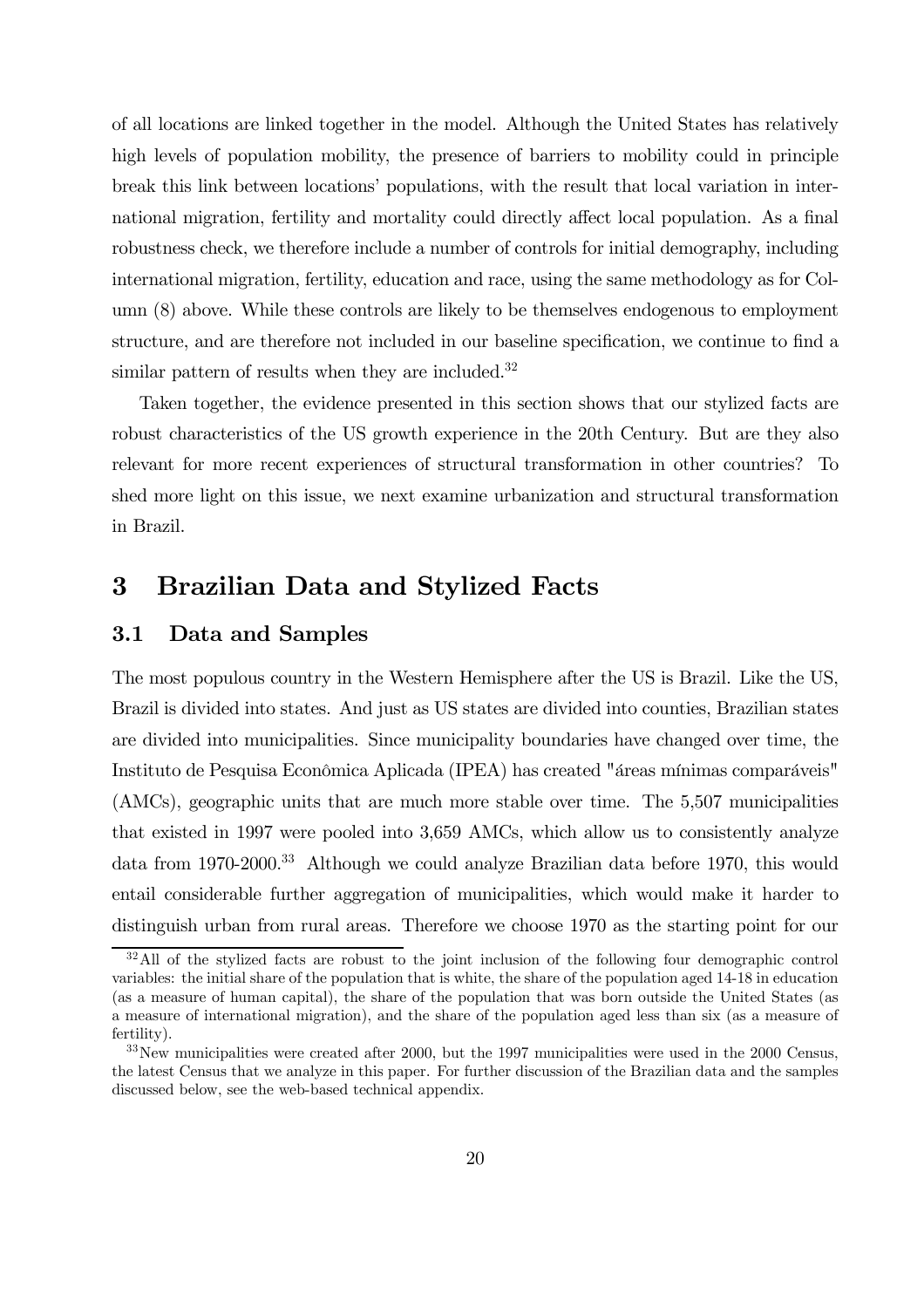analysis. It is worth noting that agriculture's share in employment in the average AMC declined from 71 percent to 43 percent from 1970-2000, and its share in overall employment fell from 46 percent to 20 percent. Therefore the period we analyze involved considerable structural transformation.

The average Brazilian AMC spans 2,323km<sup>2</sup>, with a population of 25,817 in 1970 and 46,421 in 2000. While AMCs are on average larger than the units that we analyze in our US sample, the difference is due in part to the fact that the interior regions of Brazil have larger and more sparsely populated AMCs. Therefore, while our baseline sample uses all of Brazil, we also demonstrate the robustness of our results to using a restricted sample that includes the Northeast, Southeast and South regions in Brazil only. In these areas, the average AMC spans  $923km^2$ , and had a population of  $26,013$  in 1970 and  $44,125$  in 2000. These units are still substantially bigger than in the US sample, suggesting that it might be harder to separate urban from rural areas in Brazil.

#### 3.2 Stylized Facts

Having described Brazilian AMCs, we now examine whether their population dynamics are characterized (at least qualitatively) by the same stylized facts as for US MCDs. Panel A in Figure 8 and Table 2 shows that the standard deviation of log population density across Brazilian AMCs increased from 1970-2000, confirming our first stylized fact. Additionally, Panel B in the same Figure and Table shows that low density areas and high density areas grew faster than areas of intermediate density. Therefore the U-shaped relationship between population growth and initial population density, characterized in stylized fact 2, also holds for Brazil. One quantitative difference between Brazil and the US is, however, that the increasing segment of this U-shape is not 2-4 (as in the US), but rather 4-6. This difference partly reflects differences in the relative distribution of agricultural and non-agricultural employment in Brazil and the US, as evident in Figures 4 and 8 (Panel D).

Furthermore, Panel C in Figure 8 and Table 2 shows that the increasing segment of the U-shaped population growth relationship is located in the same range of initial population densities where a sharp decline in agriculture's share of employment is observed, as in the US (stylized fact 3). This provides further corroborating evidence that the U-shape is indeed related to employment structure. Panel D in Figure 8 and Table 2 also confirms that agricultural employment has a lower standard deviation than non-agricultural employment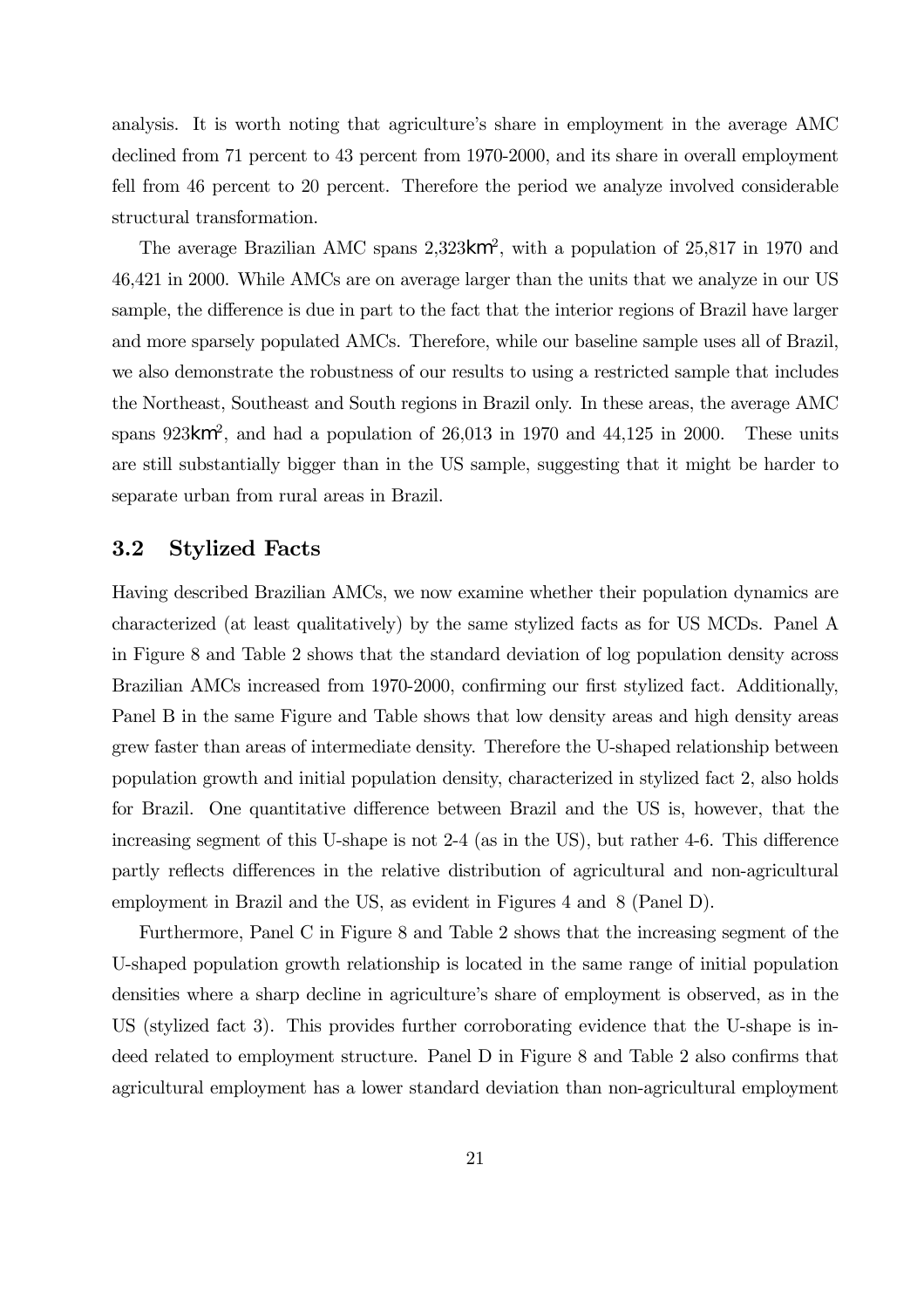(stylized fact 4). Finally, the last two stylized facts - that agricultural employment is mean reverting and non-agricultural employment is uncorrelated with initial density, are also confirmed for Brazil, as shown most clearly in the final two panels of Table 2 and also in Figure 8.34

In summary, we find a striking similarity in the relationship between population growth and employment structure in Brazil and the United States. This similarity of the results in two quite different contexts and time periods suggests that our results are unlikely to be driven by idiosyncratic features of the data or institutional environment for an individual country but rather capture more systematic features of the relationship between urbanization and structural transformation.

## 4 The Model

In this section we outline a simple theoretical model that generates the main stylized features of population growth found in our empirical work and shows how they can be explained by the process of structural transformation from agriculture to non-agriculture.<sup>35</sup> The model is a natural extension of existing research on the distribution of population across space (Eeckhout 2004) to incorporate a distinction between agriculture and non-agriculture. Productivity differences in these two sectors across locations determine both employment structure and the distribution of population. While productivity differences and agglomeration forces in non-agriculture provide forces for the concentration of population and employment, residential and commercial land use provide dispersion forces. Over time, structural transformation due to more rapid productivity growth in agriculture than in non-agriculture reallocates employment between sectors and population across locations.

### 4.1 Endowments, Preferences and Technology

The economy consists of a fixed number of locations  $i \in \{1, ..., l\}$ , which are grouped in our data into larger statistical units called MCDs. Each location is endowed with a quantity of land  $H_i$ , which can be used residentially or commercially. Land allocated to commercial use

<sup>&</sup>lt;sup>34</sup>For Brazil, to ensure a sufficient sample size, we construct the non-agricultural subsample using AMCs that have an agricultural employment share in 1970 of less than less than 0.4 (instead of less than 0.2 for the US). Nonetheless, if we also use a threshold of less than 0.2 for Brazil, we continue to find no statistically significant relationship between non-agricultural employment growth and initial population density.

<sup>&</sup>lt;sup>35</sup>A more detailed exposition of the model is contained in a web-based technical appendix available on request.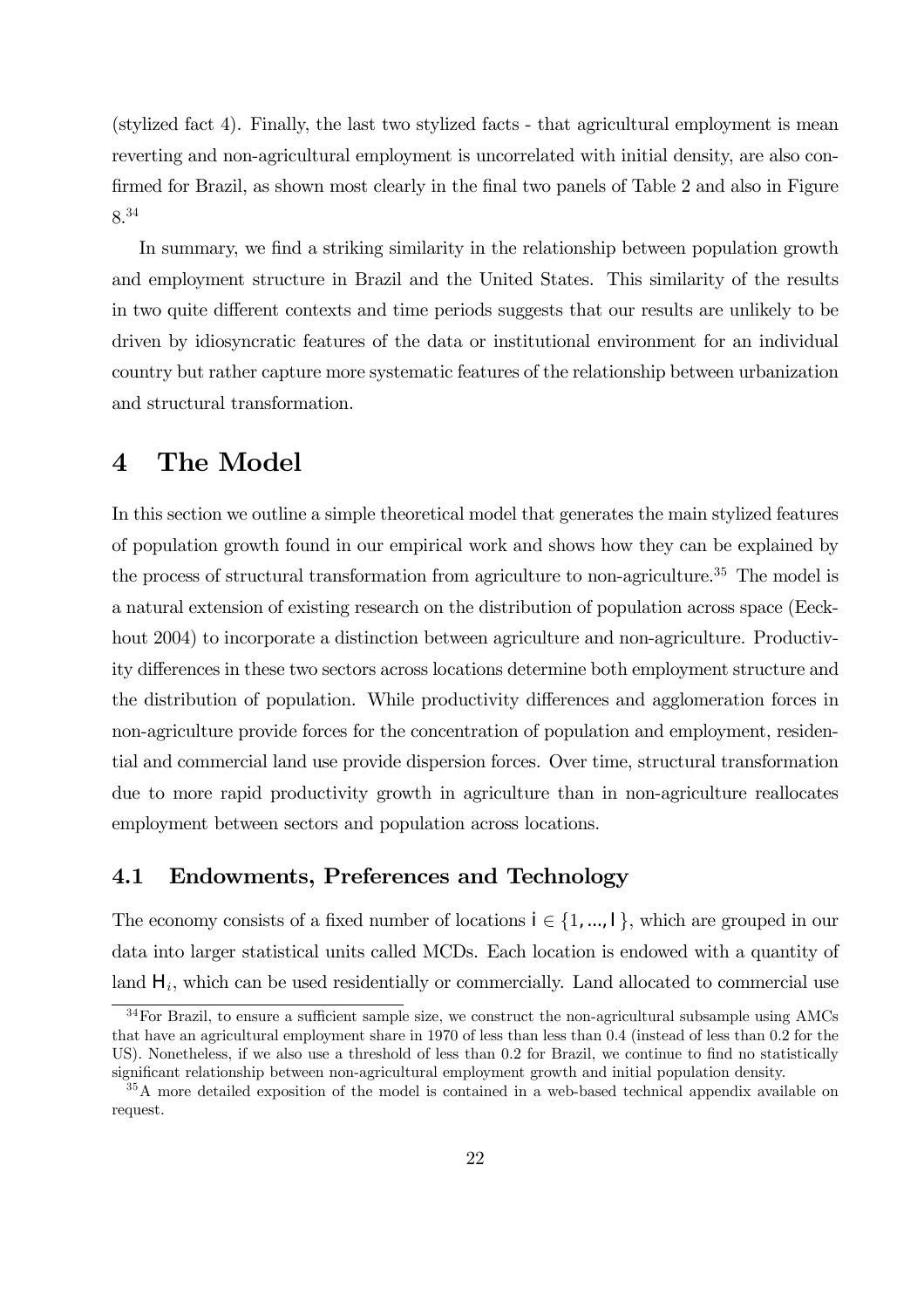in each location can be employed in either agricultural or non-agricultural production, but cannot be simultaneously employed in both. Therefore each location specializes completely in either the agricultural or the non-agricultural good.<sup>36</sup> Furthermore, as the model abstracts from labor force participation, employment in a location's sector of specialization equals its population.<sup>37</sup> The economy as a whole is endowed with  $S_t$  workers, who are mobile across locations, and are each endowed with one unit of labor that is supplied inelastically with zero disutility.

Each worker has the same Cobb-Douglas preferences and allocates a constant share of expenditure ( $\cdot$ ) to a consumption index of tradeable goods and the remaining share  $(1 - \cdot)$ to the consumption of residential land.<sup>38</sup> The tradeable goods consumption index  $(C_{it})$  is defined over consumption of agriculture  $(c_{Ai}$ ) and non-agriculture  $(c_{Ni})$  and is assumed to take the constant elasticity of substitution (CES) form:

$$
C_{it} = \left[ \begin{array}{cc} {}_{At}c_{Ait}^{\rho} + {}_{Nt}c_{Nit}^{\rho} \end{array} \right]^{1/\rho}, \qquad 0 < \rho = \frac{1}{1 - \rho} < 1, \qquad {}_{At'} \quad {}_{Nt} > 0, \tag{4}
$$

where  $_{At}$  and  $_{Nt}$  are preference parameters that capture the relative strength of consumer preferences for the agricultural and non-agricultural goods. Consistent with empirical evidence and a large literature in macroeconomics, we assume that agricultural and nonagricultural consumption are complements, so that the elasticity of substitution between the two goods  $($ ) is strictly less than one.<sup>39</sup>

The non-agricultural and agricultural goods are produced under conditions of perfect competition and are costlessly tradeable across locations. Output in each sector  $(Y_{jit})$  depends on labor input  $(L_{jit})$ , land input  $(H_{jit})$ , a productivity parameter  $(i_{jit})$  and a local externality in the size of the sector  $(S_{jt}^{\eta_j})$ :

$$
\mathsf{Y}_{jit} = \mathsf{S}_{it}^{\eta_j} \quad \text{j} \quad \mathsf{it} \, \mathsf{L}_{jit}^{\mu_j} \mathsf{H}_{jit}^{1-\mu_j}, \qquad 0 < \mu_j < 1, \ 0 \leq \quad j < 1. \tag{5}
$$

where  $j \in \{A, N\}$  indexes agriculture  $(A)$  and non-agriculture  $(N)$ . While we allow for positive externalities in non-agriculture  $(0 < N < 1)$ , we assume for simplicity that there

<sup>&</sup>lt;sup>36</sup>The assumption that locations are completely specialized in agriculture or non-agriculture simplifies the characterization of the model's dynamics. MCDs are in general incompletely specialized, as they can contain both agricultural and non-agricultural locations.

<sup>&</sup>lt;sup>37</sup>The model's abstraction from labor force participation is motivated by the empirical finding noted above that labor force participation is not strongly related to population density in our data.

<sup>&</sup>lt;sup>38</sup>For empirical evidence using US data in support of the constant housing expenditure share implied by the Cobb-Douglas functional form, see Davis and Ortalo-Magne (2008).

 $39$ The assumption of an elasticity of substitution between agriculture and non-agriculture of less than one is consistent with empirical findings of larger changes over time in nominal consumption shares than in real consumption shares (see for example Kravis et al. 1983).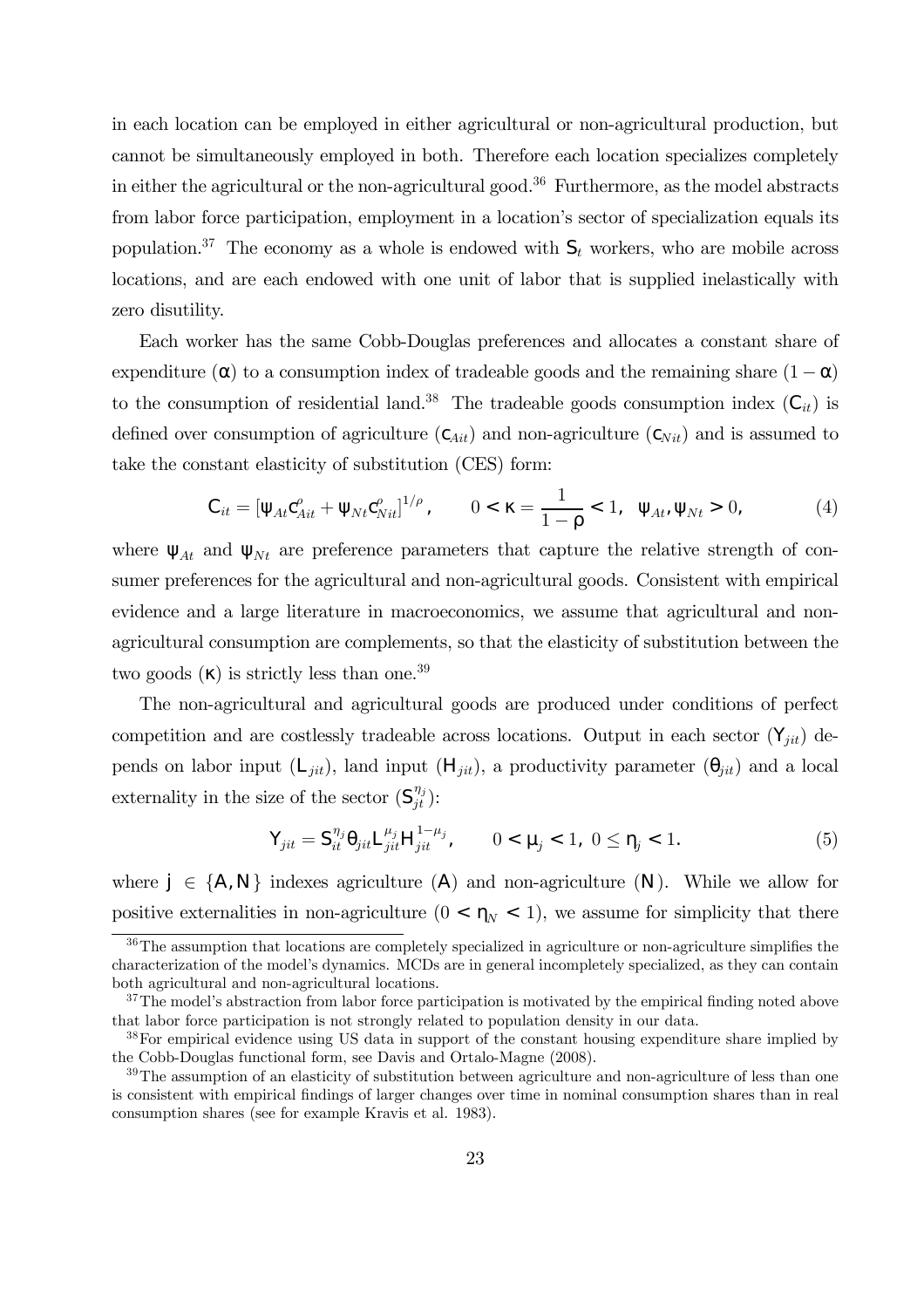are no externalities in agriculture ( $_A = 0$ ), although all we require is that externalities in agriculture are less strong than those in non-agriculture, which is consistent with the much greater spatial concentration of employment in non-agriculture discussed above.

Productivity in each sector is assumed to have a secular component  $(\Gamma_{jt})$ , which is common across locations but changes over time, and an idiosyncratic component  $(-jit)$ , which varies across locations and over time:

$$
_{jit} = \Gamma_{jt} (1 + i/2) \frac{\nu_j}{jit - 1}, \qquad 0 < j \le 1,
$$
 (6)

where  $j$  captures the degree of mean reversion in productivity over time, and the idiosyncratic component of productivity is assumed to be independently and identically distributed with mean zero, and bounded support satisfying  $1 + i<sub>jit</sub> > 0$ .

### 4.2 Equilibrium Land Use and Population

After observing the vector of agricultural and non-agricultural productivity shocks in each period, each worker chooses location, consumption of the agricultural good, consumption of the non-agricultural good, and residential land use to maximize their utility taking the population distribution as given. Since relocation is costless, the worker's optimization problem reduces to choosing these variables to maximize their instantaneous flow of utility. The distribution of population across locations is therefore determined by the requirement that real wages are equalized across all locations populated in equilibrium.

With perfectly competitive goods and factor markets, labor and land are paid their value marginal product. Equilibrium commercial land use in each location is determined by whichever sector offers the higher value marginal product for land. In general, the equilibrium rental rate for land varies across locations and is determined by the requirement that residential and commercial land use sum to the location's endowment of land. As each worker allocates a constant share of expenditure to tradeable goods consumption and residential land use, and as the production technology in each sector is also Cobb-Douglas, a constant equilibrium fraction of land in each location is allocated to residential and commercial use, with this fraction depending on which good is produced.

Combining real wage equalization and equilibrium land use, the equilibrium population density in each location can be determined as a function of its productivity in its sector of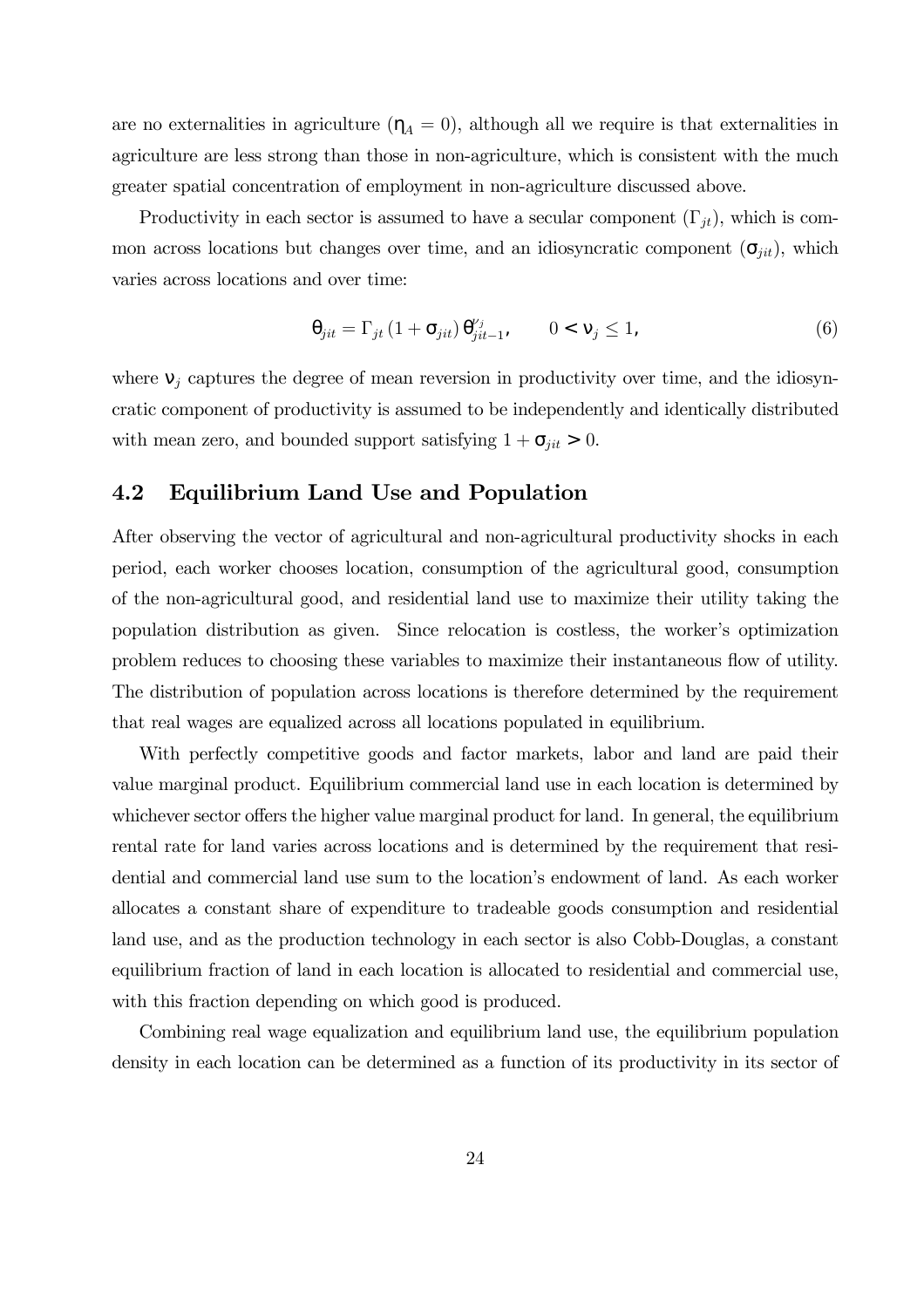specialization and its land endowment:

$$
\frac{\mathsf{S}_{jit}}{\mathsf{H}_i} = \Lambda_{jt}^{\xi_j} \frac{\xi_j}{jit} \mathsf{H}_i^{\eta_j \xi_j}, \qquad j \equiv \frac{1}{\left(1 - \mu_j\right) + \frac{1 - \alpha}{\alpha} - j} > 0,\tag{7}
$$

where  $\Lambda_{jt}$  is constant across locations specialized in the same good j at a given point in time t and is defined in the web-based technical appendix.

Combining equilibrium population density (7) and productivity dynamics (6), we obtain the following relationship between population growth and initial population density for locations that remain specialized in the same sector over time:

$$
\ln\left(\frac{S_{jit}}{S_{jit-1}}\right) = j_t + j \ln\left(1 + j_{it}\right) - \left(1 - j\right) \ln\left(\frac{S_{jit-1}}{H_i}\right),\tag{8}
$$

where  $_{jt}$  is constant across locations that specialize in the same good j in both t and t − 1 and is defined in the web-based technical appendix.

Therefore, for locations that remain specialized in the same sector over time, the correlation between population growth and initial population density in the model depends on the extent of mean reversion in productivity shocks over time. As we find empirically that non-agricultural employment growth is largely uncorrelated with initial population density, we assume  $N = 1$ , which implies constant proportional growth in non-agricultural productivity and the population of non-agricultural locations (Gibrat's Law). Similarly, as we find empirically that agricultural employment growth is negatively correlated with population density, we assume  $0 < a < 1$ , which implies mean reversion in agricultural productivity and the population of agricultural locations. This assumption of mean reversion in agricultural productivity but not in non-agricultural productivity is not only consistent with observed patterns of employment growth in our data, but is also consistent with the idea that the relative productivity of locations is more strongly influenced by locational fundamentals, such as soil and climate, in agriculture than in non-agriculture. While idiosyncratic shocks to agricultural productivity occur, the re-assertion of these locational fundamentals over time could be responsible for greater mean reversion in productivity in agriculture than in non-agriculture.40

With inelastic demand between the two tradeable consumption goods in (4), more rapid technological progress in the agricultural sector than in the non-agricultural sectors leads

<sup>40</sup>For empirical evidence of stronger mean reversion in agricultural productivity than in non-agricultural productivity, see for example Martin and Mitra (2001).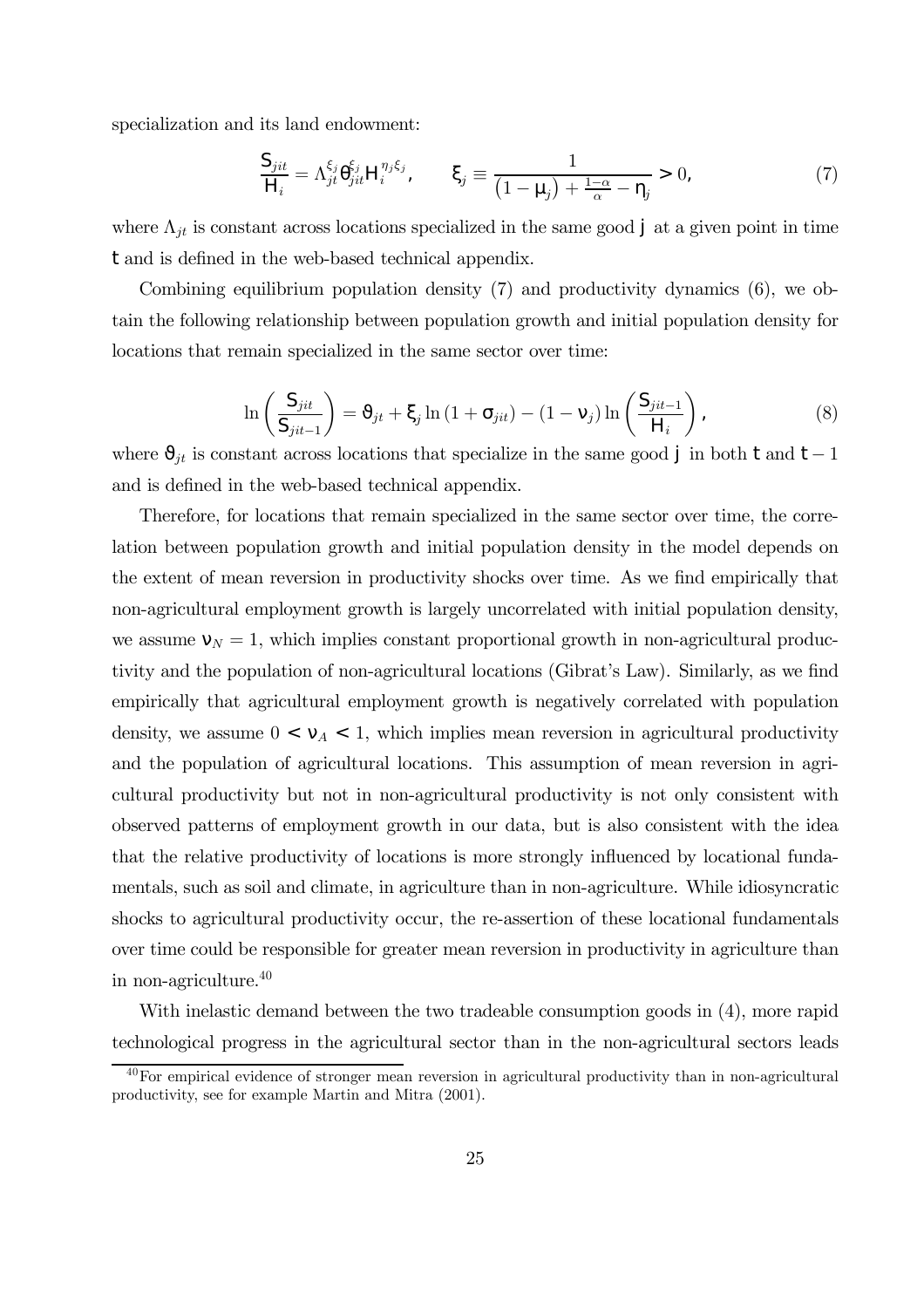to a more than proportionate fall in the relative price of the agricultural good and a reallocation of employment from agriculture to non-agriculture over time.<sup>41</sup> As this change in employment structure proceeds, population is reallocated away from locations with relatively high productivity in agriculture towards locations with relatively high productivity in non-agriculture. Furthermore, the more than proportionate fall in the relative price of the agricultural good reduces the value marginal product of land in agriculture relative to that in non-agriculture, which results in endogenous switches in land use from agriculture to non-agriculture. These endogenous switches in land use are in general associated with a violation of Gibrat's Law, as discussed further in the web-based technical appendix.

### 4.3 Structural Transformation and the Six Stylized Facts

The model provides a natural explanation for the six stylized facts and explains how they are related. This explanation is based on differences in productivity dynamics in agriculture and non-agriculture and structural transformation away from agriculture. On the one hand, constant proportional growth in non-agricultural productivity ( $N = 1$ ) generates the lack of correlation between non-agricultural employment growth and initial population density (stylized fact 6). On the other hand, mean reversion in agricultural productivity  $(0 < A < 1)$ gives rise to the decreasing relationship between agricultural employment growth and initial population density (stylized fact 5).

Since productivity growth in non-agriculture exhibits constant proportional growth, nonagricultural productivity is unbounded from above. In contrast, as agricultural productivity growth exhibits mean reversion, agricultural productivity is bounded from above. Together these properties of productivity growth in the two sectors provide a natural explanation for a higher standard deviation of employment in non-agriculture than in agriculture (stylized fact 4) and a share of employment in agriculture that is negatively correlated with population density at high densities (stylized fact 3).

The combination of mean reversion in agriculture, an agricultural employment share that is decreasing in population density at high densities and more rapid employment growth in

 $41$ See the web-based technical appendix for further discussion. While there is substantial empirical evidence of more rapid technological progress in agriculture than in agriculture (see again Martin and Mitra 2001) and inelastic demand between these broad categories of goods (see for example the discussion in Ngai and Pissarides 2007), structural transformation away from the agricultural sector could be also generated by labor-augmenting technological change and complementarity between labor and land in agriculture. Similarly, common technological progress in both sectors combined with non-homothetic preferences can also generate structural transformation, as discussed further in the web-based technical appendix.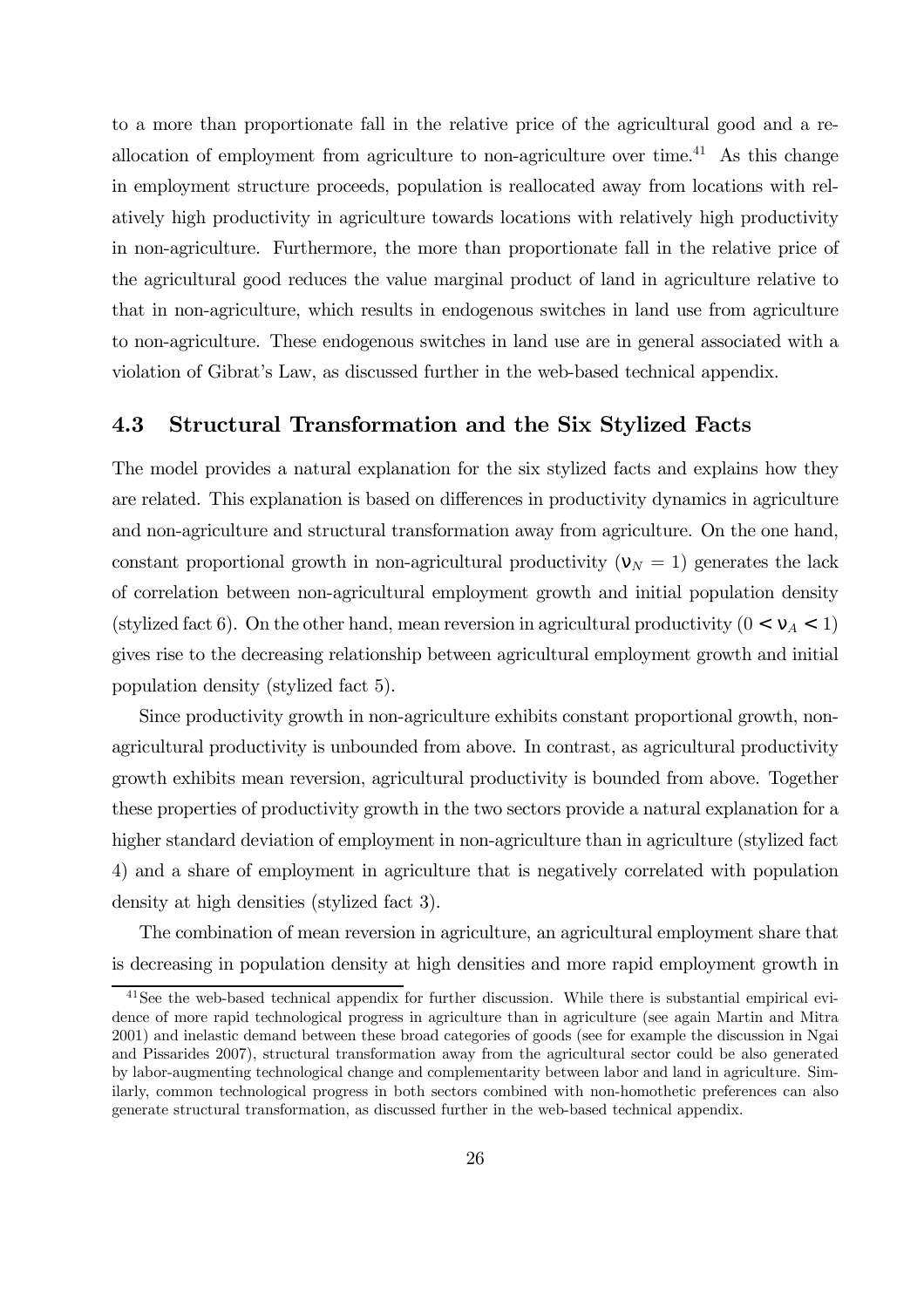non-agriculture than in agriculture explains the U-shaped relationship between population growth and initial population density (stylized fact 2). Finally, the upward-sloping segment of this U-shaped relationship accounts for the increased dispersion of population (stylized fact 1), since along the upward-slope more densely-populated locations experience more rapid population growth than less-densely populated locations.

# 5 Counterfactuals

In this section, we use relationships from the model to provide evidence that structural transformation can account not only qualitatively but also quantitatively for the relationship between population growth and population density observed in our data. The quantitative analysis builds on four key components of the model. First, as MCDs comprise multiple locations that specialize completely in either agriculture or non-agriculture, MCD population growth can be written as a weighted average of employment growth in agriculture and non-agriculture.<sup>42</sup> Second, the share of agricultural employment in the population is negatively correlated with population density at high densities. Third, the relationship between employment growth and population density differs between agriculture and non-agriculture. Fourth, the relationship between employment growth and initial population density depends on whether a location continues to specialize in the same sector in both time periods or whether it endogenously switches between sectors.

To illustrate the explanatory power of each of these components, we generate a sequence of counterfactual predictions for MCD population growth, each of which uses progressively more components. We next compare the predicted relationship between population growth and initial population density from each of these counterfactuals to the actual relationship observed in the data. We undertake this comparison in two ways. First, we estimate our non-parametric specification (2) and display the results for predicted and actual population growth graphically in Figure 9. Second, to provide further evidence on the predictive power of the model, we regress actual population growth on predicted population growth and include a number of control variables. We first undertake the analysis using our US data before examining whether the model can also quantitatively account for our results using the Brazilian data. For brevity, we concentrate on results for the US data with our baseline

 $42$ Consistent with the model's abstraction from labor force participation, we predict population growth using employment data, and compare the results to observed population growth.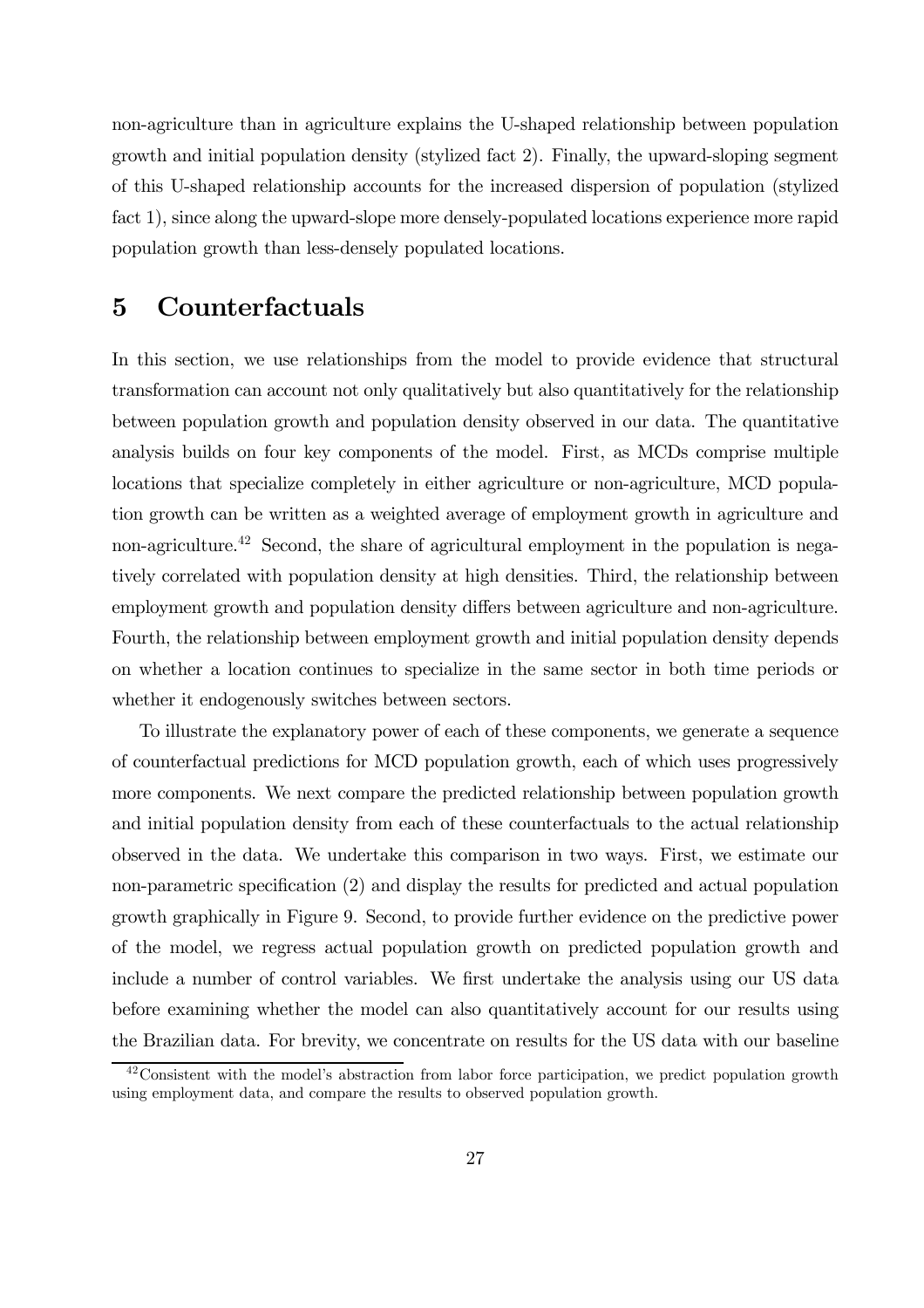sample of "A and B" states. However, we find a qualitatively similar pattern with the other samples, as expected from the robustness checks above, and as discussed further below.

As a first step, Counterfactual 1 uses the property that MCD population growth is a weighted average of employment growth in agriculture and non-agriculture and makes the following assumptions: (a) a common rate of employment growth within each sector across all MCDs, (b) the same share of agricultural employment in the population across all MCDs, and (c) no switching between agriculture and non-agriculture. To measure employment growth in locations that produce the agricultural good in both periods, we use average agricultural employment growth in the agricultural sample from Table 1. Similarly, to measure employment growth in locations that produce the non-agricultural good in both periods, we use average non-agricultural employment growth in the non-agricultural sample from Table 1.43 As Counterfactual 1 assumes the same employment growth rates within each sector and the same agricultural employment share for all MCDs, it predicts the same rate of population growth for all MCDs, as shown in Figure 9.44

Counterfactual 2 is the same as Counterfactual 1, except that it allows the agricultural employment share to vary across MCDs by using the 1880 value of this variable for each MCD. Therefore, in this second counterfactual, the cross-section variation in population growth is predicted solely from the cross-section variation in the initial agricultural employment shares combined with common values of average employment growth within each sector for all MCDs. As evident from Figure 9, the employment share of an MCD in agriculture and non-agriculture in 1880 goes a good way towards explaining its population growth from 1880- 2000, providing strong evidence for the importance of structural transformation in shaping observed population dynamics.

Counterfactual 3 is the same as Counterfa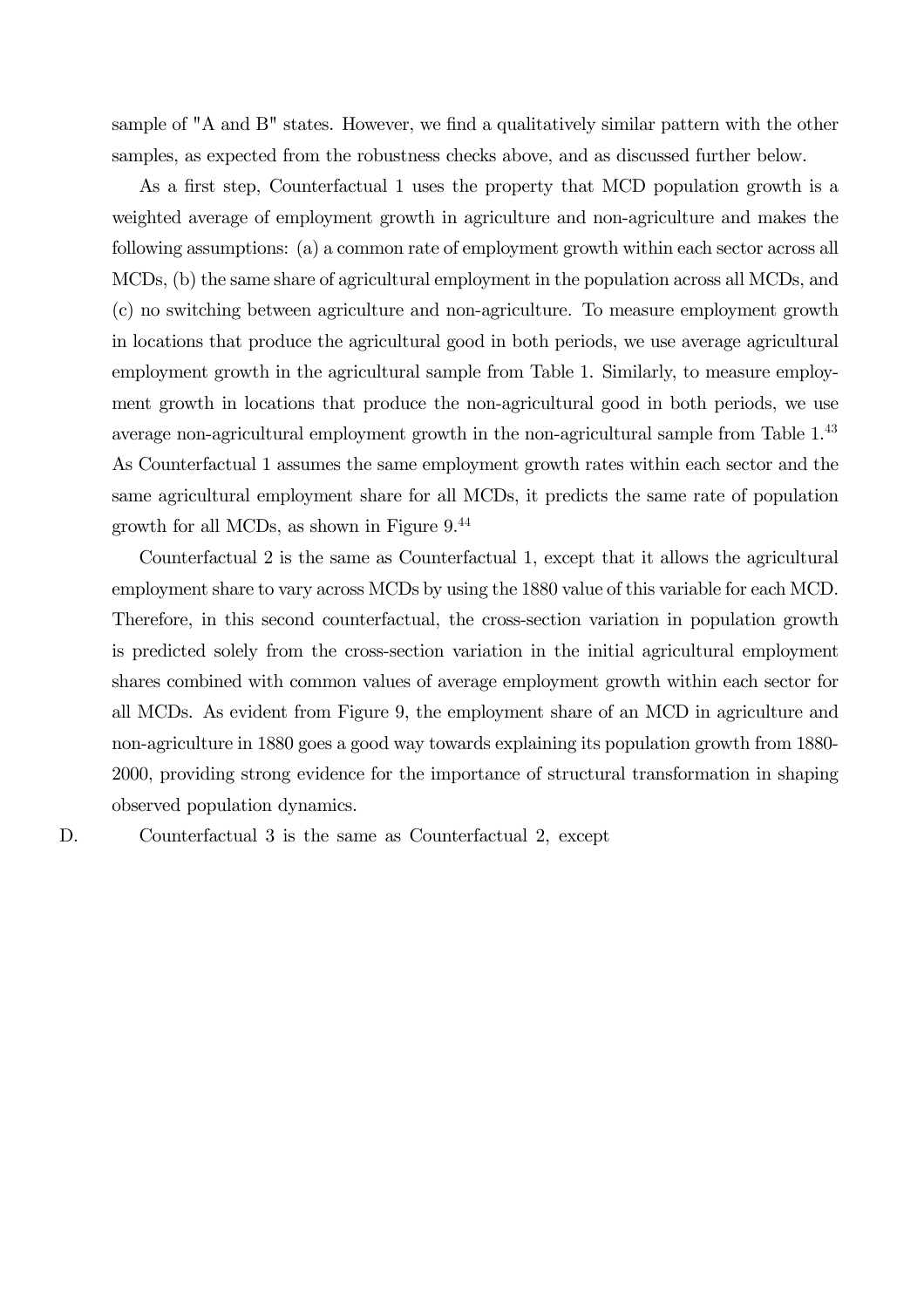agriculture with initial population density. The results of the regressions for agriculture and non-agriculture are reported in Columns (1) and (2) of Table 3. As shown in Figure 9, enriching the model in this way makes the downward-sloping relationship between population growth and initial population density observed at low densities more pronounced.<sup>45</sup>

In Counterfactuals 1-3, we measured the common value of employment growth within each sector using employment growth in the most and least agricultural MCDs, which contain locations least likely to switch between sectors. In contrast, Counterfactual 4 takes into account the possibility of switching between sectors by allowing for a more flexible relationship between population growth and initial patterns of specialization in agriculture and non-agriculture.

Specifically, in Counterfactual 4, we regress total employment growth in each MCD on the 1880 agricultural employment share, the 1880 log population density, and the interaction term between these two variables. The inclusion of the initial agricultural employment share captures the role of structural transformation in shaping population growth, while the inclusion of initial log population density allows for the possibility of mean reversion in non-agriculture, and the inclusion of the interaction term between the two variables captures the extent to which mean reversion in agriculture differs from that in non-agriculture.

As column (3) of Table 4 shows, the agricultural employment share in 1880 is negatively correlated with subsequent population growth, reflecting structural transformation away from agriculture. Additionally, from the negative coefficient on the interaction term, the share of agriculture in 1880 employment has an even more negative effect on subsequent population growth in areas that were initially denser, reflecting mean reversion in agriculture. After controlling for these two terms, 1880 log population density is not significant, consistent with an absence of mean reversion in non-agriculture. We therefore use the coefficients from Column (4), which excludes initial log population density, to construct Counterfactual 4 shown in Figure 9.

As apparent from the figure, actual population growth rates are substantially more variable than predicted population growth rates and the actual data exhibit a sharper change

<sup>&</sup>lt;sup>45</sup>As a robustness check, we also augmented the non-agricultural employment growth regression with initial population density, which although not shown in Figure 9 had no visible effect, since from Table 1 employment growth is largely uncorrelated with initial population density in non-agriculture. Finally, we experimented with allowing for richer forms of scale dependence within each sector by introducing polynomials in initial population density, which also had little effect on the relationship between predicted population growth and initial population density.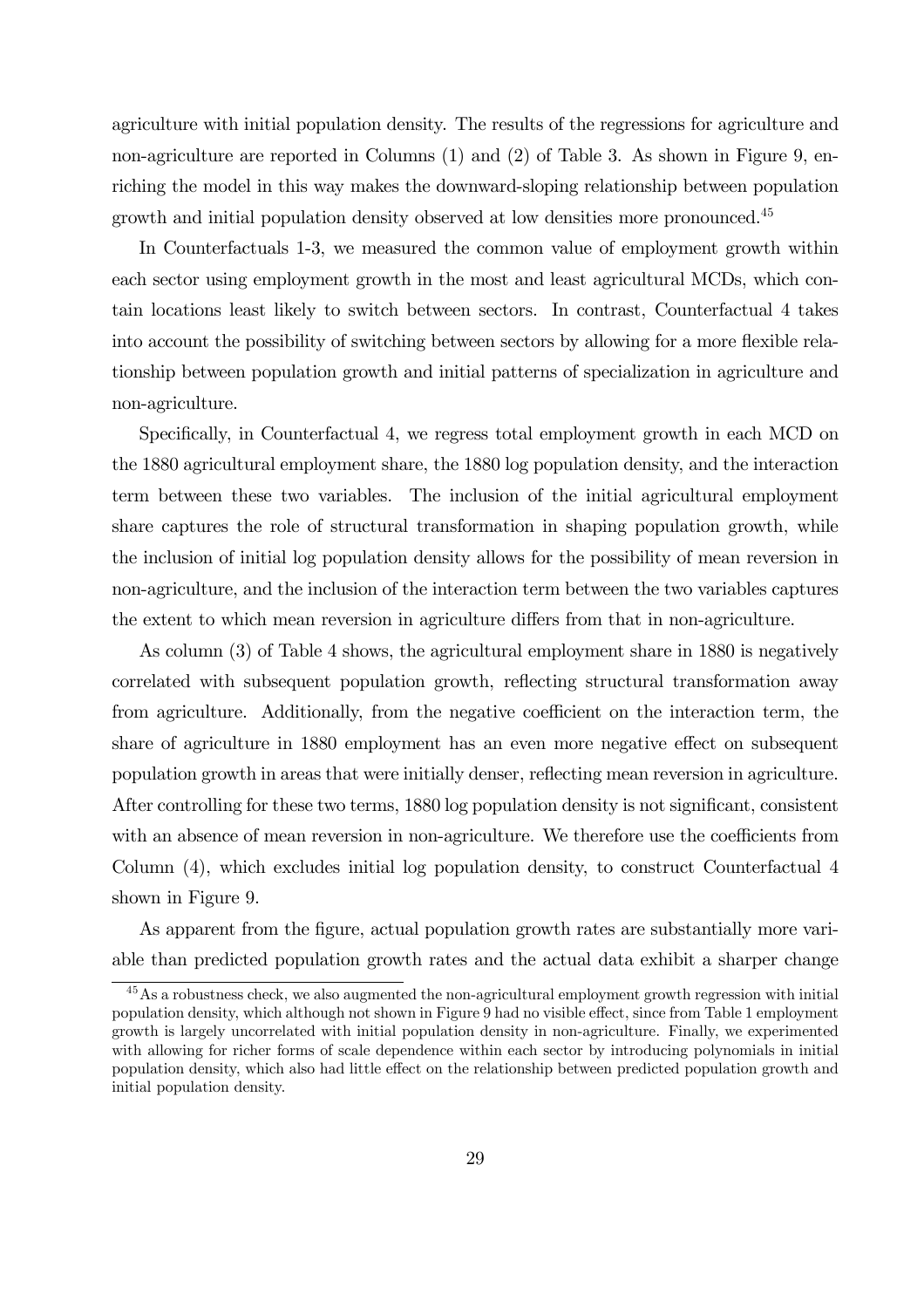in slope than the predicted values from the counterfactual. Nonetheless, predicted population growth closely replicates the observed pattern of violations of Gibrat's Law: the downward sloping relationship between population growth and initial population density at low densities, the upward sloping relationship at intermediate densities, and the largely flat relationship at high densities. The mean reversion in population growth rates at low initial population densities evident in Counterfactual 3 is further enhanced in Counterfactual 4, consistent with the idea that some of the mean reversion is the result of switches from agriculture to non-agriculture. Additionally, mean predicted population growth for Counterfactual 4 is closer to mean actual population growth, because some of the higher employment growth in non-agriculture is associated with these switches in land use, which are allowed for in Counterfactual 4.

To provide further evidence on the ability of structural transformation to explain observed patterns of population growth, and to compare the predictions of the counterfactuals against alternatives, Table 4 reports regressions of actual against predicted population growth from the model using our preferred Counterfactual 4. Whereas the non-parametric estimates that were displayed in Figure 9 are means for population size bins, the regressions exploit variation across individual MCDs. To provide a benchmark, we begin in Column (1) by regressing actual population growth rates on a constant. In Column (2), we augment that regression with the predicted population growth rates from the counterfactuals. Clearly there are many idiosyncratic factors affecting the population growth of individual MCDs that are not captured by our model, which results in a much larger variance of actual than of predicted population growth rates, as reflected in the regression  $\mathbb{R}^2$ . Nonetheless, the coefficient on predicted population growth is positive, highly statistically significant and statistically indistinguishable from one. $46$  Therefore, despite the much greater variance in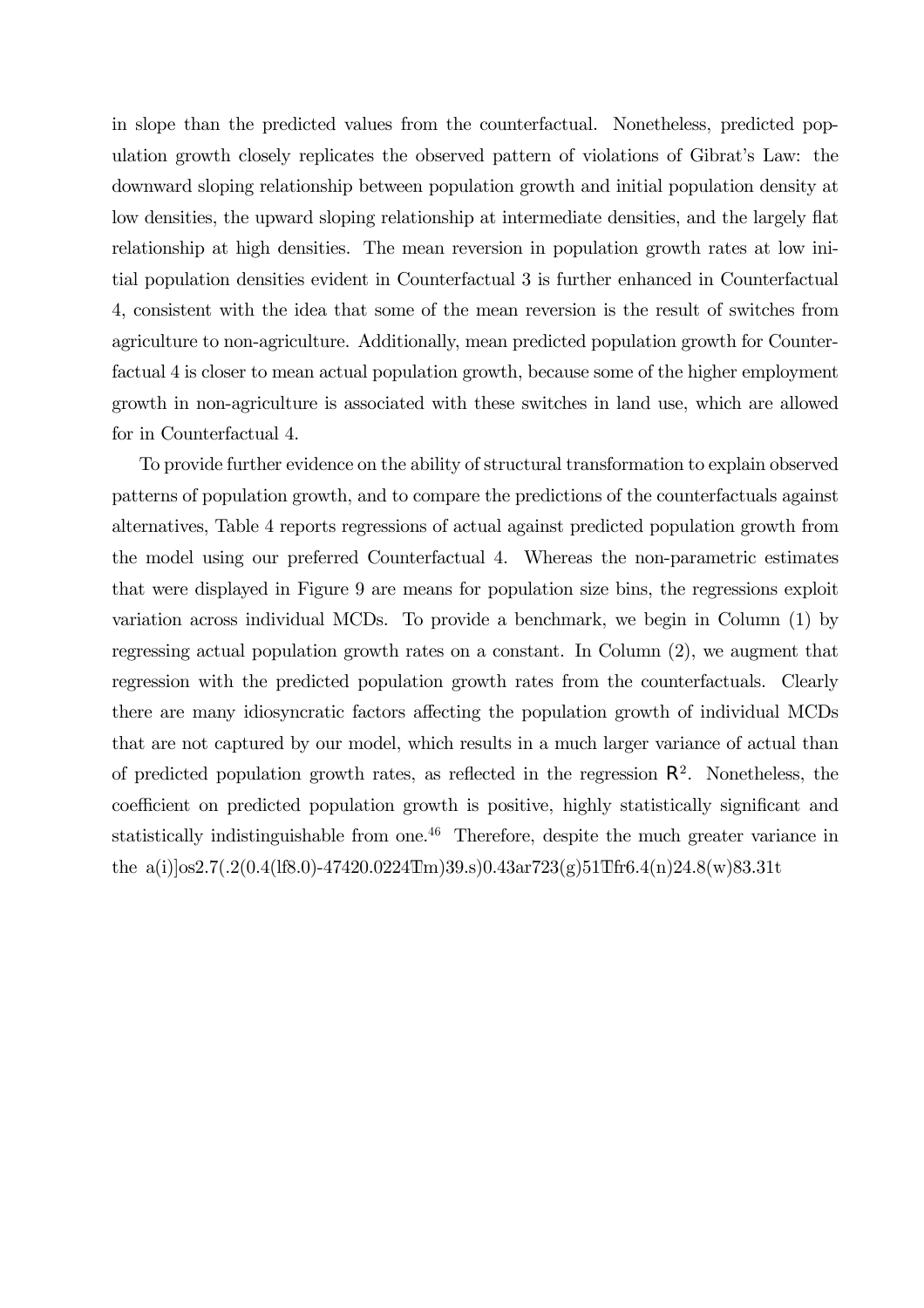statistically significant. Columns (6) to (8) show that the same pattern of results holds for the more restrictive sample of A states, the county sample and the suburban sample.

As the regressions in Columns (1) through (8) of Table 4 are estimated across MCDs, they exploit in part variation across the initial population density bins used in our nonparametric specification (2) as displayed in Figure 9. As a final step, we examine whether our estimates can explain variation in population growth not only across but also within population density bins. In Column (9) of Table 4, we therefore augment the baseline specification from Column (2) with a full set of fixed effects for initial population density bins. Even focusing solely of variation within initial population density bins, we continue to find a positive coefficient on predicted population growth that is large in magnitude and statistically significant. Column (10) of Table 4 shows that we continue to find the same pattern of results if we further augment this specification with our measures of proximity to natural endowments, and county fixed effects.

As an robustness check, the remainder of this section shows that we also find a very similar pattern of results for Brazil. The four counterfactuals are constructed in the same way for Brazil as for the United States. $47$  The employment growth regressions used in these counterfactuals for Brazil are reported in Table 5 (analogous to Table 3 for the US). Having constructed the four counterfactuals, Figure 10 displays the results of estimating our non-parametric specification (2) for Brazil using actual and predicted population growth. As for the US, controlling for the initial agricultural employment share has considerable predictive power for patterns of population growth (Counterfactual 2). Controlling for mean reversion in agriculture generates the downward-sloping relationship between population growth and initial population density at low densities (Counterfactual 3). Finally, a more flexible relationship between population growth and initial patterns of specialization to allow for switches from agriculture to non-agriculture again enhances the explanatory power of the model (Counterfactual 4).

Following the same structure as for the US, Table 6 reports the results of regressions of actual against predicted population growth from the model using our preferred Counterfactual 4. While actual population growth again has a much higher variance than predicted each  $8$  (resso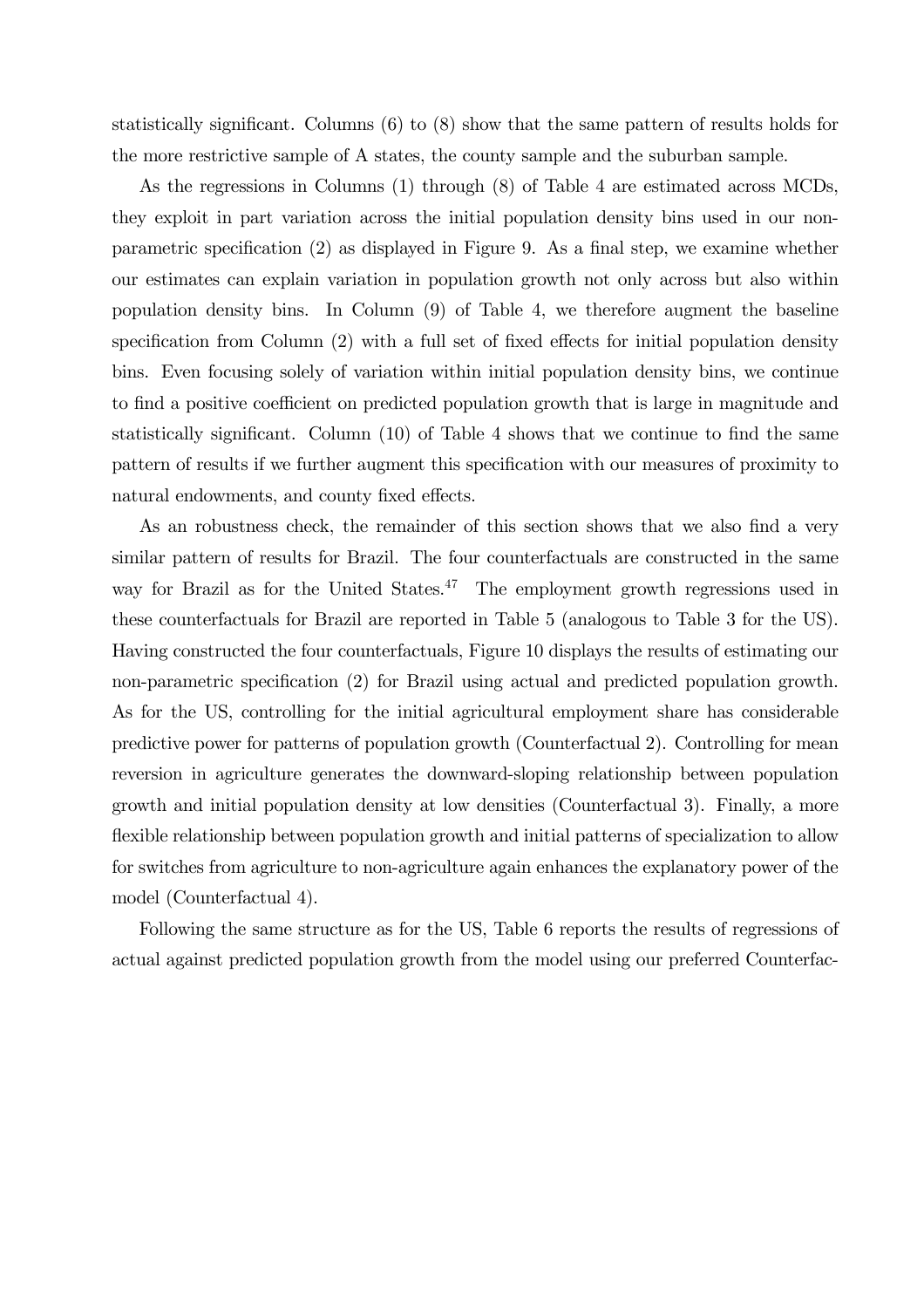tically significant and statistically indistinguishable from one.<sup>48</sup> Therefore we again find a close correspondence between actual and predicted population growth. While Columns (1)- (4) include all AMCs, we find a similar pattern of results in Column (5), where we restrict attention to AMCs in the Northeast, Southeast and South of Brazil, which are smaller in geographic scope and are therefore likely to permit a finer discrimination between rural and urban areas. In Columns (6) and (7), we show that the model has explanatory power within as well as across population density bins by including a full set of fixed effects for population density bins.

Overall, there is considerable evidence that structural transformation can account for the quantitative as well as the qualitative patterns of observed population growth. Given the many differences between the United States and Brazil, and between the time periods considered, the similarity of the results in these two different contexts provides strong evidence in support of an explanation based on structural transformation.

# 6 Conclusion

While as recently as the nineteenth century less than one tenth of the world's population lived in cities, urban residents now account for a growing majority of the world's population. Arguably few other economic changes have involved as dramatic a transformation in the organization of society. In this paper, we present new evidence of six stylized facts about urbanization and develop a simple theoretical model that accounts for these facts both qualitatively and quantitatively.

Making use of a new source of sub-county data for the United States from 1880-2000, we find an unstable population distribution that exhibits polarization. This polarization reflects a population growth rate that is at first decreasing in initial population density at low densities, before increasing in initial population density at intermediate densities, and finally becoming largely uncorrelated with initial population density at high densities characteristic of urban areas.

Our model explains these systematic departures from Gibrat's Law of constant proportional growth in terms of differences in productivity dynamics between agriculture and nonagriculture. While agricultural productivity is mean reverting, non-agricultural productivity

<sup>48</sup>Again the standard errors are adjusted for predicted population growth being generated in a prior regression (Pagan 1984).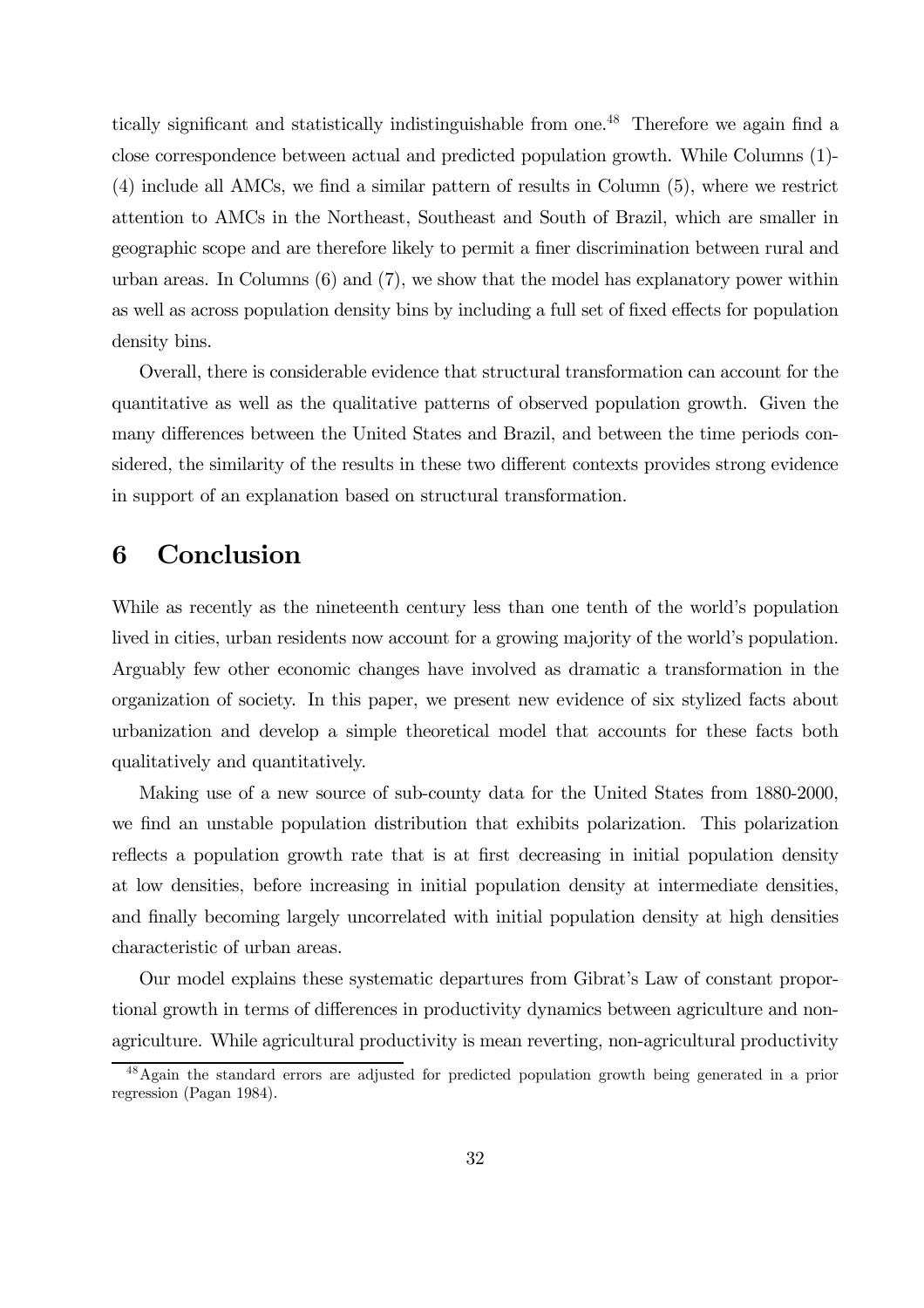exhibits constant proportional growth. Over time, faster productivity growth in agriculture than in non-agriculture and inelastic demand between the two goods leads to structural transformation and a decline in the share of agriculture in employment.

At low population densities, where agricultural employment dominates, mean reversion in agriculture generates the observed decreasing relationship between population growth and initial population density. In contrast, at high population densities, where non-agricultural employment dominates, population growth is largely uncorrelated with initial population density. In between, faster employment growth in non-agriculture than in agriculture combined with a positive correlation between the non-agricultural employment share and population density leads to the observed increasing relationship between population growth and initial population density.

This pattern of empirical results is robust across a wide range of specifications and samples. Moreover, we find a strikingly similar pattern of results for Brazil from 1970-2000 as for the United States from 1880-2000. The ability of structural transformation to account for our findings in these two quite different contexts provides strong evidence in its support. Our results suggest that structural transformation is not only central to macroeconomic issues, such as growth and employment, but also has important microeconomic implications for the organization of economic activity within countries. As the reallocation of population from rural to urban areas has wide-ranging implications for public policy, urbanization is likely to remain a central policy issue as large developing countries such as Brazil, China and India experience rapid structural change.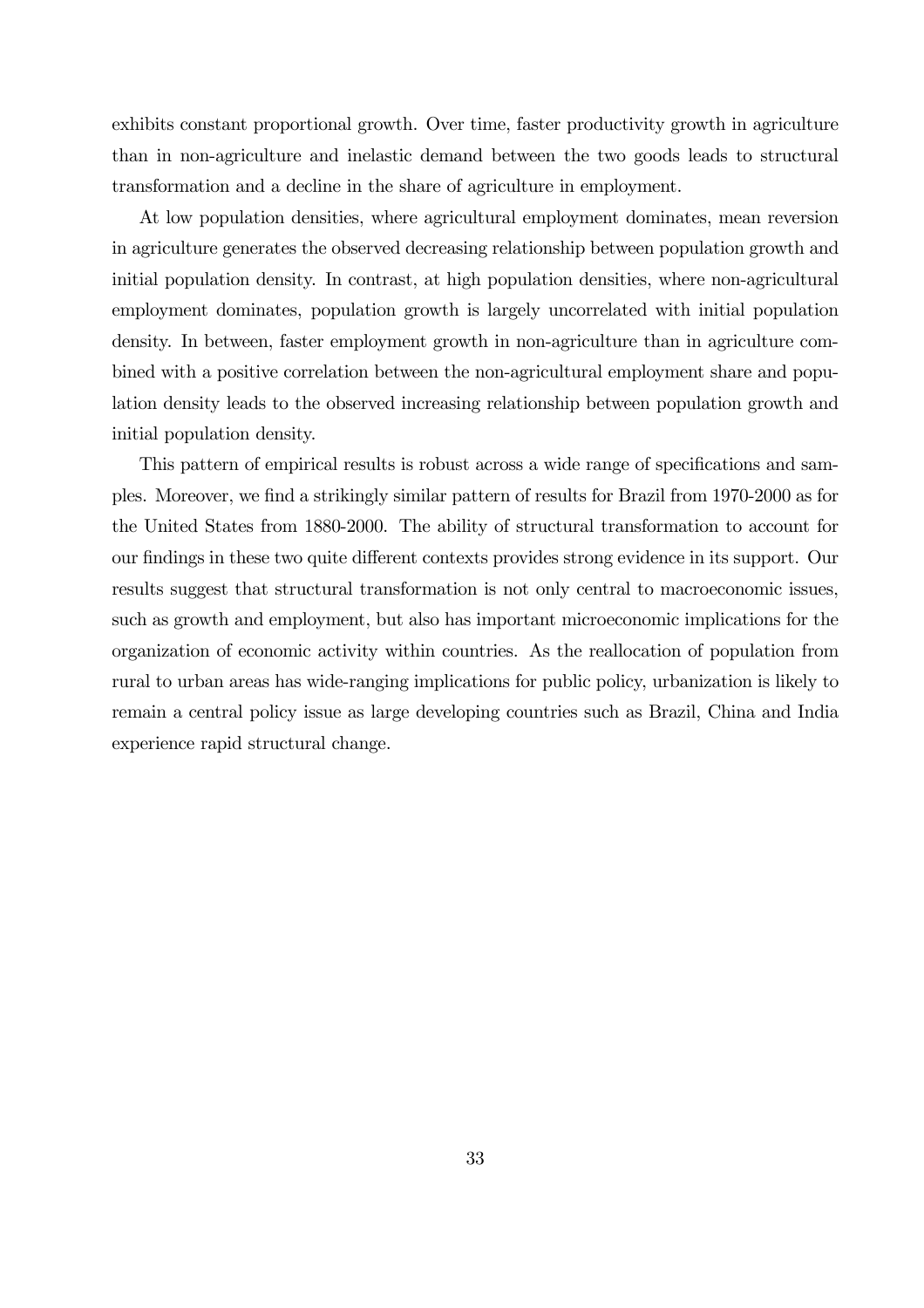# References

Bairoch, P (1988) "Cities and Economic Development: From the Dawn of History to the Present", University of Chicago Press.

Baumol, William J. (1967) "Macroeconomics of Unbalanced Growth: The Anatomy of Urban Crises," American Economic Review, 57(3), 415-26.

Beeson, Patricia E., David N. DeJong and Werner Troesken (2001) "Population growth in U.S. counties, 1840—1990," Regional Science and Urban Economics, 31(6), 669-699.

Black, Duncan and Vernon Henderson (1999) "A Theory of Urban Growth," Journal of Political Economy, 107(2), 252-284.

Black, Duncan and Vernon Henderson (2003) "Urban Evolution in the USA," Journal of Economic Geography, 3, 343-372.

Brazil Census (1970, 2000), Integrated Public Use Microdata Series – International (IPUMS International)

Caselli, Francesco and Wilbor John Coleman II (2001) "The U.S. Structural Transformation and Regional Convergence: A Reinterpretation," Journal of Political Economy, 109(3), 584- 616.

Census (1940), US Census Bureau, Sixteenth US Census of Population and Housing, www.census.gov/prod/www/abs/decennial/1940.htm

Census (2000a), US Census Bureau, US Census of Population and Housing, Shapefile downloaded from

www.census.gov/main/www/cen2000.html

Census (2000b), US Census Bureau, American Factfinder, available at

factfinder.census.gov

Census (2000c), US Census Bureau, Bureau's Geographic Areas Reference Manual, downloaded from

http://www.census.gov/geo/www/garm.html.

Census (2000d), US Census Bureau, "Census 2000 Basics", Chapter 4: Geographic Areas, http://www.census.gov/mso/www/c2000basics/chapter4.htm.

Cleveland, William S. (1979) "Robust Locally Weighted Regression and Smoothing Scatterplots," Journal of the American Statistical Association, 74(368), 829-836.

Davis, Morris A. and François Ortalo-Magne (2008) "Household Expenditures, Wages, Rents," University of Wisconsin-Madison, mimeograph.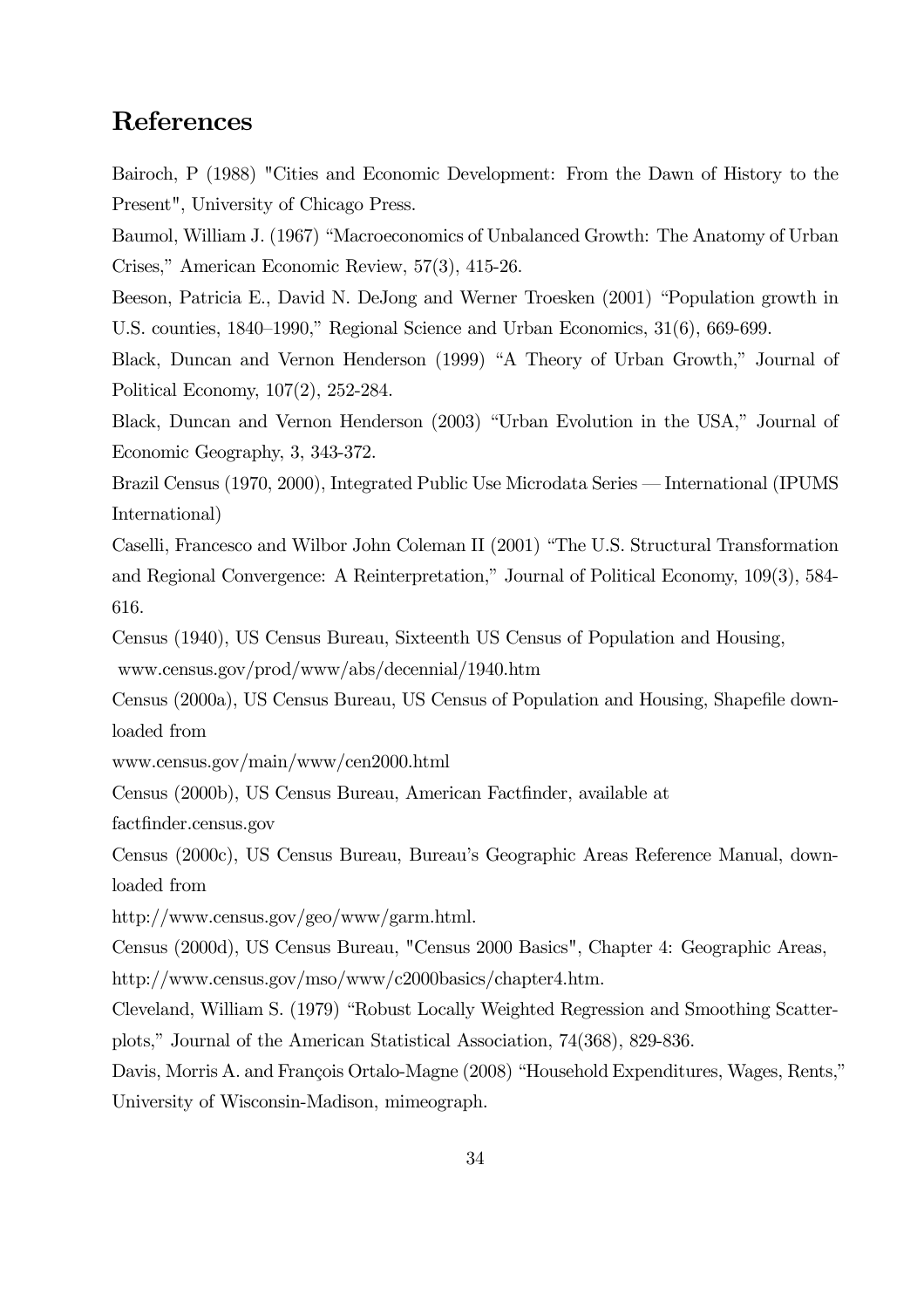Davis, Donald R. and David Weinstein (2002) "Bones, Bombs, and Break Points: The Geography of Economic Activity ", American Economic Review, 92(5), 1269-1289.

Desmet, Klaus and Esteban Rossi-Hansberg (2007) " Spatial Growth and Industry Age," NBER Working Paper, 13302.

Duranton, Gilles (2007) "Urban Evolutions: The Fast, the Slow, and the Still," American Economic Review, 97(1), 197-221.

Eaton, Jonathan and Zvi Eckstein (1997) "Cities and growth: Theory and evidence from France and Japan", Regional Science and Urban Economics, 27, 443-374

Echevarria, Cristina (1997) "Changes in Sectoral Composition Associated with Economic Growth," International Economic Review, 38(2), 431-452.

Eeckhout, Jan (2004) "Gibrat's Law for (All) Cities," American Economic Review, 94(5), 1429-1451.

Eeckhout, Jan (2008) "Gibrat's Law for (All) Cities: Reply," American Economic Review, forthcoming.

Ellison, Glenn and Edward L. Glaeser (1999) "The Geographic Concentration of Industry: Does Natural Advantage Explain Agglomeration?" American Economic Review, 89(2), 311- 316.

ESRI (1999), Arc View Database Access (Version 2.1a), Environmental Systems Research Institute, Inc.

Foster, Andrew D. and Mark R. Rosenzweig (2008) "Economic Development and the Decline of Agricultural Employment," Chapter 47 in (eds) T. Schultz and John Strauss, Handbook of Development Economics, Volume 4(5).

Fujita, Masahisa, Paul Krugman, and Anthony J. Venables (1999) "The Spatial Economy: Cities, Regions and International Trade," Cambridge, MA: MIT Press.

Gabaix, Xavier (1999) "Zipf's Law for Cities: An Explanation," Quarterly Journal of Economics, 114(3), 739-767.

Gabaix, Xavier and Yannis Ioannides (2004) "The Evolution of City Size Distributions," Handbook of Regional and Urban Economics, Volume 4, in (eds) Vernon Henderson and Jacques Thisse, North-Holland.

Galor, Oded and David Weil (2000) "Population, Technology, and Growth: From the Malthusian Regime to the Demographic Transition and Beyond," American Economic Review, 90(4), 806-828.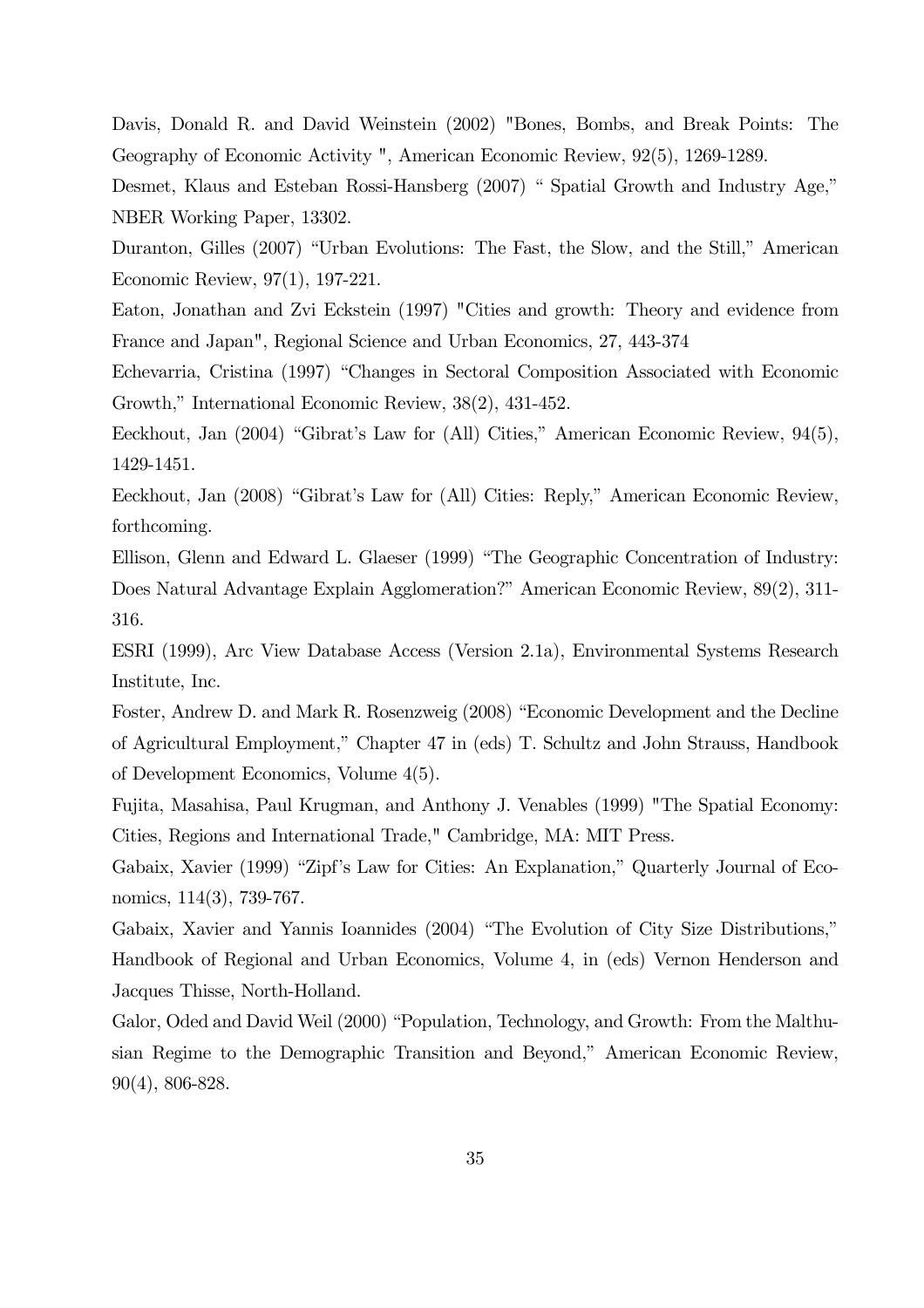Galor, Oded (2005) "From Stagnation to Growth: Unified Growth Theory," in (eds) Philippe Aghion and Steven Durlauf, Handbook of Economic Growth, Volume 1A.

GIS (2003), Global GIS DVD-Global Coverage DVD 1st ed. U.S. Geological Data Series DDS-62 A-H Data Collections and Custom Programming the United States Geological Survey Published by the American Geological Institute, copyright 2003.

Goodfriend, Marvin and John McDermott (1995) "Early Development," American Economic Review, 85(1), 116-133.

Glaeser, Edward L. (2008) "The Rise of the Sunbelt," Southern Economic Journal, 74(3), 610-643.

Glaeser, Edward L., Hedi D. Kallal, Jose A. Scheinkman and Andrei Shleifer (1992) "Growth in Cities," Journal of Political Economy, 100(6), 1126-1152.

Gollin, Douglas, Stephen Parente and Richard Rogerson (2002) "The Role of Agriculture in Development," American Economic Review, 92(2), 160-164.

González-Val, Rafael, Luis Lanaspa and Fernando Sanz (2008) "New Evidence on Gibrat's Law for Cities," MPRA Working Paper, 10411.

Härdle, Wolfgang (1990) "Applied Nonparametric Regression", Econometric Society Monographs, Cambridge University Press: Cambridge.

Henderson, J. Vernon (1974) "The Sizes and Types of Cities," American Economic Review, 64(4), 640-56.

Henderson, J. Vernon (2005) "Urbanization and Growth," in (eds) Philippe Aghion and Steven Durlauf, Handbook of Economic Growth, North Holland.

Henderson, J. Vernon and Anthony J. Venables (2008) "The Dynamics of City Formation," NBER Working Paper, 13769.

Henderson, J. Vernon and Hyoung Gun Wang (2007) "Urbanization and City Growth: the Role of Institutions," Regional Science and Urban Economics, 37(3), 283-313.

Holmes, Thomas J. and Sanghoon Lee (2008) "Cities as Six-by-Six Mile Squares: Zipf's Law," University of Minnesota, mimeograph.

Ioannides, Yannis and Henry G. Overman (2004) "Spatial Evolution of the U.S. Urban System," Journal of Economic Geography, 4(2), 131—156.

IPEA (2008) - Instituto de Pesquisa Econômica Aplicada, Data Section, available at http://www.ipeadata.gov.br

Kim, Sukkoo (1995) "Expansion of Markets and the Geographic Distribution of Economic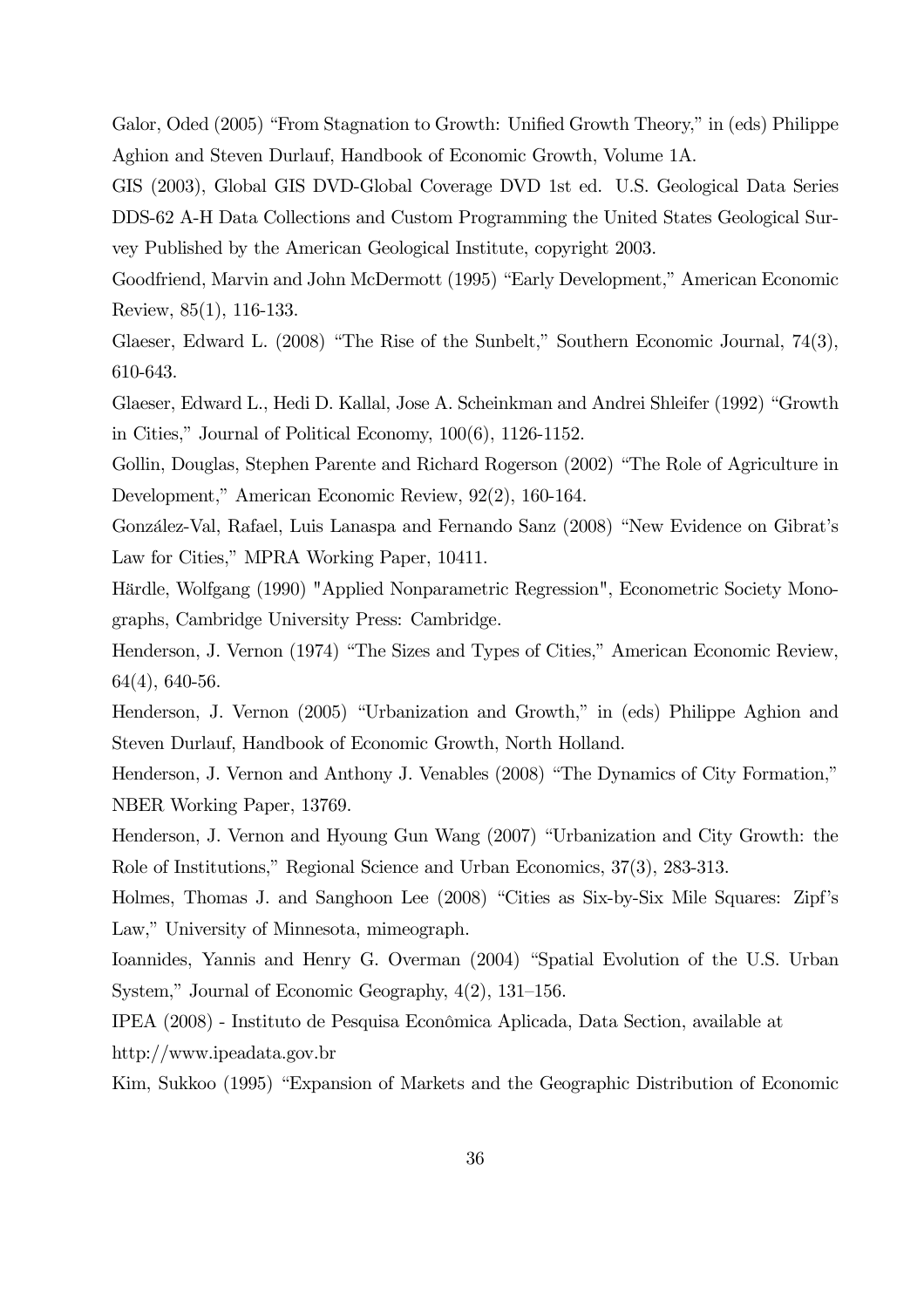Activities: The trends in U.S.," Quarterly Journal of Economics, 110(4), 881-908.

Kim, Sukkoo (2000) "Urban Development in the United States, 1690-1990," Southern Economic Journal, 66(4), 855-880.

Kim, Sukkoo and Robert A. Margo (2004) "Historical Perspectives on U.S. Economic Geography" in (eds) Vernon Henderson and Jacques Thisse, Handbook of Regional and Urban Economics, Volume 4, North-Holland.

Kravis, Irving B., Alan W. Heston and Robert Summers (1983) "The Share of Services in Economic Growth," in F. Gerard Adams and Bert G. Hickman, eds., Global Econometrics: Essays in Honor of Lawrence R. Klein, Cambridge: MIT Press, 188-218.

Krugman, Paul (1991) "Increasing Returns and Economic Geography," Journal of Political Economy, 99(3), 483-499.

Kuznets, Simon (1955) "Economic Growth and Income Inequality," American Economic Review, 45, 1-28.

Levy, Moshe (2008) "Gibrat's Law for (All) Cities: A Comment," American Economic Review, forthcoming.

Martin, Will and Devashish Mitra (2001) "Productivity Growth and Convergence in Agriculture and Manufacturing," Economic Development and Cultural Change, 49(2), 403-422.

da Mata, Daniel, Uwe Deichmann, J. Vernon Henderson, Somik V. Lall and Hyoung G. Wang (2007) "Determinants of City Growth in Brazil," Journal of Urban Economics, 62(2), 252-272.

Matthews, Robert C., Charles H. Feinstein and John C. Odling-Smee (1982) "British Economic Growth 1856-1973", Stanford: Stanford University Press

Matsuyama, Kiminori (2002) "The Rise of Mass Consumption Societies," Journal of Political Economy, 110, 1035-1070.

Mckinsey (2008) "Preparing for China's Urban Billion", Mckinsey Global Institute: New York.

Ngai, Rachel and Chris Pissarides (2007) "Structural Change in a Multisector Model of Growth," American Economic Review, 97(1), 429-443.

NAPP 2006, North Atlantic Population Project and Minnesota Population Center. NAPP: Complete Count Microdata. NAPP Version 1.0 [computer files]. Minneapolis, MN: Minnesota Population Center [distributor], 2006. [www.nappdata.org]

Pagan, Adrian (1984) "Econometric Issues in the Analysis of Regressions with Generated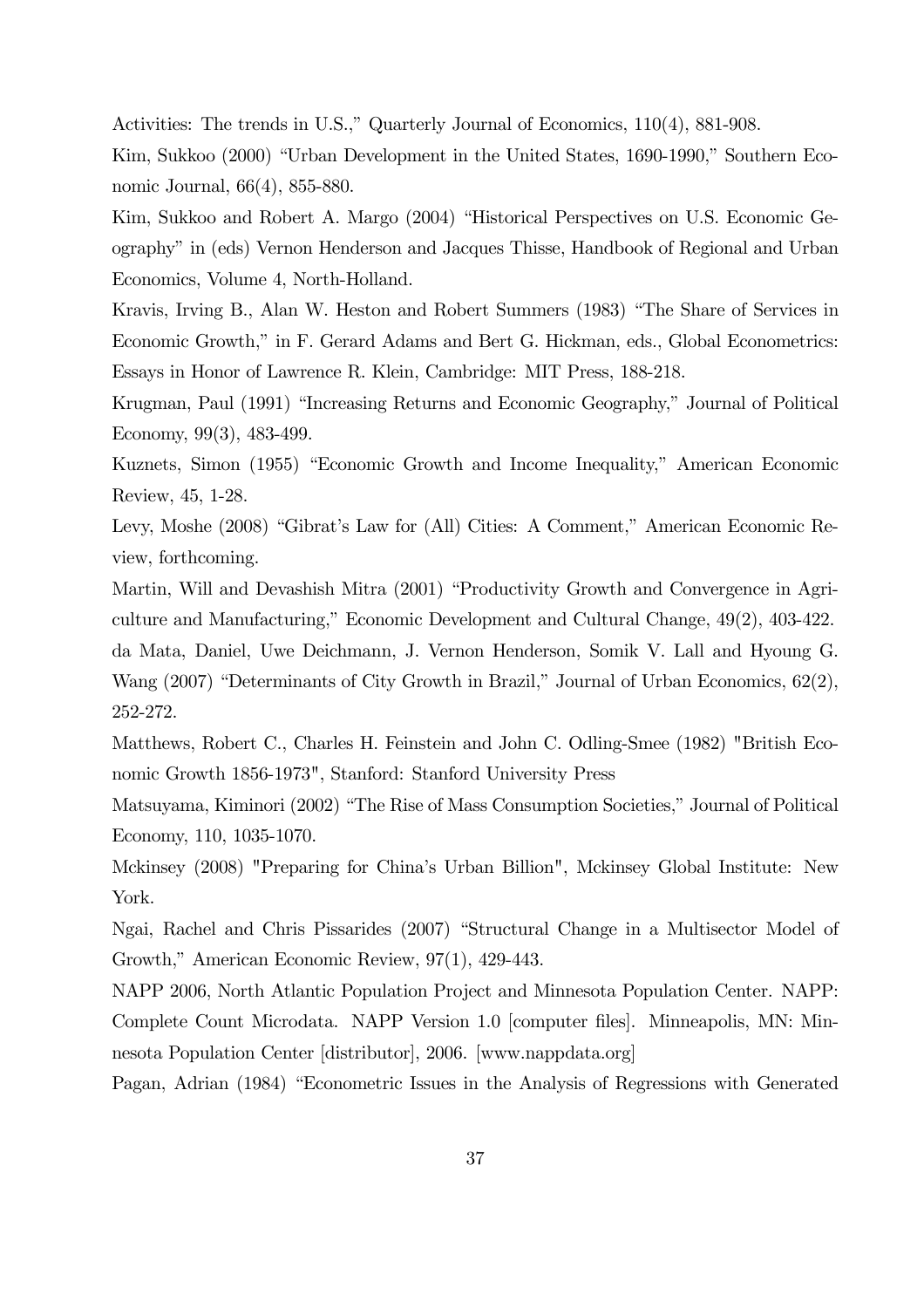Regressors," International Economic Review, 25(1), 221-247.

Prescott, Samuel T. (2003) "Federal Land Management - Current Issues and Background", Nova Publishing

Rappaport, Jordan and Jeffrey Sachs (2003) "The United States as a Coastal Nation," Journal of Economic Growth, 8(1), 5-46.

Rogerson, Richard (2008) "Structural Transformation and the Deterioration of European Labor Market Outcomes", Journal of Political Economy, 116(2), 235-259.

Rosen, Kenneth T. and Mitchel Resnick (1980) "The Size Distribution of Cities: An Examination of the Pareto Law and Primacy", Journal of Urban Economics, 8(2), 165-186.

Rosenthal, Stuart S. and William C. Strange (2004) "Evidence on the Nature and Sources of Agglomeration Economies," Handbook of Urban and Regional Economics, (eds) J. Vernon Henderson and Jacques-Francois Thisse.

Rossi-Hansberg, Esteban and Mark L. Wright (2007) "Urban Structure and Growth," Review of Economic Studies, 74(2), 597-624.

Scott, David W. (1979) "On Optimal and Data-based Histograms," Biometrika, 66(3), 605- 610.

Silverman, B. W. (1986) "Density Estimation for Statistics and Data Analysis", Chapman and Hall: London.

Simon, Herbert A. (1955) "On a Class of Skew Distribution Functions," Biometrika, 42(3/4), 425—440.

Soo, Kwok Tong (2005) "Zipf's Law for Cities: A Cross-country Investigation", Regional Science and Urban Economics, 35(3), 239-263.

Soo, Kwok Tong (2007) "Zipf's Law and Urban Growth in Malaysia," Urban Studies, 44(1), 1-14.

Syrquin, Moshe (1988) "Patterns of Structural Change," Chapter 7 in (eds) H. Chenery and T. N. Srinivasan, Handbook of Development Economics, 1, 205-273.

United Nations (2005) "Word Urbanization Prospects - The 2005 Revision," published October 2006, accessible via www.un.org/esa/population/publications/WUP2005/2005wup.htm. Williamson, Jeffrey G. (1965) "Regional Inequality and the Process of National Development: A Description of the Patterns," Economic Development and Cultural Change, 13(1), 3-45.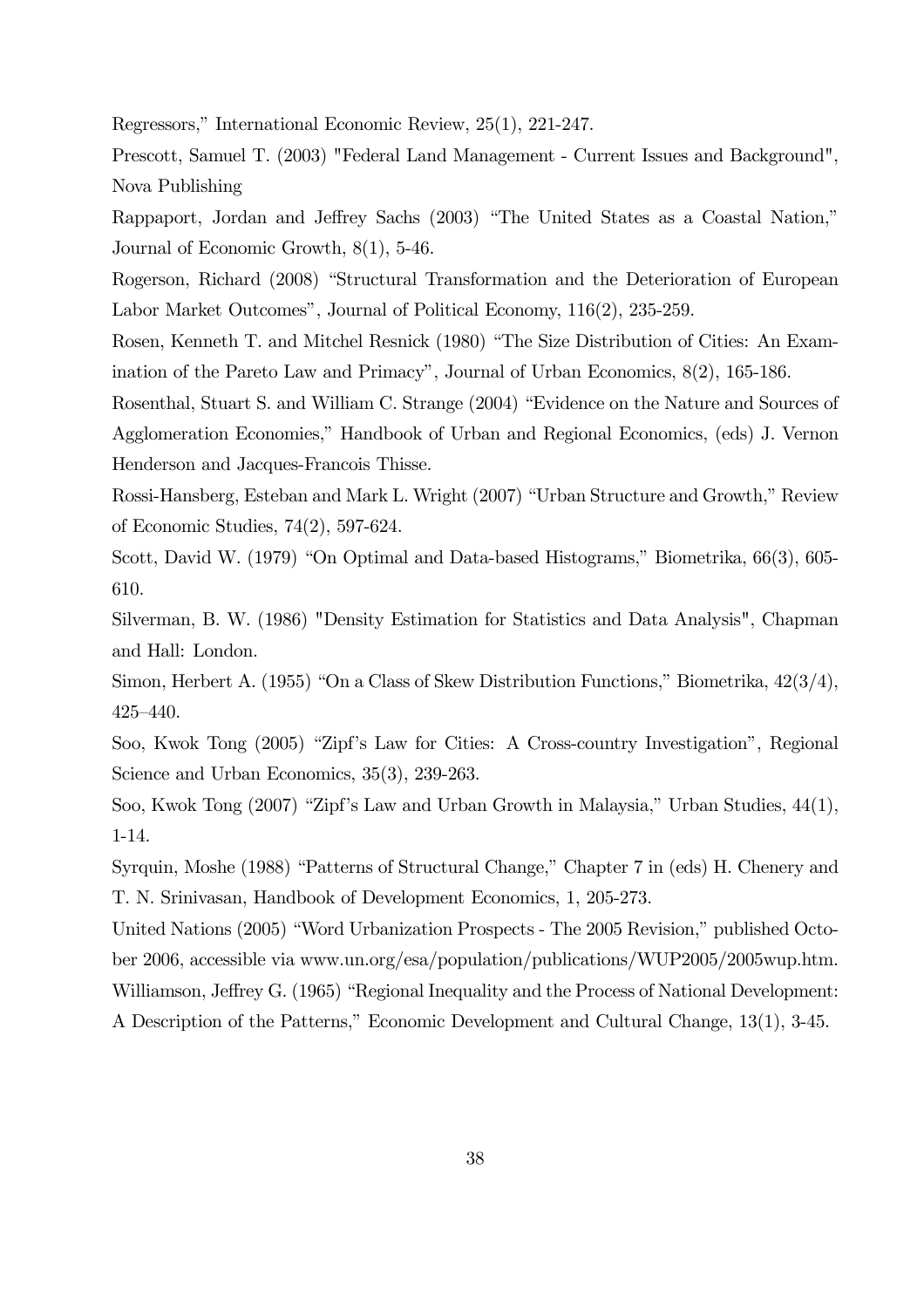#### **Table 1: US – Robustness of stylized facts**

|         |                                                                                                                                                                                                                                                                                                                                                                                                   | (1)                       | (2)                       | (3)                                     | (4)                       | (5)<br>Hybrid                           | (6)                       | (7)                       | (8)                        |
|---------|---------------------------------------------------------------------------------------------------------------------------------------------------------------------------------------------------------------------------------------------------------------------------------------------------------------------------------------------------------------------------------------------------|---------------------------|---------------------------|-----------------------------------------|---------------------------|-----------------------------------------|---------------------------|---------------------------|----------------------------|
|         |                                                                                                                                                                                                                                                                                                                                                                                                   | Baseline:<br>A and B      | Only                      | Counties,<br>45 states                  | Counties.<br>A and B      | Sample,<br>45 states                    | Suburban<br>A and B       | Log pop,<br>not log       | Baseline,<br>geo           |
|         |                                                                                                                                                                                                                                                                                                                                                                                                   | states                    | A states                  | and $DC1$                               | sample                    | and $DC2$                               | states $3$                | density                   | controls <sup>4</sup>      |
| Panel A | Standard deviation of log population density in 1880 ( $\sigma_1$ )                                                                                                                                                                                                                                                                                                                               | 0.967                     | 1.025                     | 1.757                                   | 0.963                     | 1.272                                   | 0.904                     | 0.833                     |                            |
|         | Standard deviation of log population density in 2000 ( $\sigma_2$ )                                                                                                                                                                                                                                                                                                                               | 1.556                     | 1.631                     | 1.450                                   | 1.303                     | 1.687                                   | 1.436                     | 1.475                     |                            |
|         | $H_0$ : σ <sub>1</sub> = σ <sub>2</sub> , vs. H <sub>1</sub> : σ <sub>1</sub> < σ <sub>2</sub> , p-value                                                                                                                                                                                                                                                                                          | < 0.001                   | < 0.001                   | 1.000                                   | < 0.001                   | < 0.001                                 | < 0.001                   | < 0.001                   |                            |
|         | Stylized Fact 1: Distribution of log population density across geographic units became<br>more dispersed from 1880-2000 (population became more concentrated)                                                                                                                                                                                                                                     | Yes                       | Yes                       | No <sup>5</sup>                         | Yes                       | Yes                                     | Yes                       | Yes                       | $\sqrt{4}$                 |
| Panel B | Mean population growth at log population density 0 ( $\beta$ <sub>g</sub> (0))                                                                                                                                                                                                                                                                                                                    | 0.013                     | 0.012                     | 0.016                                   | 0.019                     | 0.010                                   | 0.013                     |                           | 0.013                      |
|         | Mean population growth at log population density 2 ( $\beta_e(2)$ )                                                                                                                                                                                                                                                                                                                               | 0.001                     | $-0.001$                  | 0.007                                   | 0.007                     | 0.002                                   | 0.001                     |                           | 0.005                      |
|         | Mean population growth at log population density 4 ( $\beta_g(4)$ )                                                                                                                                                                                                                                                                                                                               | 0.009                     | 0.010                     | 0.014                                   | 0.014                     | 0.011                                   | 0.008                     |                           | 0.011                      |
|         | H <sub>0</sub> : β <sub>g</sub> (0)= β <sub>g</sub> (2), H <sub>1</sub> : β <sub>g</sub> (0)> β <sub>g</sub> (2), p-value                                                                                                                                                                                                                                                                         | < 0.001                   | < 0.001                   | < 0.001                                 | < 0.001                   | < 0.001                                 | < 0.001                   |                           | < 0.001                    |
|         | H <sub>0</sub> : β <sub>g</sub> (2)= β <sub>g</sub> (4), H <sub>1</sub> : β <sub>g</sub> (2)< β <sub>g</sub> (4), p-value                                                                                                                                                                                                                                                                         | < 0.001                   | < 0.001                   | 0.001                                   | 0.011                     | < 0.001                                 | < 0.001                   |                           | < 0.001                    |
|         | Stylized Fact 2: U-shaped relationship between population growth from 1880-2000 and<br>log population density in 1880                                                                                                                                                                                                                                                                             | Yes                       | Yes                       | Yes                                     | Yes                       | Yes                                     | Yes                       | 6                         | Yes                        |
| Panel C | Percent of agricultural in total employment at log population density 2 ( $\beta_{sa}(2)$ )                                                                                                                                                                                                                                                                                                       | 0.767                     | 0.762                     | 0.691                                   | 0.618                     | 0.738                                   | 0.769                     |                           | 0.743                      |
|         | Percent of agricultural in total employment at log population density 4 ( $\beta_{sa}(4)$ )                                                                                                                                                                                                                                                                                                       | 0.227                     | 0.189                     | 0.195                                   | 0.185                     | 0.228                                   | 0.221                     |                           | 0.235                      |
|         | H <sub>0</sub> : β <sub>sa</sub> (2)= β <sub>sa</sub> (4), H <sub>1</sub> : β <sub>sa</sub> (2)> β <sub>sa</sub> (4), p-value                                                                                                                                                                                                                                                                     | < 0.001                   | < 0.001                   | < 0.001                                 | < 0.001                   | < 0.001                                 | < 0.001                   |                           | < 0.001                    |
|         | Stylized Fact 3: Share of agriculture in employment falls in the range where population                                                                                                                                                                                                                                                                                                           | Yes                       | Yes                       | Yes                                     | Yes                       | Yes                                     | Yes                       | 6                         | Yes                        |
|         | density distribution in 1880 is positively correlated with population growth 1880-2000                                                                                                                                                                                                                                                                                                            |                           |                           |                                         |                           |                                         |                           |                           |                            |
| Panel D | Standard deviation of agricultural employment in 1880 ( $\sigma_{1a}$ )                                                                                                                                                                                                                                                                                                                           | 0.820                     | 0.722                     | 1.677                                   | 0.810                     | 1.084                                   | 0.820                     | 0.820                     |                            |
|         | Standard deviation of non-agricultural employment in 1880 ( $\sigma_{\text{lna}}$ )                                                                                                                                                                                                                                                                                                               | 1.520                     | 1.631                     | 1.784                                   | 1.272                     | 1.779                                   | 1.440                     | 1.520                     |                            |
|         | $H_0$ : σ <sub>1a</sub> = σ <sub>1na</sub> , vs. H <sub>1</sub> : σ <sub>1a</sub> < σ <sub>1na</sub> , p-value                                                                                                                                                                                                                                                                                    | < 0.001                   | < 0.001                   | 0.001                                   | < 0.001                   | < 0.001                                 | < 0.001                   | < 0.001                   |                            |
|         | Standard deviation of agricultural employment in 2000 ( $\sigma_{2a}$ )                                                                                                                                                                                                                                                                                                                           | 0.858                     | 0.853                     | 0.806                                   | 0.617                     | 0.936                                   | 0.851                     | 0.858                     |                            |
|         | Standard deviation of non-agricultural employment in 2000 ( $\sigma_{2na}$ )                                                                                                                                                                                                                                                                                                                      | 1.623                     | 1.689                     | 1.530                                   | 1.359                     | 1.767                                   | 1.503                     | 1.623                     |                            |
|         | H <sub>0</sub> : $\sigma_{2a} = \sigma_{2na}$ , vs. H <sub>1</sub> : $\sigma_{2a} < \sigma_{2na}$ , p-value                                                                                                                                                                                                                                                                                       | < 0.001                   | < 0.001                   | < 0.001                                 | < 0.001                   | < 0.001                                 | < 0.001                   | < 0.001                   |                            |
|         | Stylized Fact 4: Standard deviation of non-agricultural employment is larger than<br>standard deviation of agricultural employment in both years                                                                                                                                                                                                                                                  | Yes                       | Yes                       | Yes                                     | Yes                       | Yes                                     | Yes                       | Yes                       | $\overline{4}$             |
| Panel E | Regress agricultural employment growth on log population density and intercept in<br>subsample of units with agricultural employment share $> 0.8$ in 1880, report slope<br>coefficient $(\beta_a)$                                                                                                                                                                                               | $-0.0060$                 | $-0.0077$                 | $-0.0067$                               | $-0.0054$                 | $-0.0066$                               | $-0.0060$                 | $-0.0056$                 | $-0.0055$                  |
|         | H <sub>0</sub> : $\beta_a=0$ , H <sub>1</sub> : $\beta_a\neq 0$ , p-value                                                                                                                                                                                                                                                                                                                         | < 0.001                   | < 0.001                   | < 0.001                                 | < 0.001                   | < 0.001                                 | < 0.001                   | < 0.001                   | < 0.001                    |
|         | Stylized Fact 5: Agricultural employment does not follow Gibrat's law (employment<br>growth depends on population density)                                                                                                                                                                                                                                                                        | Yes                       | Yes                       | Yes                                     | Yes                       | Yes                                     | Yes                       | Yes                       | Yes                        |
| Panel F | Regress non agricultural employment growth on log population density and intercept in<br>subsample of units with non-agricultural employment share $\leq 0.2$ in 1880, report slope<br>coefficient ( $\beta_{na}$ )<br>H <sub>0</sub> : $\beta_{na} = 0$ , H <sub>1</sub> : $\beta_{na} \neq 0$ , p-value<br>Stylized Fact 6: Non-agricultural employment follows Gibrat's law (employment growth | $-0.0002$<br>0.515<br>Yes | $-0.0006$<br>0.287<br>Yes | $-0.0016$<br>< 0.001<br>No <sup>7</sup> | $-0.0006$<br>0.096<br>Yes | $-0.0010$<br>< 0.001<br>No <sup>7</sup> | $-0.0001$<br>0.745<br>Yes | $-0.0002$<br>0.515<br>Yes | $-0.0005$<br>0.0991<br>Yes |
|         | does not depend on population density)                                                                                                                                                                                                                                                                                                                                                            |                           |                           |                                         |                           |                                         |                           |                           |                            |

Note: This table reports robustness tests of the 6 stylized facts using US data. All the regressions and tests reported in the table use robust standard errors clustered by county.

<sup>1</sup> The county sample includes all US states except Alaska, Hawaii, North Dakota, Oklahoma, and South Dakota, which had not attained statehood in 1880 and did not have stable county boundaries at that time.

<sup>2</sup> The hybrid sample uses the smallest geographical units available for each state. We use MCDs for the states in samples A, B, and C, and counties elsewhere. This sample excludes Alaska, Hawaii, North Dakota, Oklahoma, and South Dakota, as explained in the footnote above.

<sup>3</sup> In the Suburban Sample we merge any MCD with more than 100,000 inhabitants in 1880 to all the MCDs whose centroids lie within 25 kilometers of its centroid.

<sup>4</sup> The geographic control variables are state fixed effects, an indicator for the presence of coal, and indicators for the unit bordering on the ocean and for its centroid being within 50 kilometers from a lake or a river specifications include controls, we do not test stylized facts 1 and 4.

 $\frac{5}{5}$  Since this sample includes many states that were not fully settled in 1880, many near-empty areas increase the standard deviation of the population density distribution in that year. When we restrict the analysi in states A and B only, the stylized fact does hold (see column 4). This is reassuring, since our model is concerned with long-run equilibria, which is likely to a better characterization of the longer-settled A and B stat

 $6$  In this sample we do not expect the turning point of the U and the fall of the agriculture share at coefficient 2, and hence do not report these coefficients. The figures qualitatively show that there is a U-shape who minimum coincides with the drop in agricultural employment.

Since this sample includes many states that were not fully settled in 1880, many near-empty areas increase the standard deviation of the population density distribution in that year. The future settlement of areas that wer near empty in 1880 is also likely to cause mean reversion that is unrelated to employment structure.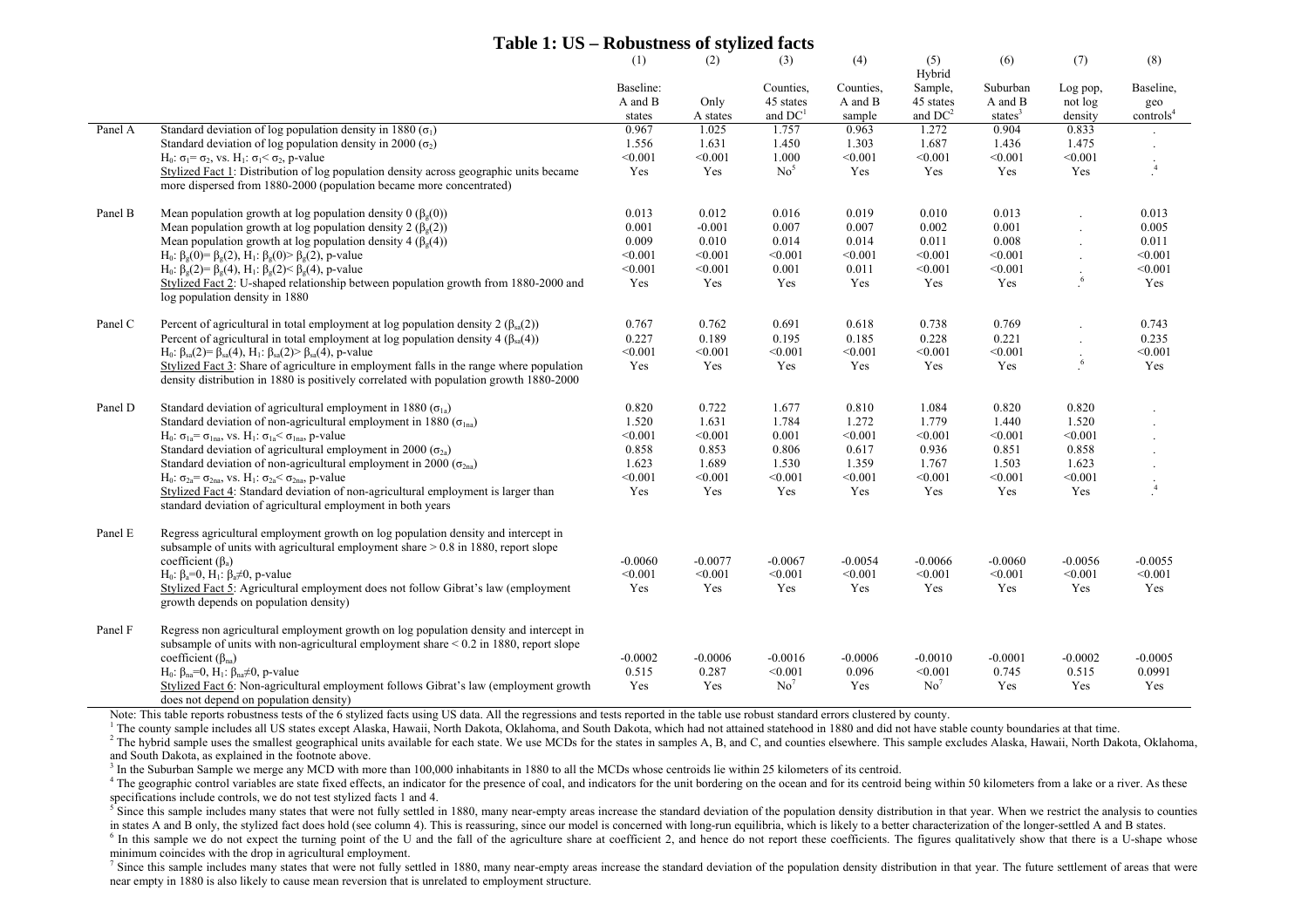#### **Table 2: Brazil – Robustness of stylized facts**

|         |                                                                                                                                                                                                                     | (1)           | (2)<br>As $(1)$ but     | (3)                   | (4)                      | (5)                 | (6)<br>As $(5)$ but | (7)          | (8)                     |
|---------|---------------------------------------------------------------------------------------------------------------------------------------------------------------------------------------------------------------------|---------------|-------------------------|-----------------------|--------------------------|---------------------|---------------------|--------------|-------------------------|
|         |                                                                                                                                                                                                                     | All of        | with state              | As $(1)$ but          | As $(2)$ but             |                     | with state          | As $(5)$ but | As $(6)$ but            |
|         |                                                                                                                                                                                                                     | <b>Brazil</b> | fixed                   | with geo              | with geo                 | Brazil sub-         | fixed               | with geo     | with geo                |
|         |                                                                                                                                                                                                                     | (AMCs)        | effects                 | controls <sup>1</sup> | controls                 | sample <sup>2</sup> | effects             | controls     | controls                |
| Panel A | Standard deviation of log population density in 1970 ( $\sigma_1$ )                                                                                                                                                 | 1.222         |                         | 1.222                 |                          | 1.009               |                     | 1.009        |                         |
|         | Standard deviation of log population density in 2000 ( $\sigma_2$ )                                                                                                                                                 | 1.323         |                         | 1.323                 |                          | 1.197               |                     | 1.197        | $\sim$                  |
|         | $H_0$ : σ <sub>1</sub> = σ <sub>2</sub> , vs. H <sub>1</sub> : σ <sub>1</sub> < σ <sub>2</sub> , p-value                                                                                                            | < 0.001       |                         | < 0.001               |                          | < 0.001             |                     | < 0.001      |                         |
|         | Stylized Fact 1: Distribution of log population density across geographic units became more                                                                                                                         |               |                         |                       |                          |                     |                     |              |                         |
|         | dispersed from 1970-2000 (population became more concentrated)                                                                                                                                                      | Yes           |                         | Yes                   |                          | Yes                 |                     | Yes          | $\cdot$                 |
| Panel B | Mean population growth at log population density 0 ( $\beta$ <sub>e</sub> (0))                                                                                                                                      | 0.0239        | 0.0239                  | 0.0239                | 0.0239                   | 0.0146              | 0.0146              | 0.0146       | 0.0146                  |
|         | Mean population growth at log population density 4 ( $\beta_g(4)$ )                                                                                                                                                 | 0.0079        | 0.0134                  | 0.0116                | 0.0146                   | 0.0079              | 0.0053              | 0.0090       | 0.0100                  |
|         | Mean population growth at log population density 6 ( $\beta$ <sub>o</sub> (6))                                                                                                                                      | 0.0214        | 0.0271                  | 0.0265                | 0.0305                   | 0.0214              | 0.0190              | 0.0240       | 0.0258                  |
|         | H <sub>0</sub> : $\beta$ <sub>e</sub> (0)= $\beta$ <sub>e</sub> (4), H <sub>1</sub> : $\beta$ <sub>e</sub> (0) $\beta$ <sub>e</sub> (4), p-value                                                                    | < 0.001       | 0.015                   | 0.002                 | 0.016                    | < 0.001             | < 0.001             | 0.001        | 0.006                   |
|         | H <sub>0</sub> : β <sub>g</sub> (4)= β <sub>g</sub> (6), H <sub>1</sub> : β <sub>g</sub> (4)< β <sub>g</sub> (6), p-value                                                                                           | < 0.001       | < 0.001                 | < 0.001               | < 0.001                  | < 0.001             | < 0.001             | < 0.001      | < 0.001                 |
|         | Stylized Fact 2: U-shaped relationship between population growth from 1970-2000 and log                                                                                                                             |               |                         |                       |                          |                     |                     |              |                         |
|         | population density in 1970                                                                                                                                                                                          | Yes           | Yes                     | Yes                   | Yes                      | Yes                 | Yes                 | Yes          | Yes                     |
| Panel C | Percent of agricultural in total employment in 1970 at log population density 4 ( $\beta_{sa}(4)$ )                                                                                                                 | 0.6710        | 0.6710                  | 0.6710                | 0.6710                   | 0.6710              | 0.6710              | 0.6710       | 0.6710                  |
|         | Percent of agricultural in total employment in 1970 at log population density 6 ( $\beta_{sa}(6)$ )                                                                                                                 | 0.1677        | 0.1933                  | 0.1459                | 0.1689                   | 0.1677              | 0.1933              | 0.1447       | 0.1686                  |
|         | H <sub>0</sub> : β <sub>sa</sub> (4)= β <sub>sa</sub> (6), H <sub>1</sub> : β <sub>sa</sub> (4)> β <sub>sa</sub> (6), p-value                                                                                       | < 0.001       | < 0.001                 | < 0.001               | < 0.001                  | < 0.001             | < 0.001             | < 0.001      | < 0.001                 |
|         | Stylized Fact 3: Share of agriculture in employment falls in the range where population density                                                                                                                     |               |                         |                       |                          |                     |                     |              |                         |
|         | distribution in 1970 is positively correlated with population growth 1970-2000                                                                                                                                      | Yes           | Yes                     | Yes                   | Yes                      | Yes                 | Yes                 | Yes          | Yes                     |
| Panel D | Standard deviation of agricultural employment in 1970 ( $\sigma_{1a}$ )                                                                                                                                             | 0.8933        | $\overline{\mathbf{3}}$ | 0.8933                | $\cdot$ <sup>3</sup>     | 0.8869              | $\cdot^3$           | 0.8869       | $\overline{\mathbf{3}}$ |
|         | Standard deviation of non-agricultural employment in 1970 ( $\sigma_{1na}$ )                                                                                                                                        | 1.4157        |                         | 1.4157                | $\ddot{\phantom{a}}$     | 1.4287              |                     | 1.4287       | $\cdot$                 |
|         | $H_0$ : σ <sub>1a</sub> = σ <sub>1na</sub> , vs. H <sub>1</sub> : σ <sub>1a</sub> < σ <sub>1na</sub> , p-value                                                                                                      | < 0.001       |                         | < 0.001               | $\overline{\phantom{a}}$ | < 0.001             |                     | < 0.001      | $\sim$                  |
|         | Standard deviation of agricultural employment in 2000 ( $\sigma_{2a}$ )                                                                                                                                             | 1.0176        |                         | 1.0176                | $\ddot{\phantom{a}}$     | 0.9954              |                     | 0.9954       |                         |
|         | Standard deviation of non-agricultural employment in 2000 ( $\sigma_{2na}$ )                                                                                                                                        | 1.3754        |                         | 1.3754                | $\overline{a}$           | 1.3642              |                     | 1.3642       |                         |
|         | H <sub>0</sub> : $\sigma_{2a} = \sigma_{2na}$ , vs. H <sub>1</sub> : $\sigma_{2a} < \sigma_{2na}$ , p-value<br>Stylized Fact 4: Standard deviation of non-agricultural employment is larger than standard deviation | < 0.001       |                         | < 0.001               |                          | < 0.001             |                     | < 0.001      | $\cdot$                 |
|         | of agricultural employment in both years                                                                                                                                                                            | Yes           |                         | Yes                   |                          | Yes                 |                     | Yes          |                         |
| Panel E | Regress agricultural employment growth on log population density and intercept in subsample of                                                                                                                      |               |                         |                       |                          |                     |                     |              |                         |
|         | units with agricultural employment share $> 0.8$ in 1970, report slope coefficient ( $\beta_a$ )                                                                                                                    | $-0.0038$     | $-0.0036$               | $-0.0022$             | $-0.0037$                | $-0.0042$           | $-0.0031$           | $-0.0028$    | $-0.0031$               |
|         | H <sub>0</sub> : $\beta_a=0$ , H <sub>1</sub> : $\beta_a\neq 0$ , p-value                                                                                                                                           | < 0.001       | < 0.001                 | < 0.001               | < 0.001                  | < 0.001             | < 0.001             | < 0.001      | < 0.001                 |
|         | Stylized Fact 5: Agricultural employment does not follow Gibrat's law (employment growth                                                                                                                            |               |                         |                       |                          |                     |                     |              |                         |
|         | depends on population density)                                                                                                                                                                                      | Yes           | Yes                     | Yes                   | Yes                      | Yes                 | Yes                 | Yes          | Yes                     |
| Panel F | Regress non agricultural employment growth on log population density and intercept in subsample                                                                                                                     |               |                         |                       |                          |                     |                     |              |                         |

of units with agricultural employment share < 0.4 in 1970, report slope coefficient (β) βo bethe 8007.on l120.63c <

p<.on l7 3773-07.on l3427(3784.7202.T3 17.on l10.7(376on l6).T3 17.on l6747(3773-0).T3 17.on l7297(8773-

Note: This table reports robustness tests of the 6 stylized facts using data on Brazilian municipalities (Áreas Mínimas Comparáveis (AMCs)). All the regressions and tests reported in the table use robust standard errors. <sup>1</sup> The geographic controls are twelve dummy variables indicating the presence of oil, nickel, manganese, iron, gold, copper, cobalt, and aluminum, whether the AMC borders the ocean, lies within 50 kilometers of a river, h its centroid covered with tropical or subtropical moist broadleaf forest, or is contained in the Amazonas area.

<sup>2</sup> This subsample uses only AMCs in the states of the Northeast, Southeast, and South official regions of Brazil, since AMCs in these regions are relatively small, allowing a clearer distinction between rural and urban ar

The three regions in this subsample cover about 90 percent of Brazil's AMCs, 36 percent of its land area and 91 percent of its population in 1970.

<sup>3</sup> As these specifications include controls, we do not test stylized facts 1 and 4, which involve measuring standard deviations.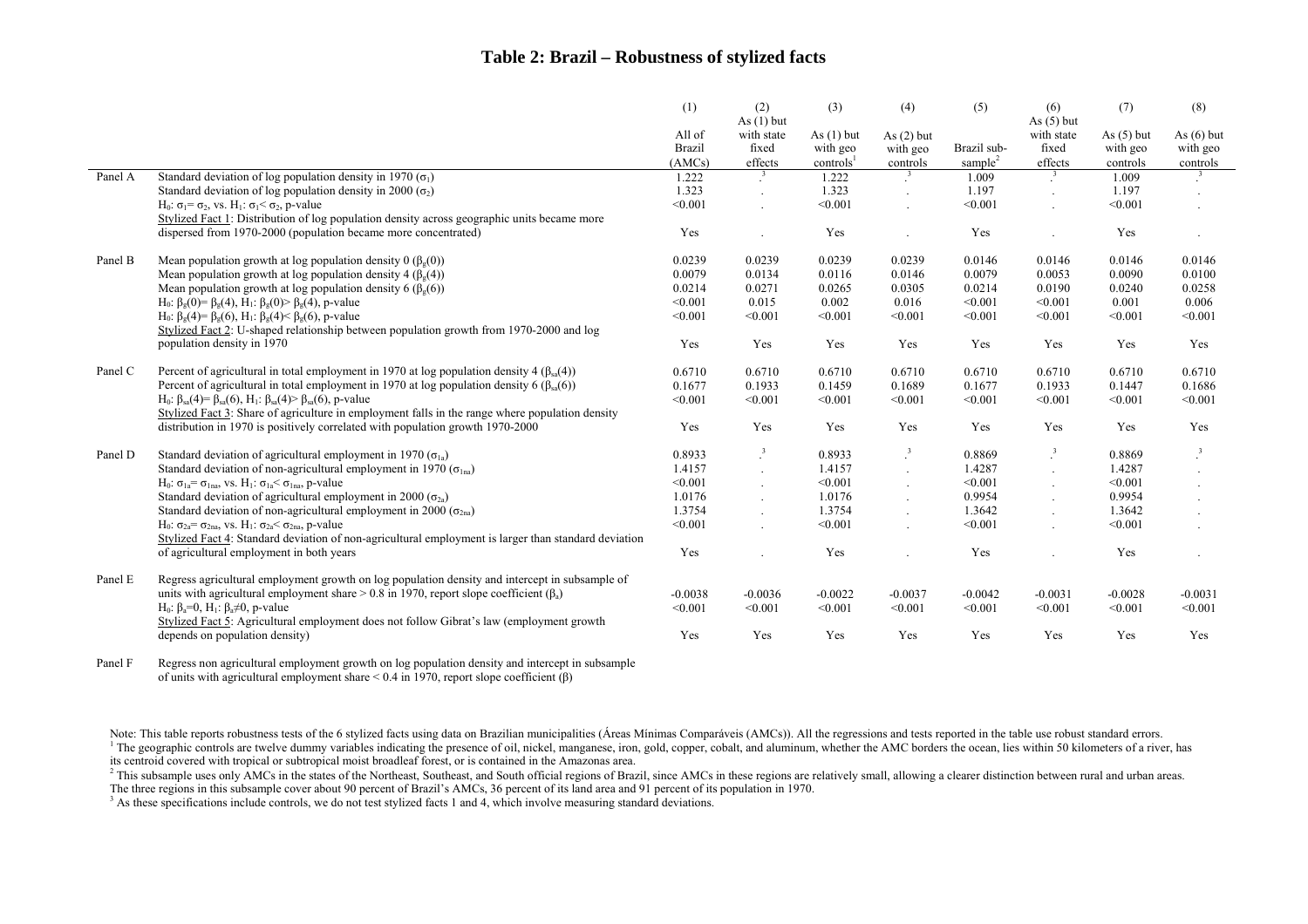#### **Table 3: US – Constructing the counterfactuals**

|                                                     | (1)                  | (2)      | (3)       | (4)                  |
|-----------------------------------------------------|----------------------|----------|-----------|----------------------|
|                                                     | For counterfactual 3 |          |           | For counterfactual 4 |
| Employment growth rate, 1880-2000                   | Non-agric.           | Agric.   | Total     | Total                |
| Constant                                            | 0.011                | $-0.005$ | 0.014     | 0.014                |
|                                                     | (0.001)              | (0.001)  | (0.001)   | (0.001)              |
| Log population density in 1880                      |                      | $-0.006$ | $-0.0002$ |                      |
|                                                     |                      | (0.000)  | (0.0003)  |                      |
| Share of agriculture 1880                           |                      |          | $-0.008$  | $-0.007$             |
|                                                     |                      |          | (0.002)   | (0.001)              |
| (Share of agriculture in $1880$ ) x (log population |                      |          | $-0.0010$ | $-0.0013$            |
| density in 1880)                                    |                      |          | (0.0005)  | (0.0004)             |
| Number of Observations                              | 755                  | 3,074    | 10,856    | 10,856               |
| $R^2$                                               | $\Omega$             | 0.31     | 0.063     | 0.063                |
| Sample:                                             | A and B.             | A and B. | A and B   | A and B              |
|                                                     | non-agric            | agric    |           |                      |

Note: This table reports the regressions used to construct counterfactuals 3 and 4 for the US data. We construct counterfactual 3 using the predicted values of sectoral employment growth from the regressions reported in columns (1) and (2), as described in the text of the paper. We construct counterfactual  $\dot{4}$  using the predicted values of employment growth from the regression reported in column (4), as described in the text. The non-agricultural subsample used in column (1) includes MCDs from our baseline A and B Sample for which agriculture's share of 1880 employment was less than 0.2. The agricultural subsample used in column (2) includes MCDs from our baseline A and B Sample for which agriculture's share of 1880 employment exceeded 0.8. Robust standard errors in parentheses are clustered by county.

#### **Table 4: US – Quantifying the predictive power of counterfactual 4**

|                                                           | (1)                    | (2)                                         | (3)                                                  | (4)                                        | (5)                                             | (6)                                  | (7)                                      | (8)                                        | (9)                                                      | (10)                                                     |
|-----------------------------------------------------------|------------------------|---------------------------------------------|------------------------------------------------------|--------------------------------------------|-------------------------------------------------|--------------------------------------|------------------------------------------|--------------------------------------------|----------------------------------------------------------|----------------------------------------------------------|
|                                                           | Inter-<br>cept<br>only | As $(1)$<br>but with<br>predicted<br>growth | As $(2)$<br>but with<br>geo<br>controls <sup>1</sup> | As $(3)$<br>with state<br>fixed<br>effects | As $(4)$ but<br>with county<br>fixed<br>effects | As $(2)$<br>with A<br>Sample<br>only | As $(2)$<br>but with<br>county<br>sample | As $(2)$<br>but with<br>suburban<br>sample | As $(2)$ with<br>log pop<br>density<br>bins <sup>2</sup> | As $(5)$ with<br>log pop<br>density<br>bins <sup>2</sup> |
| Actual population growth regression                       |                        |                                             |                                                      |                                            |                                                 |                                      |                                          |                                            |                                                          |                                                          |
| Predicted population<br>growth                            |                        | 1.041<br>(0.06)                             | 0.798<br>(0.055)                                     | 0.629<br>(0.067)                           | 0.72<br>(0.052)                                 | 1.221<br>(0.078)                     | 1.011<br>(0.057)                         | 1.057<br>(0.062)                           | 0.648<br>(0.079)                                         | 0.468<br>(0.046)                                         |
| Intercept                                                 | 0.475<br>(0.034)       | $-0.026$<br>(0.045)                         |                                                      |                                            |                                                 |                                      |                                          |                                            |                                                          |                                                          |
| $R^2$<br>Number of observations                           | $\mathbf{0}$<br>10,864 | 0.098<br>10,864                             | 0.183<br>10,864                                      | 0.303<br>10,864                            | 0.345<br>10,864                                 | 0.173<br>4,439                       | 0.433<br>2,496                           | 0.098<br>10,159                            | 0.151<br>10,864                                          | 0.284<br>10,864                                          |
| Regression used to generate predicted population growth   |                        |                                             |                                                      |                                            |                                                 |                                      |                                          |                                            |                                                          |                                                          |
| Share of agriculture in<br>1880                           |                        | $-1.05$<br>(0.017)                          | $-1.039$<br>(0.017)                                  | $-0.982$<br>(0.016)                        | $-0.871$<br>(0.014)                             | $-1.075$<br>(0.021)                  | $-0.428$<br>(0.051)                      | $-0.74$<br>(0.016)                         | $-1.217$<br>(0.046)                                      | $-0.913$<br>(0.023)                                      |
| Share of agriculture<br>1880 x population<br>density 1880 |                        | $-0.162$<br>(0.006)                         | $-0.157$<br>(0.006)                                  | $-0.147$<br>(0.006)                        | $-0.151$<br>(0.005)                             | $-0.171$<br>(0.008)                  | $-0.797$<br>(0.019)                      | $-0.245$<br>(0.006)                        | $-0.077$<br>(0.017)                                      | $-0.119$<br>(0.009)                                      |
| $F - statistic^3$                                         |                        | 5243                                        | 4876                                                 | 6657                                       | 7211                                            | 4548                                 | 1194                                     | 5886                                       | 3268                                                     | 8061                                                     |

Note: This table shows the predictive power of counterfactual 4 for various specifications using US data. The upper panel of the table reports the regressions of actual population growth on predicted population growth. The lower panel of the table reports the regression whose fitted values are used for predicted population growth. The left-hand side variable in the lower panel of the table is total employment growth. Robust standard errors clustered by county are in parentheses. The standard errors in the upper panel of the table have been adjusted for the fact that predicted population growth is generated using a prior regression (Pagan 1984).

<sup>1</sup> The geographic control variables are state fixed effects, an indicator for the presence of coal, and indicators for observations bordering on the ocean and for observations whose centroid lies within 50 kilometers of a lake or a river.

 $<sup>2</sup>$  The log population density bin fixed effects included in these regressions are a full set of dummy variables for MCDs having population densities within intervals of</sup>

0.1 log points. For example, all MCDs with log population density from 0.1 to 0.2 are grouped together in bin 0.1.<br><sup>3</sup> The F-value reported is for an F-test that the coefficients on the share of agriculture and the intera generate predicted population growth.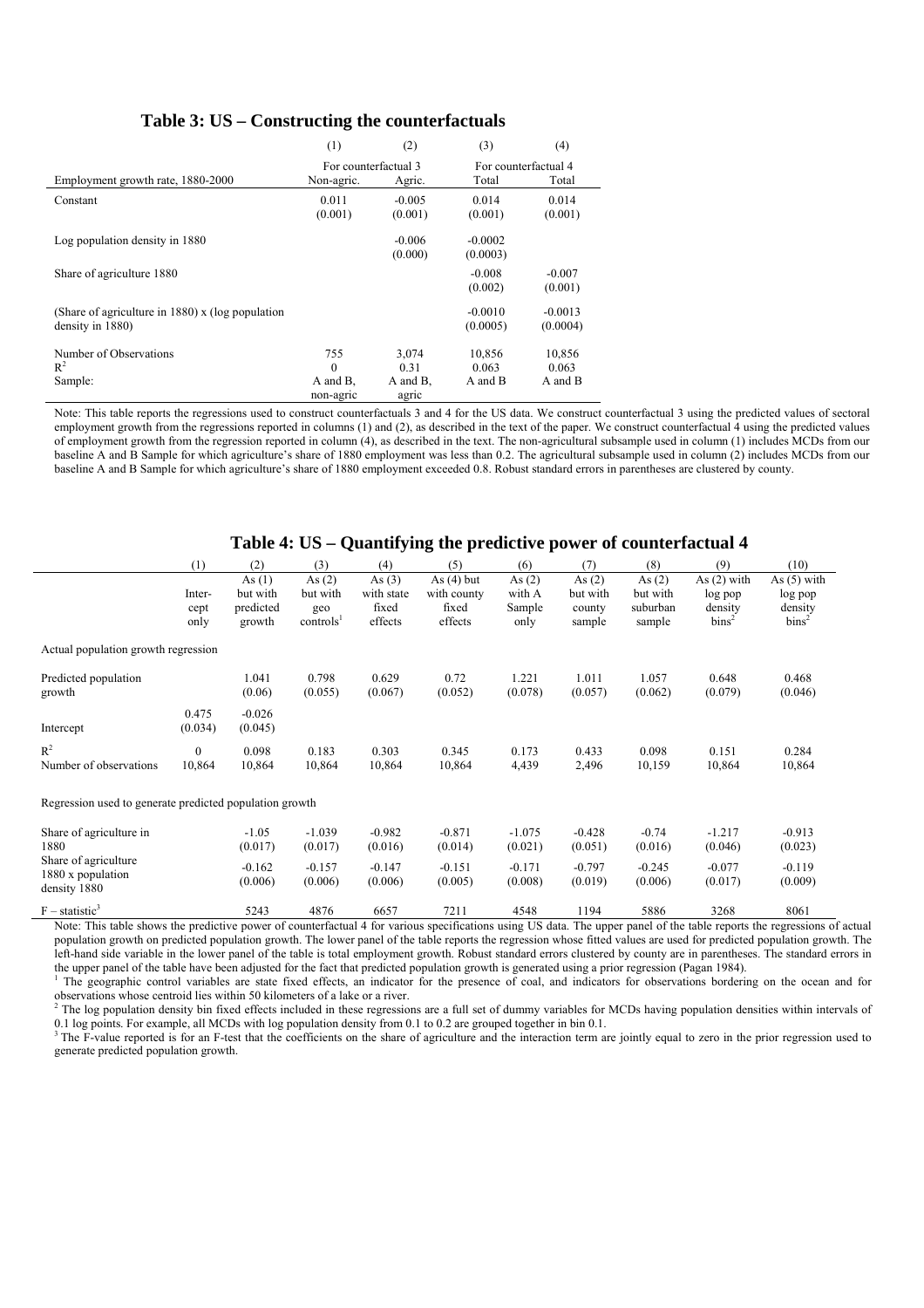#### **Table 5: Brazil – Constructing the counterfactuals**

|                                         | (1)                  | (2)       | (3)                  | (4)       |
|-----------------------------------------|----------------------|-----------|----------------------|-----------|
|                                         | For counterfactual 3 |           | For counterfactual 4 |           |
| Employment growth rate 1970-2000        | Non-agric.           | Agric.    | Total                | Total     |
| Constant                                | 0.039                | 0.00216   | 0.045                | 0.043     |
|                                         | (0.001)              | (0.00111) | (0.004)              | (0.001)   |
| Log population density in 1970          |                      | $-0.0038$ | $-0.0005$            |           |
|                                         |                      | (0.0004)  | (0.0008)             |           |
| Share of agriculture 1970               |                      |           | $-0.0317$            | $-0.0291$ |
|                                         |                      |           | (0.0044)             | (0.0016)  |
| (Share of agriculture in 1970) $x$ (log |                      |           | $-0.0037$            | $-0.0043$ |
| population density in 1970)             |                      |           | (0.0009)             | (0.0004)  |
| Number of Observations                  | 384                  | 1,651     | 3,659                | 3,659     |
| $R^2$                                   | $\mathbf{0}$         | 0.059     | 0.262                | 0.262     |
| Sample:                                 | AMCs                 | AMCs      | AMCs                 | AMCs      |
|                                         | non-agric.           | agric.    |                      |           |

Note: This table reports the regressions we used to construct counterfactuals 3 and 4 for the Brazilian municipalities (Áreas Mínimas Comparáveis (AMCs)) data. We construct counterfactual 3 using the predicted values of sectoral employment growth from the regressions reported in columns (1) and (2), as described in the text of the paper. We construct counterfactual 4 using the predicted values of employment growth from the regression reported in column (4), as described in the text of the paper. The non-agricultural subsample used in column (1) includes AMCs for which agriculture's share of 1970 employment was less than 0.4 due to the small sample size using a threshold of 0.2 (but results are similar using a 0.2 threshold). The agricultural subsample used in column (2) includes AMCs for which agriculture's share of 1970 employment exceeded 0.8. Robust standard errors are in parentheses.

#### **Table 6: Brazil – Quantifying the predictive power of counterfactual 4**

|                                                         | (1)               | (2)                                   | (3)                                            | (4)                                         | (5)                                              | (6)                                                       | (7)                                          |
|---------------------------------------------------------|-------------------|---------------------------------------|------------------------------------------------|---------------------------------------------|--------------------------------------------------|-----------------------------------------------------------|----------------------------------------------|
|                                                         | Intercept only    | As $(1)$ but with<br>predicted growth | As $(2)$ but with<br>geo controls <sup>1</sup> | As $(3)$ but with<br>state fixed<br>effects | As $(4)$ but with<br>subsample <sup>4</sup> only | As $(2)$ but with<br>log pop density<br>bins <sup>2</sup> | As $(4)$ but with<br>log pop density<br>bins |
| Actual population growth                                |                   |                                       |                                                |                                             |                                                  |                                                           |                                              |
| Predicted population<br>growth                          |                   | 1.024<br>(0.035)                      | 0.968<br>(0.035)                               | 1.112<br>(0.040)                            | 1.122<br>(0.042)                                 | 0.909<br>(0.036)                                          | 0.915<br>(0.036)                             |
| Intercept                                               | 0.269<br>(0.009)  | 0.010<br>(0.010)                      |                                                |                                             |                                                  |                                                           |                                              |
| $R^2$<br>Number of observations                         | $\theta$<br>3,659 | 0.196<br>3,659                        | 0.315<br>3,659                                 | 0.378<br>3,659                              | 0.350<br>3,659                                   | 0.287<br>3,659                                            | 0.385<br>3,659                               |
| Regression used to generate predicted population growth |                   |                                       |                                                |                                             |                                                  |                                                           |                                              |
| Share of agriculture in<br>1970                         |                   | $-0.810$<br>(0.013)                   | $-0.821$<br>(0.015)                            | $-0.755$<br>(0.015)                         | $-0.885$<br>(0.017)                              | $-0.693$<br>(0.044)                                       | $-0.708$<br>(0.045)                          |
| Share of agriculture 1970 x<br>population density 1970  |                   | $-0.122$<br>(0.003)                   | $-0.125$<br>(0.003)                            | $-0.129$<br>(0.004)                         | $-0.073$<br>(0.005)                              | $-0.158$<br>(0.012)                                       | $-0.159$<br>(0.012)                          |
| $F -$ statistic <sup>3</sup>                            |                   | 5460                                  | 5651                                           | 4728                                        | 4088                                             | 4042                                                      | 4212                                         |

Note: This table shows the predictive power of counterfactual 4 for various specifications using the Brazilian municipalities (Áreas Mínimas Comparáveis (AMCs)) data. The upper panel of the table reports the regression of actual population growth on predicted population growth. The lower panel of the table reports the regression whose fitted values are used for predicted population growth. The left-hand side variable in the lower panel of the table is total employment growth. Robust standard errors are in parentheses. The standard errors in the upper panel of the table have been adjusted for the fact that predicted population growth is generated using a prior regression (Pagan 1984).

 $1$ <sup>T</sup> The geographic controls are twelve dummy variables indicating the presence of oil, nickel, manganese, iron, gold, copper, cobalt, and aluminum, whether the AMC borders the ocean, lies within 50 kilometers of a river, has its centroid covered with tropical or subtropical moist broadleaf forest, or is contained in the Amazonas area. <sup>2</sup> The log population density bin fixed effects included in these regressions are a full set of dummy variables for MCDs having population densities within intervals of 0.1 log points. For example, all AMCs with log population density from 0.1 to 0.2 are grouped together in bin 0.1.

<sup>3</sup>The F-value reported is for an F-test that the coefficients on the share of agriculture and the interaction term are jointly equal to zero in the prior regression used to generate predicted population growth.<br><sup>4</sup> This subsample uses only AMCs in the

 This subsample uses only AMCs in the states of Northeast, Southeast, and South official regions of Brazil, since AMCs in these regions are relatively small, allowing a clearer distinction between rural and urban areas. The three regions in this subsample cover about 90 percent of Brazil's AMCs, 36 percent of its land area and 91 percent of its population in 1970.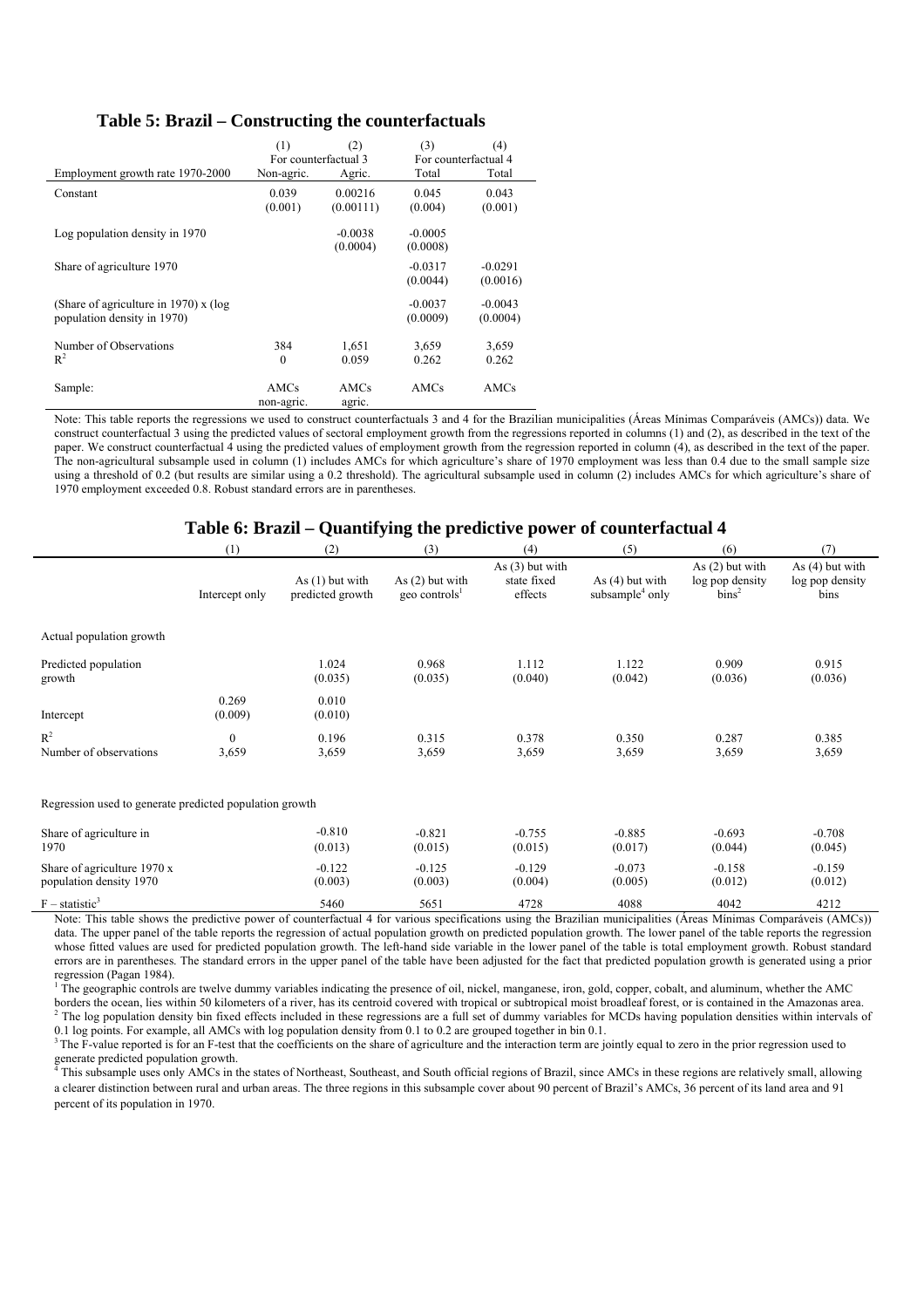

#### **Map 1: US MCD data by state and county**

Note: This map shows the geographical distribution of states for the various samples. Our baseline sample consists of A and B states. The classification A, B and C corresponds to the quality of the match rate between 1880 and 2000 MCDs. In states classified as A (Connecticut, DC, Indiana, Iowa, Massachusetts, New Hampshire, New York, Rhode Island, Vermont), the 1-1 match rate between 1880 and 2000 MCDs is larger than 0.9. In states classified as B (Illinois, Maine, Maryland, Michigan, Missouri, North Carolina, Ohio), the match rate is larger than 0.7. In states classified as C (Arkansas, California, Delaware, Georgia, Kansas, Minnesota, Nebraska, New Jersey, Pennsylvania, South Carolina, Utah, Virginia, West Virginia, Wisconsin), 1880 MCD data are available but the match rate is lower than 0.7. For states in the counties sample (Alabama, Arizona, Colorado, Florida, Idaho, Kentucky, Louisiana, Mississippi, Montana, Nevada, New Mexico, Oregon, Tennessee Texas, Washington, Wyoming), 1880 MCD data are not available. We exclude Alaska, Hawaii, Oklahoma, North Dakota, and South Dakota, which had not attained statehood in 1880, and therefore are either not included in the 1880 census or did not have stable county boundaries at that time.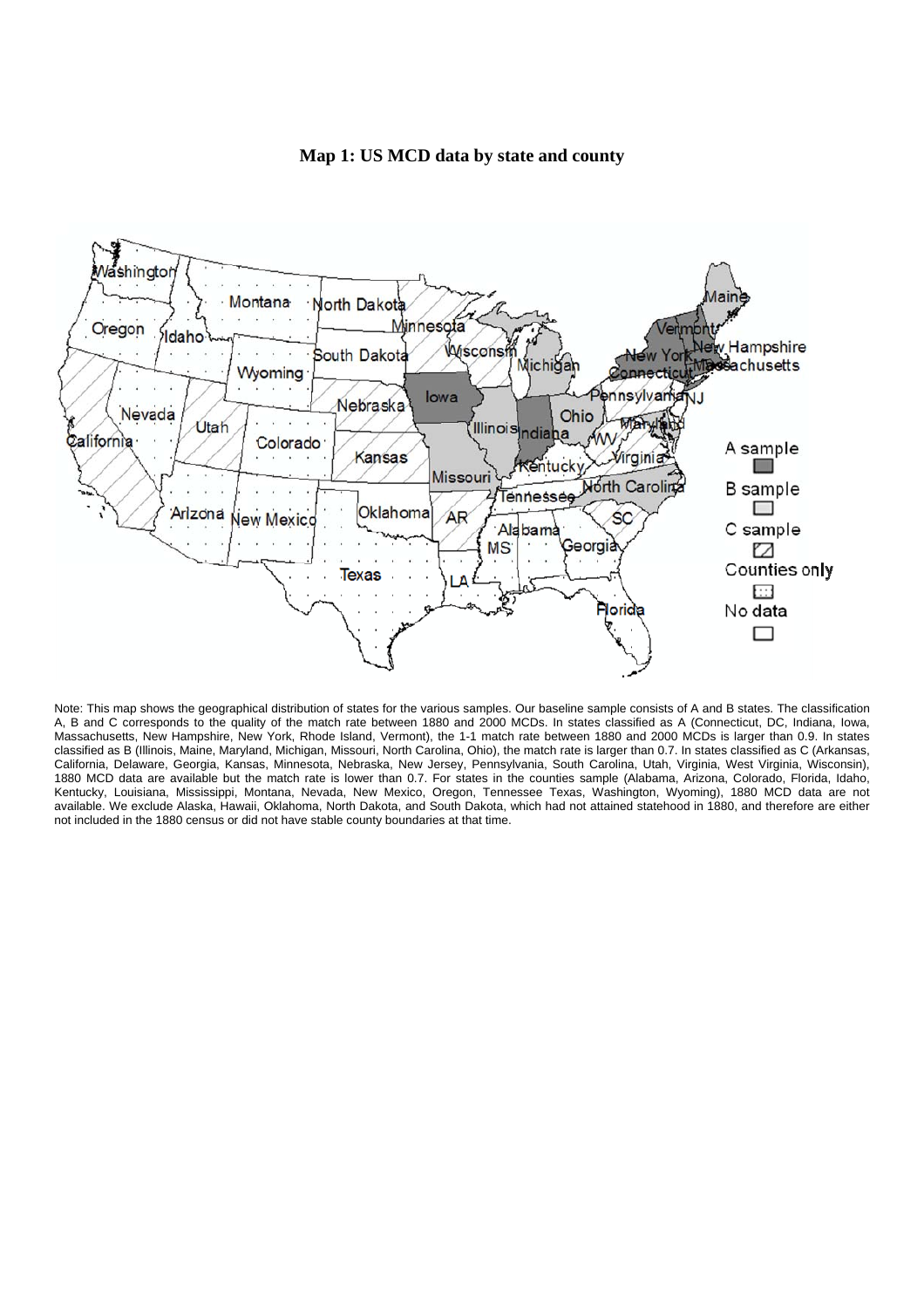

Note: This figure shows the distribution of log population per square kilometer in 1880 and 2000 estimated using nonparametric specification (1) for the sample of "A and B" states. Population density bins are defined by rounding down log population density for each MCD to the nearest single digit after the decimal point. For example, all MCDs with log population density from 0.1 to 0.2 are grouped together in bin 0.1. See the web-based technical appendix for further details on data.



Note: The solid line shows mean population growth rate from 1880-2000 within each population density bin based on estimating non-parametric specification (2) for the sample of "A and B" states. Population density bins are defined by rounding down log population density for each MCD to the nearest single digit after the decimal point. The dashed lines show 95 percent confidence intervals based on robust standard errors clustered by county. Since population density bins at the extreme ends of the distribution typically contain at most one observation, the figure (but not the estimation) omits the 1 percent most and least dense MCDs in 1880. See the web-based technical appendix for further details on data.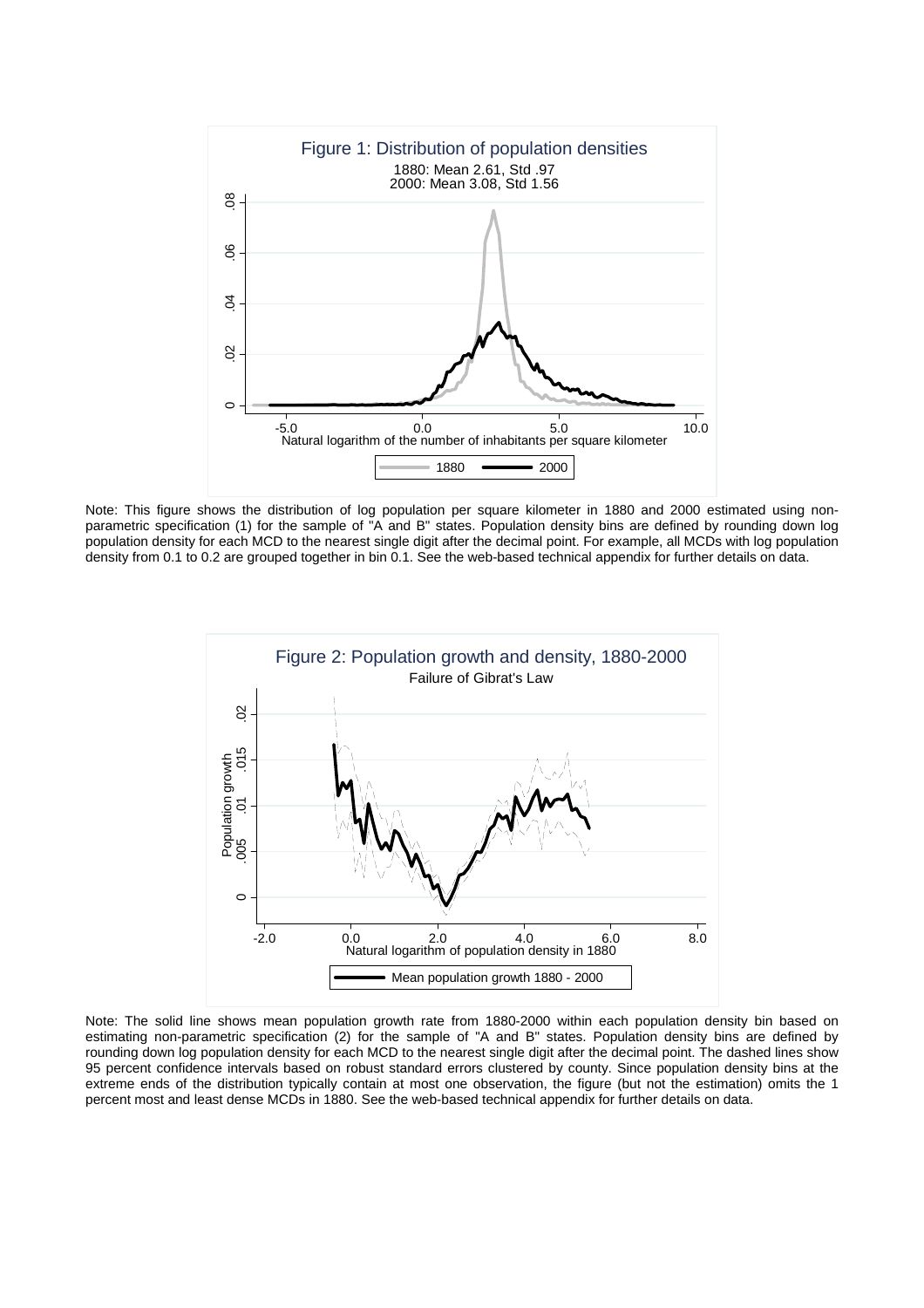

Note: The solid line shows the mean share of agriculture in 1880 employment within each population density bin based on estimating non-parametric specification (2) for the sample of "A and B" states. Population density bins are defined by rounding down log population density for each MCD to the nearest single digit after the decimal point. The dashed lines show 95 percent confidence intervals based on robust standard errors clustered by county. Since population density bins at the extreme ends of the distribution typically contain at most one observation, the figure (but not the estimation) omits the 1 percent most and least dense MCDs in 1880. See the web-based technical appendix for further details on data.



Note: This figure shows the distribution of log agricultural employment and log non-agricultural employment (employment in industry and services) per square kilometer in 1880 and 2000 estimated using non-parametric specification (1) for the sample of "A and B" states. Employment density bins are defined by rounding down log employment density for each MCD to the nearest single digit after the decimal point. Since population density bins at the extreme ends of the distribution typically contain at most one observation, the figure (but not the estimation) omits the 1 percent most and least dense MCDs in 1880. See the web-based technical appendix for further details on data.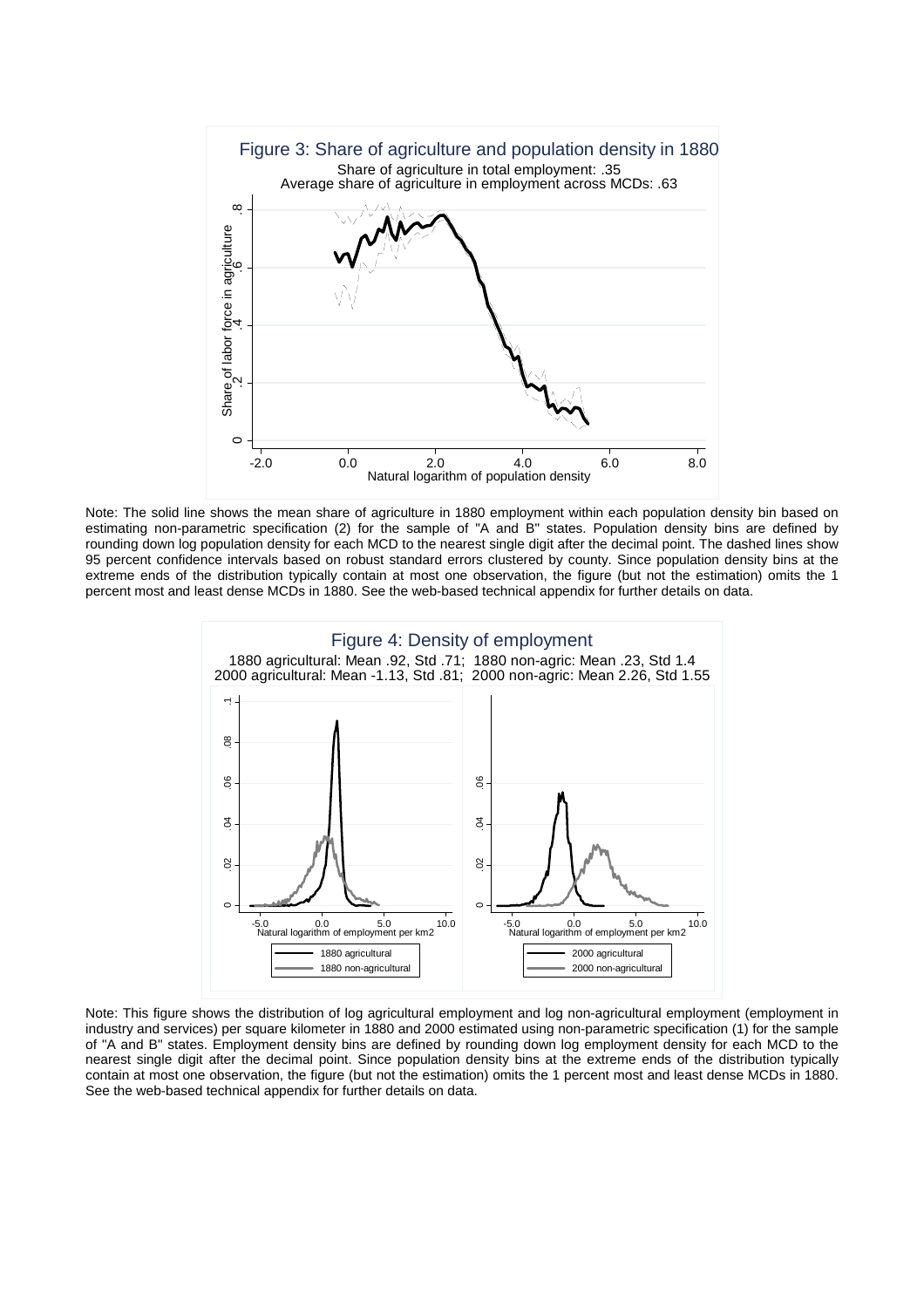

Note: The solid line shows the mean growth rate of agricultural employment from 1880-2000 within each population density bin based on estimating non-parametric specification (2) for the agricultural subsample (an agricultural share in 1880 employment of greater than 0.8) within "A and B" states. Population density bins are defined by rounding down log population density for each MCD to the nearest single digit after the decimal point. The dashed lines show 95 percent confidence intervals based on robust standard errors clustered by county. Since population density bins at the extreme ends of the distribution typically contain at most one observation, the figure (but not the estimation) omits the 1 percent most and least dense MCDs in 1880. See the web-based technical appendix for further details on data.



Note: The solid line shows the mean growth rate of non-agricultural employment (employment in industry and services) from 1880-2000 within each population density bin based on estimating non-parametric specification (2) for the non-agricultural subsample (an agricultural share in 1880 employment of less than 0.2) within "A and B" states. Population density bins are defined by rounding down log population density for each MCD to the nearest single digit after the decimal point. The dashed lines show 95 percent confidence intervals based on robust standard errors clustered by county. Since population density bins at the extreme ends of the distribution typically contain at most one observation, the figure (but not the estimation) omits the 1 percent most and least dense MCDs in 1880. See the web-based technical appendix for further details on data.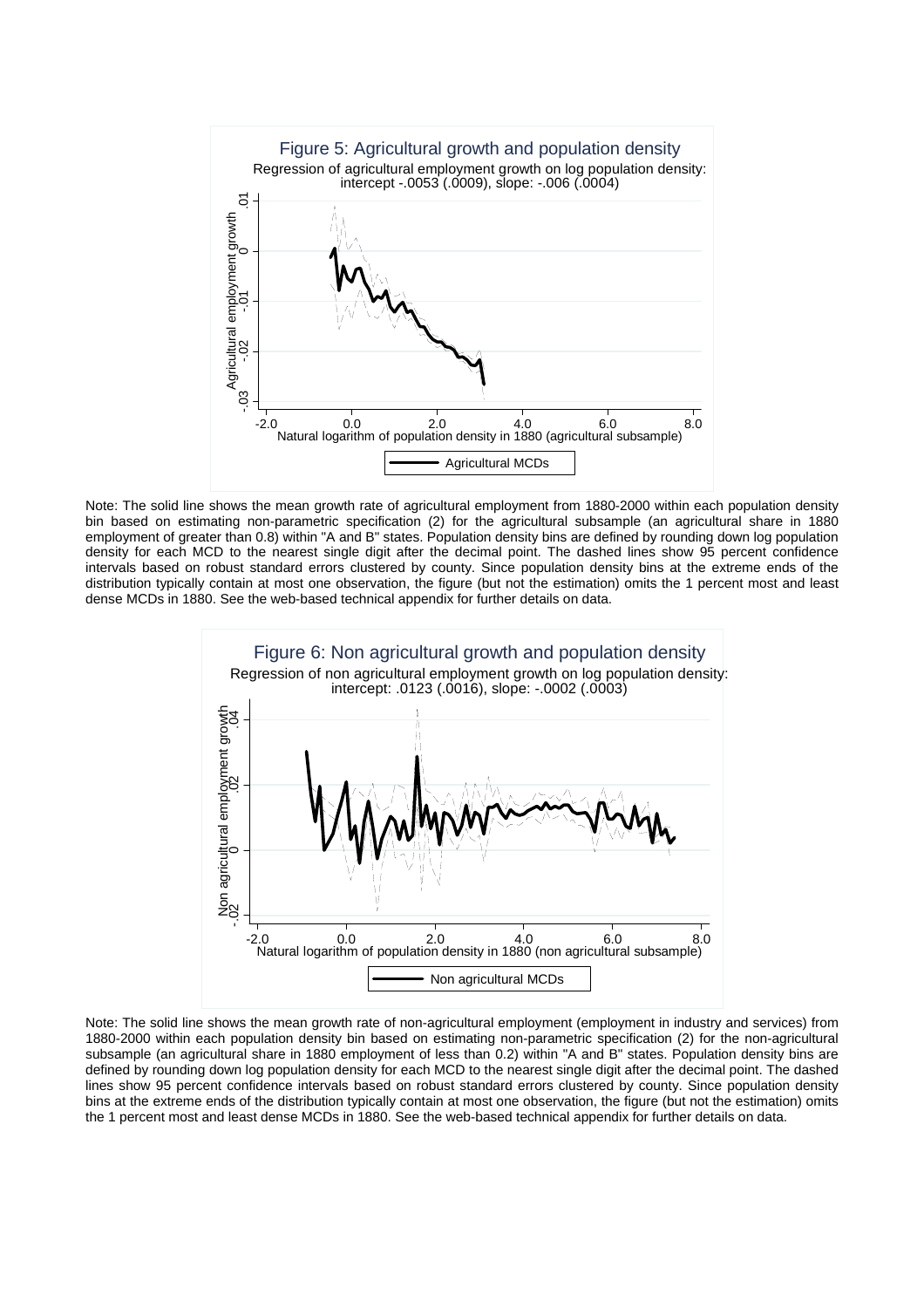

Figure 7: Robustness of failure of Gibrat's Law

Panel D: Suburban sample Panel E: A and B, population not densities Panel F: A and B sample, state controls

Note: This figure shows the robustness of the failure of Gibrat's Law (Figure 2) by reproducing it for other samples. The various samples used here are described in the web-based technical appendix. Since population density bins at the extreme ends of the distribution typically contain at most one observation, the figure (but not the estimation) omits the 1 percent most and least dense MCDs in 1880.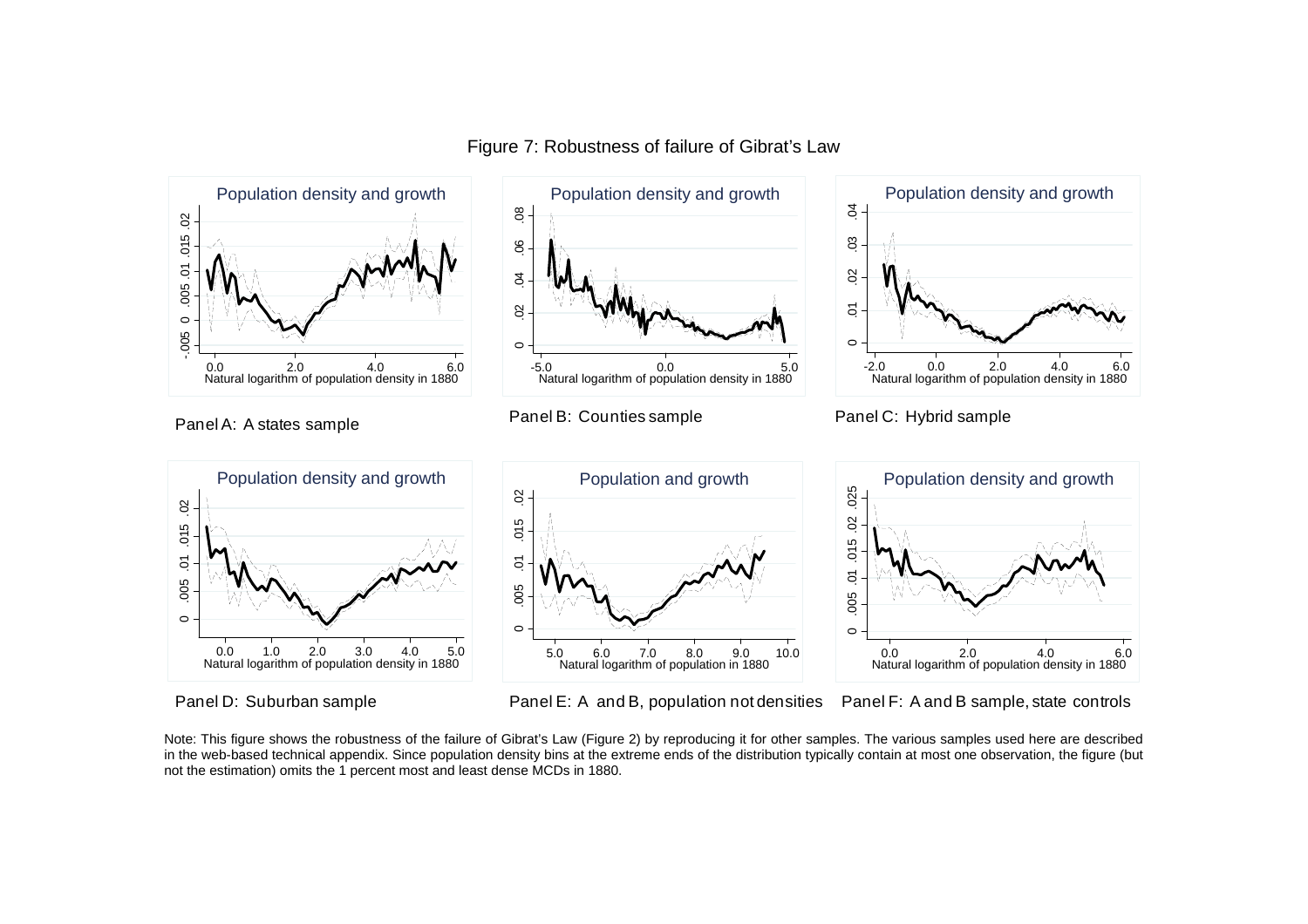

Figure 8: Brazilian Results

Panel D Panel E

Panel F

Note: This figure reproduces Figures 1 to 6 but uses Brazilian instead of US data.